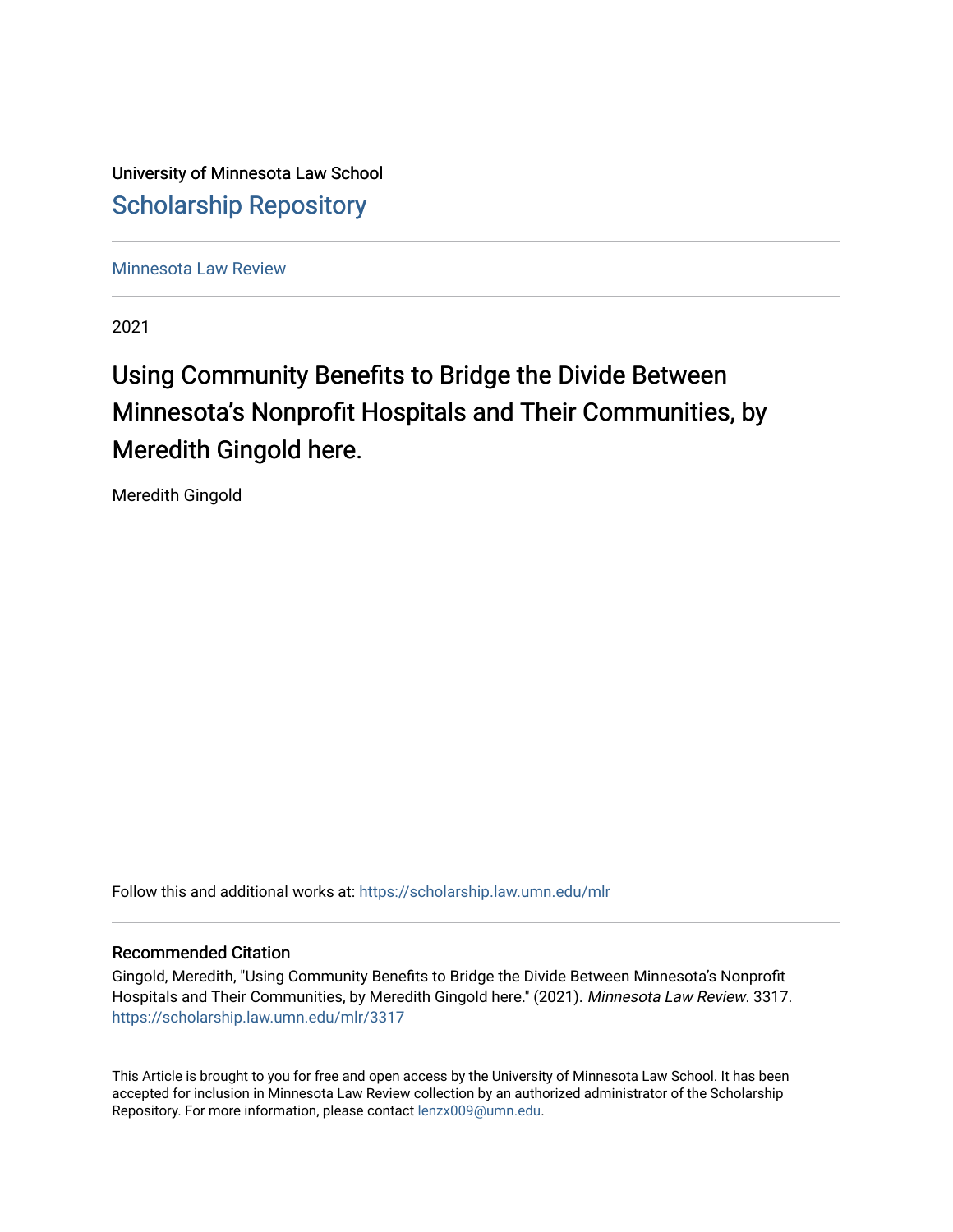## **Note**

## Using Community Benefits To Bridge the Divide Between Minnesota's Nonprofit Hospitals and Their **Communities**

#### *Meredith Gingold*\*

## INTRODUCTION

In the first two years of the Patient Protection and Affordable Care Act (ACA), the nation's top seven hospitals, as ranked by *U.S. News & World Report*, collected an additional \$4.5 billion in revenue per year.<sup>1</sup> During the same period, their direct spending on charity care—free treatment for low-income patients—dropped by \$142 million.<sup>2</sup> This trend occurred locally in Minnesota as well; the Mayo Clinic's revenue grew by over \$1 billion since the full implementation of the ACA,<sup>3</sup> yet the growth in its delivery of community benefits, a larger category encompassing things like charity care, training for doctors and residents, and community health improvement efforts, was just over \$30 million—approximately  $3\%$  of the growth in revenue.<sup>4</sup> There are clear disparities in these numbers that tell an important story.

2505

J.D. Candidate 2021, University of Minnesota Law School. Master of Public Health Candidate 2021, University of Minnesota School of Public Health. Thank you to Professor Amy Monahan for advising and mentoring me throughout the Note process. Additional gratitude to Professors Ezra Golberstein, Myron Orfield, and Steve Warch for their help with ideation and feedback on later drafts, respectively. My heartfelt thanks to the *Minnesota Law Review* editors and staffers for their detailed suggestions and insightful guidance throughout the publication process. Copyright  $@$  2021 by Meredith Gingold.

<sup>1.</sup> Dan Diamond, *How Hospitals Got Richer off Obamacare*, POLITICO (July 17, 2017, 5:00 AM), https://www.politio.com/interactives/2017/obamacare-non-profit -hospital-taxes [https://perma.cc/UG8V-9PBK].

<sup>2.</sup> *Id.* 

<sup>3.</sup> *Id.* 

<sup>4.</sup> In 2013, the Mayo Clinic dedicated \$139,816,947 of its operating expenses to community benefits. In 2015, it dedicated \$170,085,455. To arrive at the above numbers, I conducted my own calculations based on the data found at the following website: Mayo Clinic Hospital Rochester, CMTY. BENEFIT INSIGHT, http://www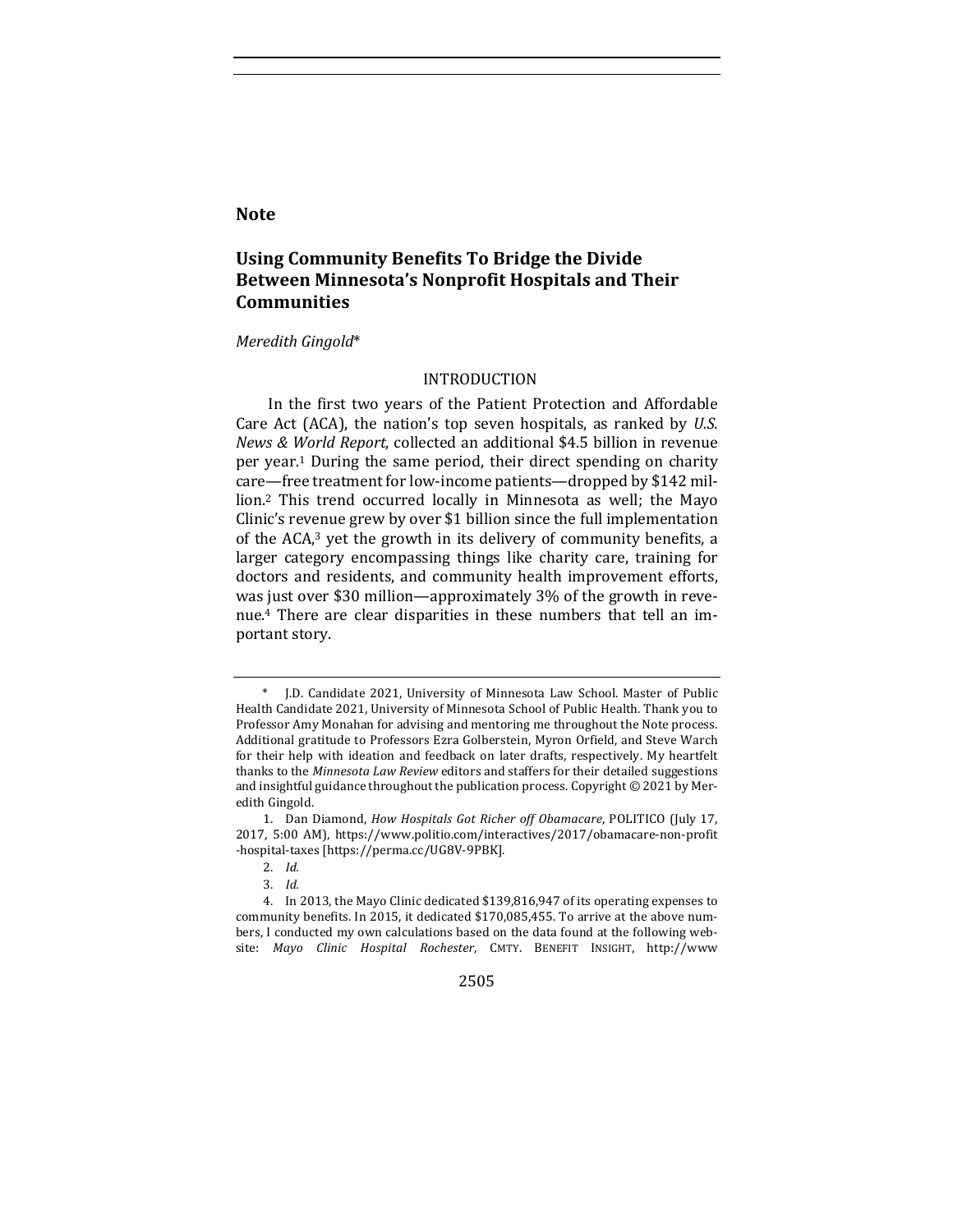As of 2014, 60% of United States hospitals were exempt from federal, state, and local taxes because they are nonprofits.<sup>5</sup> The community benefit standard requires nonprofit hospitals to demonstrate that they serve their community in return for their various tax breaks.<sup>6</sup> While these tax exemptions encourage nonprofit hospitals to give back to their communities in return for the tax exemptions that they receive, any giving is voluntary.<sup>7</sup> There is a tremendous amount of variation in the percentages of nonprofit hospitals' budgets that are spent on community benefits, and current community benefit spending levels nationally are nowhere near the value of the tax exemptions that nonprofit hospitals receive.<sup>8</sup> These tax exemptions cost federal, state, and local governments  $$24.6$  billion in 2011,<sup>9</sup> and that number is rising,<sup>10</sup> yet community benefit giving levels are falling.<sup>11</sup>

"There is an expectation that nonprofits provide sufficient community benefit to justify their tax-exempt status,"<sup>12</sup> but the community benefits that nonprofit hospitals offer exceed the value of their tax exemptions in only  $62\%$  of hospitals.<sup>13</sup> This number is likely inflated because the community benefit standard is often not a true measure

7. *See* Daniel B. Rubin, Simone R. Singh & Gary J. Young, Tax-Exempt Hospitals and Community Benefit: New Directions in Policy and Practice, 36 ANN. REV. PUB. HEALTH 545, 548 (2015) ("A key consideration underlying this controversy is the fact that federal and most state and local exemption standards lack explicit criteria regarding what is expected of tax-exempt hospitals in terms of their management practices and community benefit activities.").

8. *Id.* 

9. Sara Rosenbaum, David A. Kindig, Jie Bao, Maureen K. Byrnes & Colin O'Laughlin, The Value of the Nonprofit Hospital Tax Exemption Was \$24.6 Billion in 2011, 34 HEALTH AFFS. 1125, 1125 (2015), https://www.healthaffairs.org/doi/full/10.1377/ hlthaff.2014.1424 [https://perma.cc/J964-LVUE].

10. *See id.* at 1128 ("[T]otal tax benefits increased nominally at an average annual rate of 7.7% between 2002 and 2011, yielding substantial cumulative value.").

11. *See* THOMAS DELEIRE, KAREN JOYNT & RUTH MCDONALD, IMPACT OF INSURANCE EX-PANSION ON HOSPITAL UNCOMPENSATED CARE COSTS IN 2014, at 1-2 (2014), https://aspe .hhs.gov/system/files/pdf/77061/ib\_UncompensatedCare.pdf [https://perma.cc/ 4KMB-8YF7].

12. Herring et al., *supra* note 5.

13. *Id.* 

<sup>.</sup>communitybenefitinsight.org/?page=search.view.hospital&id=1464&year=2013& show=amounts [https://perma.cc/9YDD-MQ4W].

<sup>5.</sup> Bradley Herring, Darrell Gaskin, Hossein Zare & Gerard Anderson, *Comparing the Value of Nonprofit Hospitals' Tax Exemption to Their Community Benefits*, 55 J. HEALTH CARE ORG. PROVISION & FIN. 1, 1 (2018).

<sup>6.</sup> *See* Tara Fugate, *What Is Community Benefit Spending and Why Does It Matter for Not-for-Profit Hospitals?*, MINN. NURSES ASS'N, https://mnnurses.org/what-is -community-benefit-spending-and-why-does-it-matter-for-not-for-profit-hospitals [https://perma.cc/7XG9-F556].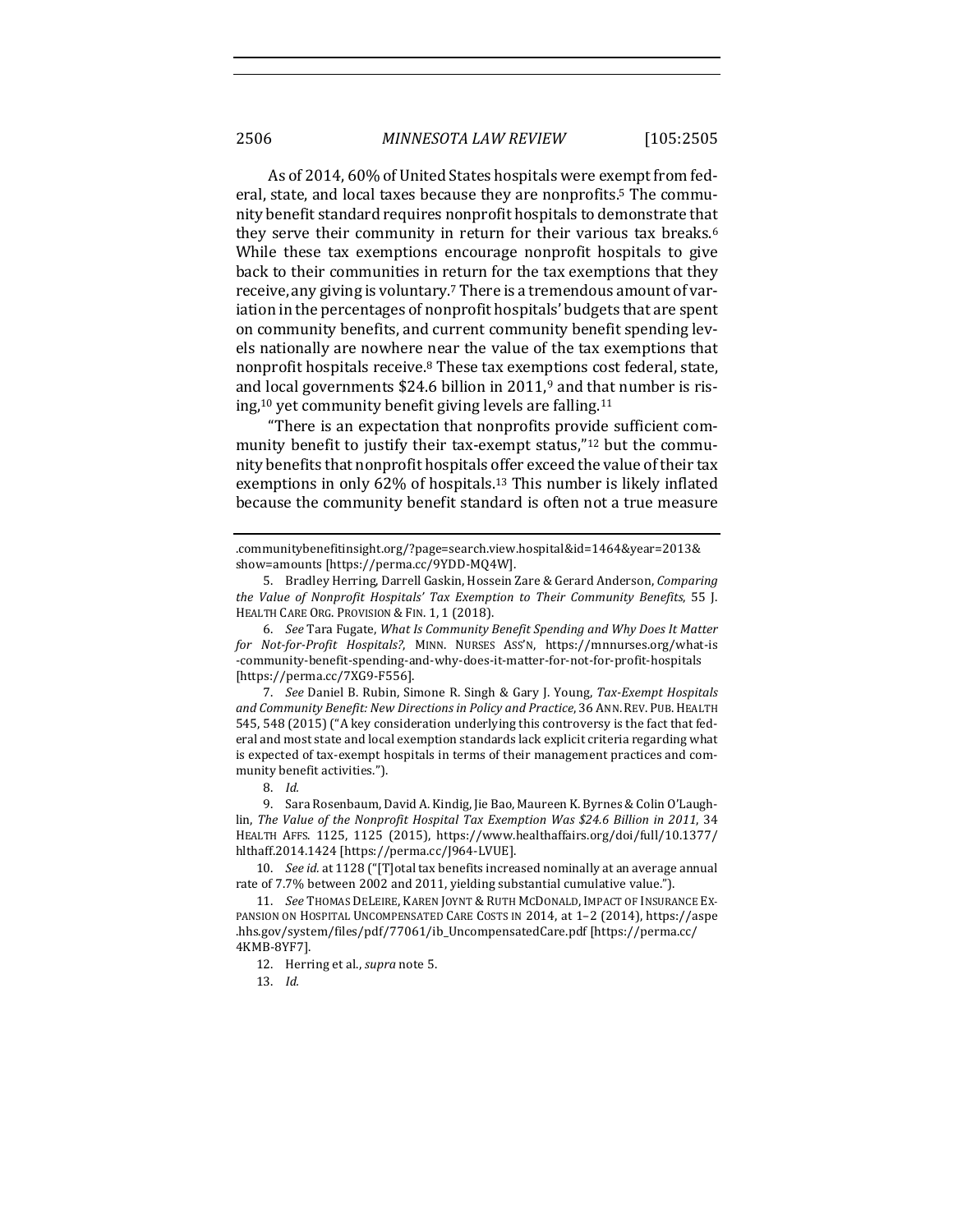of the amount a nonprofit hospital contributes to its community due to the wide array of activities that nonprofit hospitals can count as community benefits.<sup>14</sup>

Because of these shortcomings, a number of cities and states have taken steps toward recouping the money lost to nonprofit hospitals in tax exemptions. Pittsburgh's mayor sued the University of Pittsburg Medical Center over its nonprofit status but eventually dropped the suit in 2014 in hopes of settling out of court.<sup>15</sup> After a 2015 ruling in New Jersey determined that nonprofit hospitals can be required to pay property taxes,<sup>16</sup> hospitals in New Jersey have begun negotiating settlement agreements with their localities.<sup>17</sup> In 2011, Massachusetts General Hospital, often ranked as the best hospital in the United States, negotiated a payment in lieu of taxes (PILOT) of just over \$2.5 million on what would have otherwise been a \$55 million tax payment.<sup>18</sup> These instances show that the interaction between nonprofit hospitals, their communities, and their tax exemptions is a pressing issue that is coming up across the country.

Local reformers in Minnesota should look to community benefits as a tool for building trust between communities surrounding Minnesota's nonprofit hospitals and the hospitals themselves. A system that creates real benefits for the communities that surround Minnesota's nonprofit hospitals must (1) ensure that what nonprofit hospitals can

<sup>14.</sup> *See id.* at 7 ("[W]e believe that a comparison which uses charity care alone as the sole community benefit to compare with the value of the tax exemption serves as a reasonable lower bound for community benefits."); Diamond, *supra* note 1 ("A PO-LITICO review of community benefit activities reported by these top hospitals found that the organizations counted activities like sponsoring races and hosting lectures toward their community benefit spending.").

<sup>15.</sup> *See* Associated Press, *Pittsburgh, UPMC Drop Lawsuits over Nonprofit Status*, KDKA 2 CBS PITT. (July 29, 2014, 1:58 PM), https://pittsburgh.cbslocal.com/2014/07/ 29/pittsburgh-upmc-drop-lawsuits-over-nonprofit-status.

<sup>16.</sup> *See* Justin Zaremba, *Hospital Settles Tax Dispute After Its Nonprofit Status Questioned*, NJ.COM (Sept. 24, 2017), https://www.nj.com/morris/2017/09/ pequannock\_settles\_tax\_dispute\_with\_atlantic\_medic.html [https://perma.cc/VL8Y -UH75].

<sup>17.</sup> Atlantic Health and the town of Pequannock, New Jersey, reached a settlement agreement where Atlantic Health would pay the town "a community service contribution of \$237,500 annually through 2021, in addition to \$25,000 from 2016 through 2021 to support the township's public health initiatives." This lawsuit and the subsequent settlement came after one of Atlantic Health's hospitals in another town did not meet the legal test to operate as a nonprofit and Pequannock began to assess taxes on its hospital. *Id.* 

<sup>18.</sup> CITY OF BOS., FISCAL YEAR 2016 PAYMENT IN LIEU OF TAX (PILOT) PROGRAM RE-SULTS (2016), https://www.boston.gov/sites/default/files/embed/f/fy16\_pilot\_ results\_for\_web.pdf [https://perma.cc/2QDN-6M95].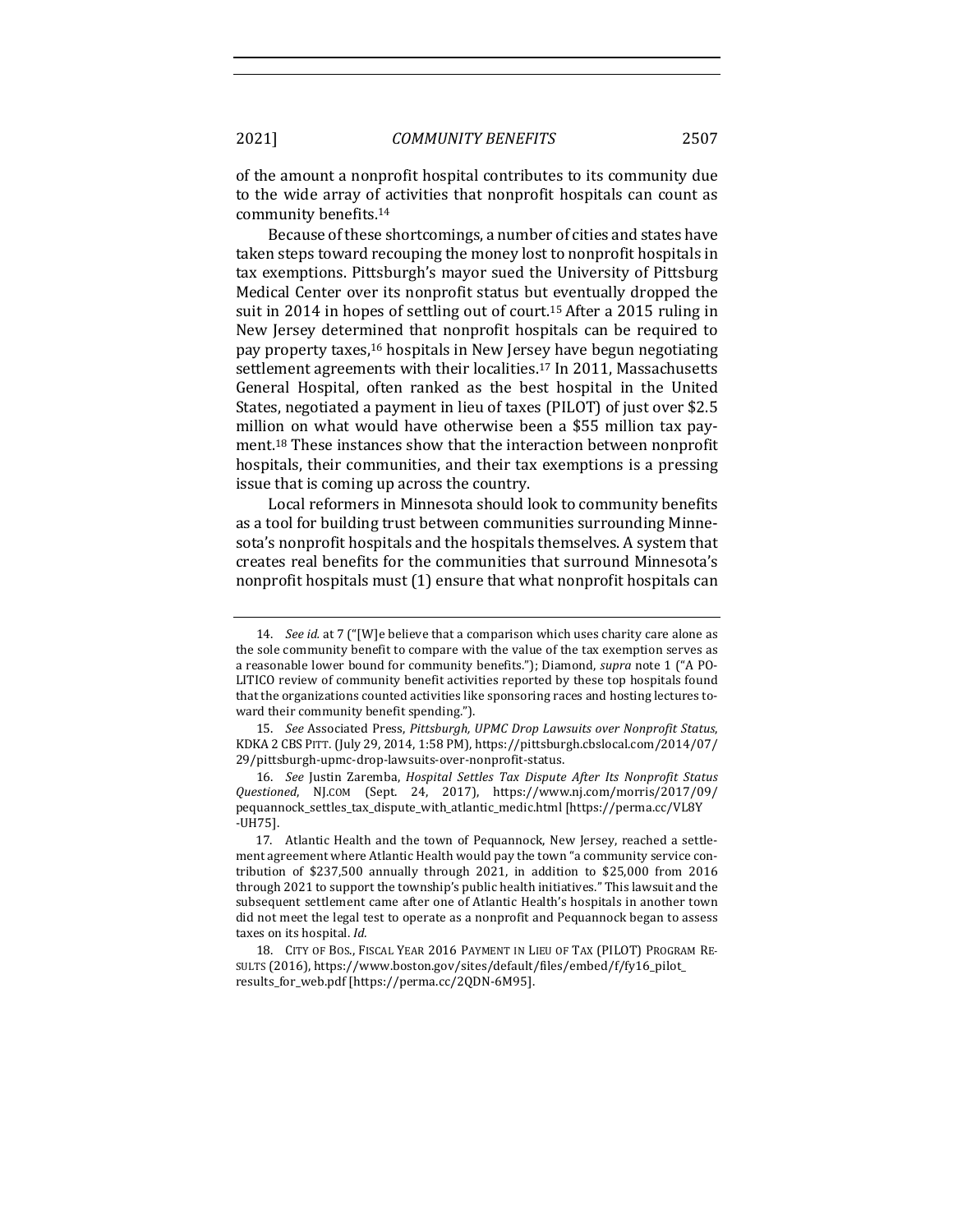count as community benefits provides actual benefit to the community, *and* (2) create a mandatory minimum amount of community benefit nonprofit hospitals must give.

In Part I, this Note examines the history of U.S. nonprofit hospitals and their tax exemptions, both on a federal and state level. Part I also investigates the actual workings of tax exemptions in tandem with the evolving nature of the nonprofit hospital in the United States and the communities that they serve. It also introduces the ways that Minnesota has customized the community benefit standard for its nonprofit hospitals.

In Part II, this Note argues that the community benefit standard, as it exists now, does not adequately encourage nonprofit hospitals to give back to their communities. First, this Part will show that nonprofit hospitals' tax exemption schemes as they exist now are inequitable—they, rightfully, take away a financial burden from some hospitals that offer a tremendous amount of community benefit while needlessly benefitting other hospitals that offer considerably less community benefit. Part II dives deeper into the meaning of "community benefit," the different kinds of expenditures that hospitals count under this category, and what these numbers reveal about the real nature of tax exemptions for nonprofit hospitals in the United States. Further, this Part explores how some hospitals give back to their communities at levels commensurate with their tax exemptions while others fall short of this mark. This Part also considers the current state actions, including litigation, around the subject to highlight how the current scheme is not working, and then it demonstrates that these trends occur locally in Minnesota as well.

In Part III, this Note proposes that Minnesota should investigate and implement reforms that rebuild trust between local nonprofit hospitals and their communities through true use of the community benefit standard. Specifically, reformers should scrutinize which categories count as community benefit and adjust them in order to reflect actual benefit to a community. Next, reformers should set a minimum amount of community benefits that Minnesota nonprofit hospitals must provide to retain their state and local tax exemptions. This amount should be flexible, based on current amounts of community benefit giving in the state, and specific enough for nonprofit hospitals to follow. In this way, communities surrounding Minnesota's nonprofit hospitals will truly benefit from their presence.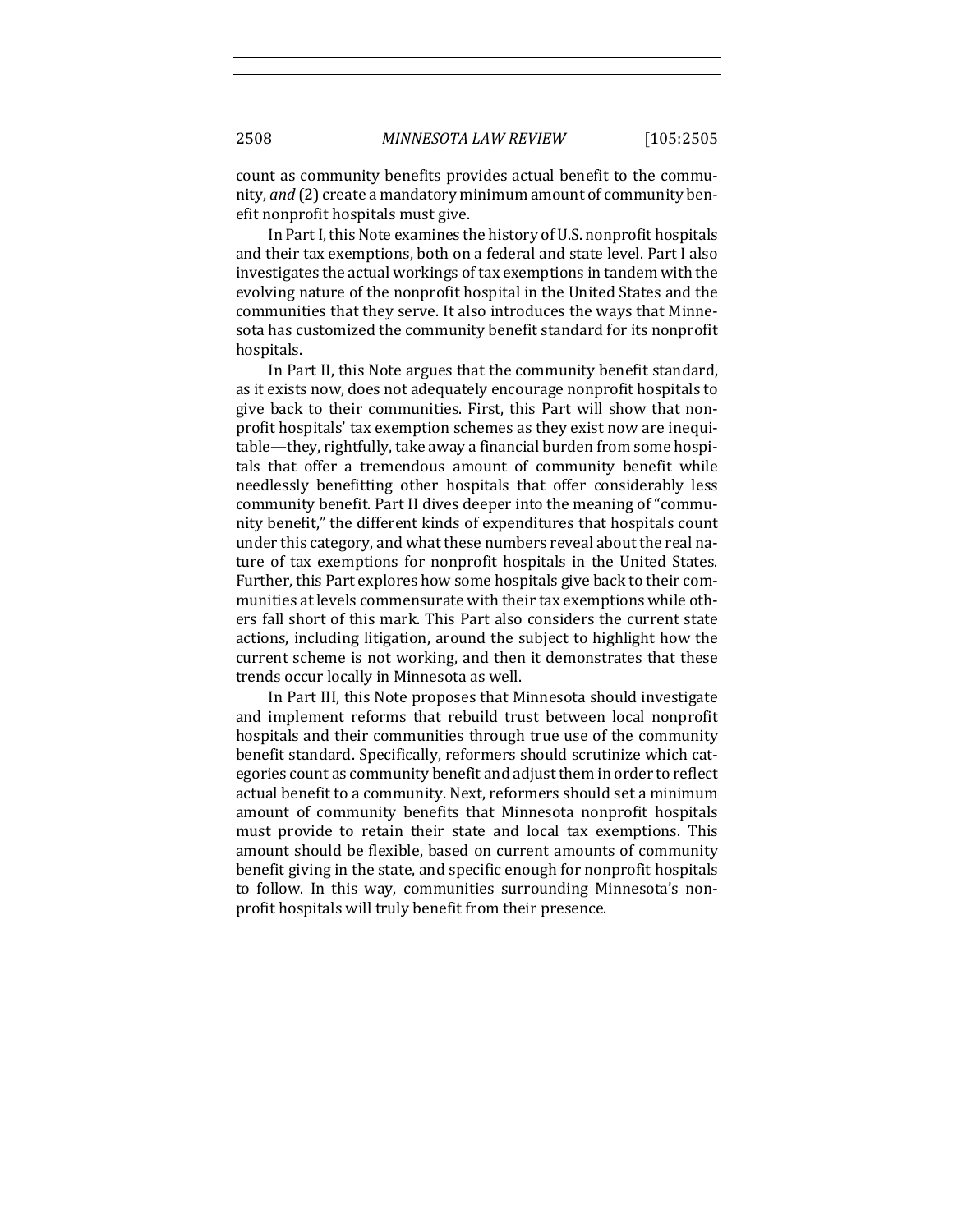## I. NONPROFIT HOSPITALS' TAX EXEMPT STATUS: INCEPTION AND EVOLUTION

This Part will discuss how the tax-exempt status first granted to nonprofit hospitals reflected their initial role in the community. However, as that role changed with the advancement of modern medicine, the regulations governing tax exemption evolved as well. Because of the nature of nonprofit hospitals today, the tax-exemptions scheme has not evolved to encompass the diversity of nonprofit hospitals and the communities that they serve. This Part highlights that many nonprofit hospitals are integral to their communities and investigates how, locally, Minnesota has begun to adopt its own framework for nonprofit tax exemptions.

#### A. HISTORY OF NONPROFIT HOSPITALS

Hospitals in America began as "alms houses" where communities and religious charities would care for the poor and sick for free.<sup>19</sup> The provision of medical care was secondary to the provision of food and shelter, as medical care was rudimentary at the time.<sup>20</sup> As hospitals began to develop in the 1800s, they became places that treated specific populations, like children, or specific diseases, like tuberculosis.<sup>21</sup> By 1890, there were 172 hospitals in the United States.<sup>22</sup>

As technology advanced, the level of care that hospitals could administer increased, and they shifted away from providing free care to providing care to the wealthy who could afford new treatments.<sup>23</sup> This shift led to tremendous growth in the field, and by 1920, there were more than 4,000 hospitals in the United States and an additional 521 mental illness hospitals.<sup>24</sup>

Because of the complexity and expense of medical treatment, hospitals began to favor a nonprofit structure that allowed for more

<sup>19.</sup> *See* AHS Hosp. Corp. v. Town of Morristown, 28 N.J. Tax 456, 465 (2015) (discussing the "early origins as charitable alms houses providing free basic medical treatment to the infirm poor").

<sup>20.</sup> *See* PHOEBE LINDSEY BARTON, UNDERSTANDING THE U.S. HEALTH SERVICES SYSTEM 251 (4th ed. 2010).

<sup>21.</sup> *Id.* 

<sup>22.</sup> *Id.* 

<sup>23.</sup> See Cecilia M. Jardon McGregor, The Community Benefit Standard for Non-Profit Hospitals: Which Community, and for Whose Benefit?, 23 J. CONTEMP. HEALTH L. & POL'Y 302, 305 (2007) (discussing the origins and history of support for charity care as directly tied to religious charities).

<sup>24.</sup> BARTON, *supra* note 20, at 253.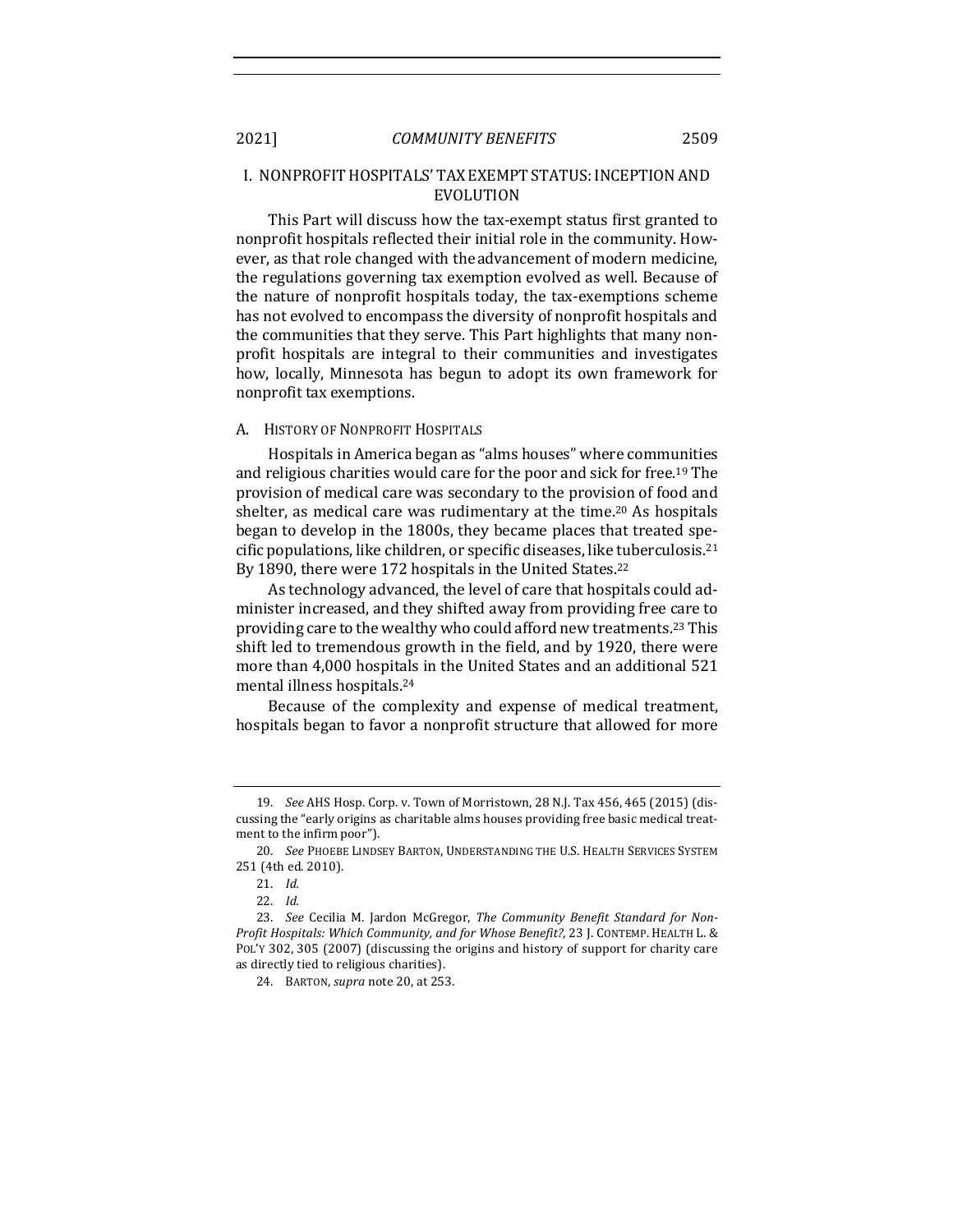financial stability due to tax benefits.<sup>25</sup> Nonprofit hospitals generate revenue, but their excess revenue is reinvested in the facility's improvement and growth, whereas for-profit hospitals may give some of this revenue to shareholders as dividends and are taxed accordingly.<sup>26</sup>

B. THE EVOLUTION OF FEDERAL STANDARDS FOR TAXATION OF NONPROFIT **HOSPITALS** 

Federal regulations for nonprofit hospitals' tax-exempt status have changed as the nature of nonprofit hospitals has changed. This Section will examine how the advent of Medicare and Medicaid impacted IRS rules and how the Patient Protection and Affordable Care Act continued to change the existing rules.

#### 1. Creation of the Community Benefit Standard

Federal law provides that certain hospitals can obtain tax-exempt status as charitable nonprofit organizations.<sup>27</sup> Section  $501(c)(3)$  of the Internal Revenue Code exempts from income taxation "[c]orporations, and any community chest, fund, or foundation, organized and operated exclusively for religious, charitable, scientific, testing for public safety, literary, or educational purposes."<sup>28</sup> Under section  $501(c)(3)$ , hospitals, along with certain other "charitable" organizations, can obtain six benefits.<sup>29</sup> These include exemption from federal corporate income tax, state corporate income tax, state sales tax, and local property tax.<sup>30</sup> Additionally, nonprofit hospitals receive better rates for financing debt and tax subsidization of charitable contributions made to them. $31$  Congress has not defined the word

29. *See* Herring et al., *supra* note 5, at 4.

<sup>25.</sup> *See* Theodore R. Marmor, Mark Schlesinger & Richard W. Smithey, *A New Look* at Nonprofits: Health Care Policy in a Competitive Age, 3 YALE J. ON REGUL. 313, 322 (1986).

<sup>26.</sup> *See BARTON, supra note* 20, at 265.

<sup>27.</sup> *See* 26 U.S.C. § 501(c)(3).

<sup>28.</sup> *Id.* 

<sup>30.</sup> *Id.* 

<sup>31.</sup> *Id.* For a more detailed dive into each of these benefits, see Theodore J. Patton, The Calamity of Community Benefit: Redefining the Scope and Increasing the Accounta*bility of Minnesota's Nonprofit Hospitals*, 37 HAMLINE L. REV. 1, 4 (2014), which cites JAMES J. FISHMAN & STEPHEN SCHWARZ, NONPROFIT ORGANIZATIONS: CASES AND MATERIALS 327, 357 (3d ed. 2006); and Sara Rosenbaum & Ross Margulies, Tax-Exempt Hospitals and the Patient Protection and Affordable Care Act: Implications for Public Health Policy and Practice, 126 PUB. HEALTH REPS. 283, 283 (2011).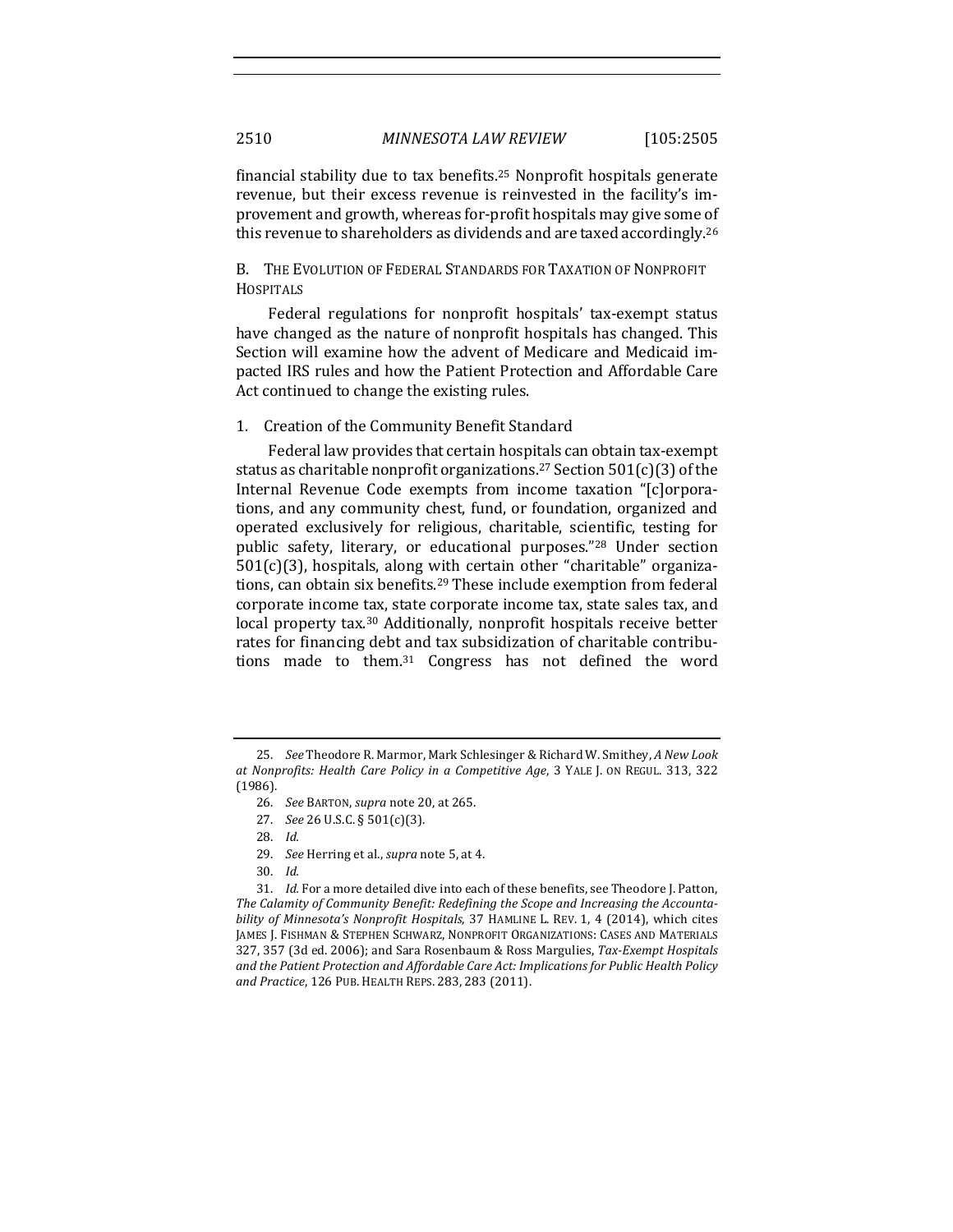"charitable,"<sup>32</sup> but there is consensus that "the promotion of health is considered to be a charitable purpose."33

Nonprofit hospitals have been able to qualify for tax exemption since  $1894.34$  The initial scheme emphasized aid to the poor, where hospitals at that time generally focused, as medicine was not advanced.<sup>35</sup> As the practice of medicine became more sophisticated, hospitals began to accept more paying patients, and in 1953, the Internal Revenue Service (IRS) specified that a hospital would only be recognized as a corporation organized for charitable purposes if it was "operated to the extent of its financial ability for those not able to pay for the services rendered and not exclusively for those who are able and expected to pay."<sup>36</sup> Additionally, nonprofit hospitals had to maintain an open staff,<sup>37</sup> furnish services at reduced rates, and utilize earnings for capital improvements.<sup>38</sup> This change meant that nonprofit hospitals could charge patients for their services, but they should not deny care to individuals unable to pay.<sup>39</sup>

With the passage of Medicare and Medicaid in 1965, IRS staff, lobbied heavily by hospitals, $40$  came to believe that hospitals would no longer need to cover the health care costs of the poor.<sup>41</sup> A 1969

38. Rev. Rul. 56-185, 1956-1 C.B. 202.

<sup>32.</sup> *Cf.* Steven T. Miller, Comm'r, Tax Exempt & Gov't Entities, IRS, Address at the Office of the Attorney General of Texas: Charitable Hospitals: Modern Trends, Obligations and Challenges 6-7 (Jan. 12, 2009) (describing how the community benefit standard is defined).

<sup>33.</sup> *See* Rev. Rul. 69-545, 1969-2 C.B. 117.

<sup>34.</sup> Nina J. Crimm, *Evolutionary Forces: Changes in For-Profit and Not-for-Profit Health Care Delivery Structures; A Regeneration of Tax Exemption Standards,* 37 B.C. L. REV. 1, 8-9 n.20 (1995).

<sup>35.</sup> BARTON, *supra* note 20.

<sup>36.</sup> Rev. Rul. 56-185, 1956-1 C.B. 202.

<sup>37. &</sup>quot;Open staff" essentially means that any doctor can practice at a hospital, even if not a direct employee of the hospital. See JANET E. GITTERMAN & MARVIN FRIEDLANDER, HEALTH CARE PROVIDER REFERENCE GUIDE 12 (2004), https://www.irs.gov/pub/irs -tege/eotopicc04.pdf [https://perma.cc/S38R-NF8S].

<sup>39.</sup> *Id.* 

<sup>40.</sup> *See* M. Gregg Bloche, Tax Preferences for Nonprofits: From Per Se Exemption to *Pay-for-Performance*, 25 HEALTH AFFS. w304, w304-05 (2006) (stating that industry lobbyists argued that the need for free care had largely disappeared, but nonprofit hospitals still produced community benefits aside from free care, so they should still receive tax exemptions).

<sup>41.</sup> *See* John D. Colombo, *The Role of Access in Charitable Tax Exemption*, 82 WASH. U.L.Q. 343, 348-49 (2004).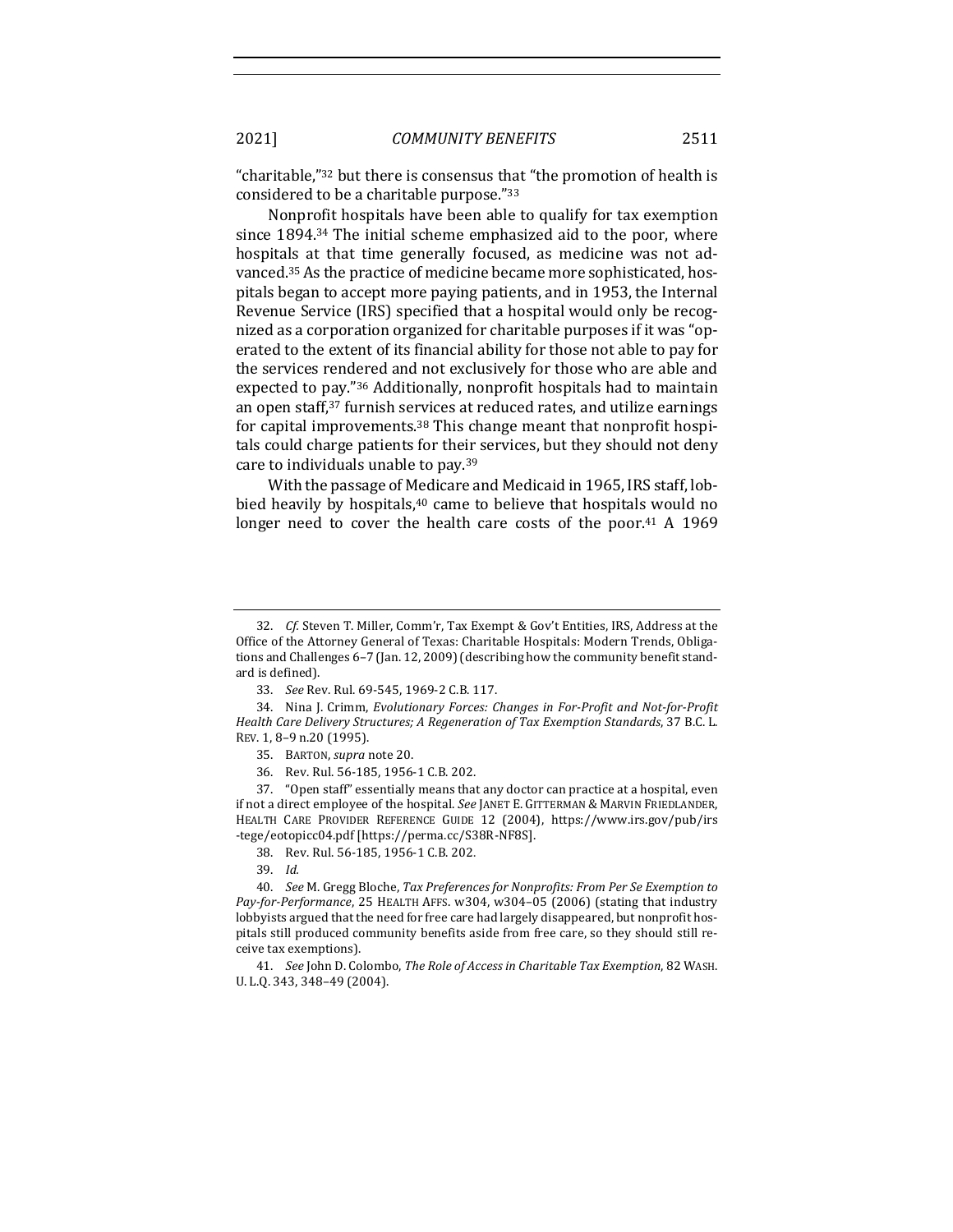revenue ruling created the community benefit standard,<sup>42</sup> which revised the tax-exempt policy for hospitals to include health promotion<sup>43</sup> as a charitable purpose.<sup>44</sup> This change meant that hospitals could qualify for tax-exempt status even if they did not offer free care to patients unable to pay, also known as "charity care." $45$  This ruling gave a list of factors that might distinguish tax-exempt hospitals from their for-profit counterparts, but the list was non-exhaustive and broad.<sup>46</sup> The factors included but were not limited to:  $(1)$  an emergency room open to all; (2) a board of directors drawn from the community;  $(3)$  an open staff;  $(4)$  treatment of those who utilize public programs to pay medical bills; and (5) use of surplus funds to improve facilities, patient care, medical training, education, or research.<sup>47</sup> These rulings evolved some, but the community benefit standard remained intact.<sup>48</sup> Today, hospitals are not required to provide a certain amount of care for the poor in order to maintain their tax-exempt status.49

## 2. The Affordable Care Act's Impact on Community Benefit Requirements

The Patient Protection and Affordable Care Act (ACA) changed some rules affecting nonprofit hospitals' tax-exempt status but overall did not make sweeping changes to the community benefit standard

*Id.*

<sup>42.</sup> Rev. Rul. 69-545, 1969-2 C.B. 117. For criticism detailing the lack of "community" in the community benefit standard, see Susannah C. Tahk, Tax-Exempt Hospitals *and Their Communities*, 6 COLUM. J. TAX L. 33, 40–44 (2014).

<sup>43.</sup> *What Is Health Promotion?*, WORLD HEALTH ORG. (Aug. 20, 2016), https://www .who.int/news-room/q-a-detail/health-promotion [https://perma.cc/368W-K6L2].

Health promotion enables people to increase control over their own health. It covers a wide range of social and environmental interventions that are designed to benefit and protect individual people's health and quality of life by addressing and preventing the root causes of ill health, not just focusing on treatment and cure.

<sup>44.</sup> Rev. Rul. 69-545, 1969-2 C.B. 117. For further discussion on the definition of charity care, see *infra* Part II.A.1.

<sup>45.</sup> *See Tahk, supra note 42, at 40.* 

<sup>46.</sup> Rev. Rul. 69-545, 1969-2 C.B. 117.

<sup>47.</sup> *Id.*

<sup>48.</sup> Further rulings held that tax-exempt hospitals need not provide emergency care to qualify for tax-exempt status. Rev. Rul. 83-157, 1983-2 C.B. 94.

<sup>49.</sup> This understanding came from IRS internal guidance for field agents about auditing tax-exempt hospitals. I.R.S., Field Serv. Advisory 200110030 (Feb. 5, 2001), 2001 WL 234018. For discussion of this guidance, see generally Douglas M. Mancino, The Impact of Federal Tax Exemption Standards on Health Care Policy and Delivery, 15 HEALTH MATRIX 5 (2005).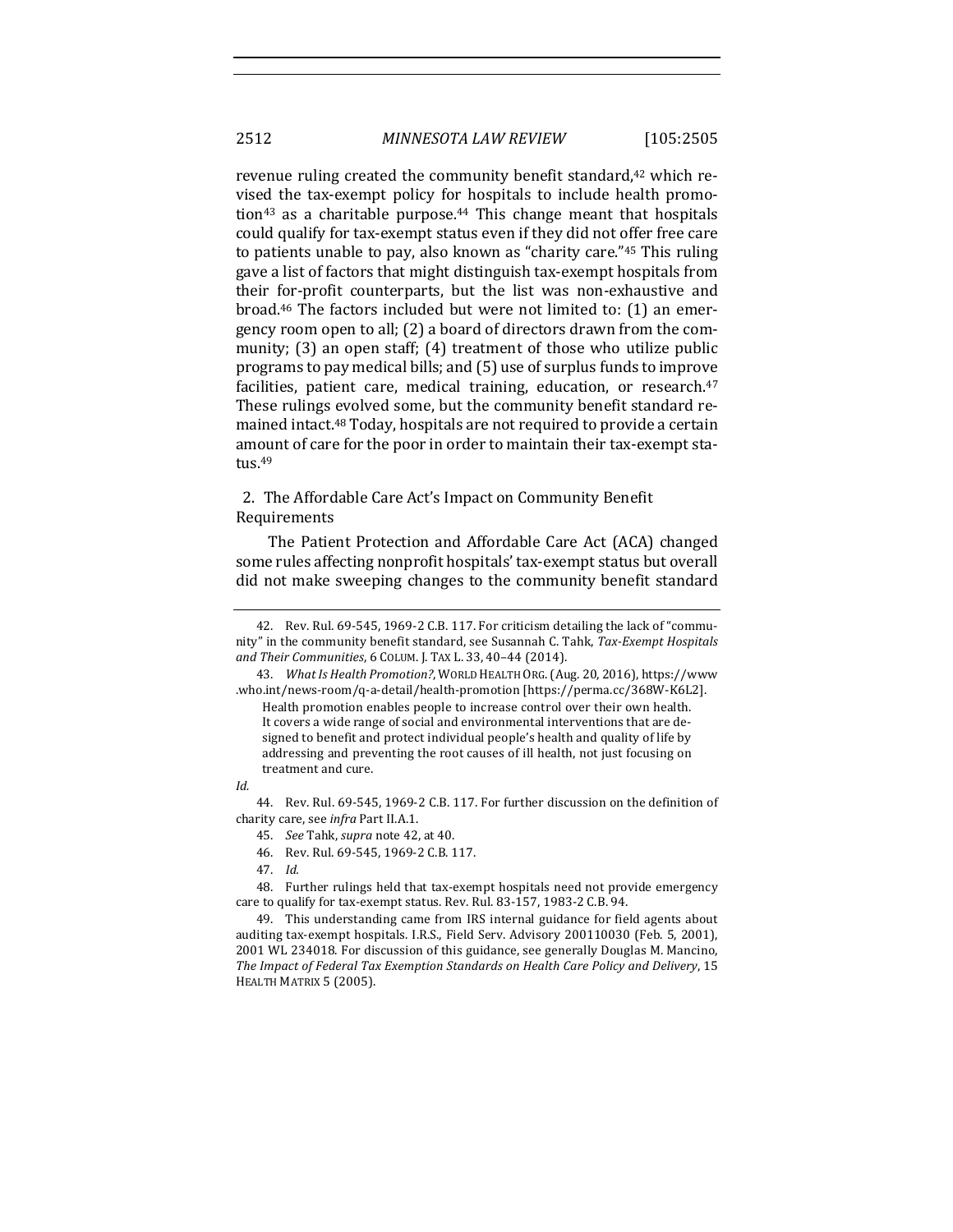laid out by the IRS.<sup>50</sup> Section 9007 of the ACA requires that nonprofit hospitals (1) work with their community to determine community health needs and then work to meet those needs; and (2) implement consumer protection regarding billing, collection, and financial assistance.<sup>51</sup>

As part of the first requirement, the ACA requires that nonprofit hospitals complete a Community Health Needs Assessment (CHNA) at least once every three years.<sup>52</sup> As a part of the CHNA, the ACA requires nonprofit hospitals to  $(1)$  collect input from a broad cross-section of the community served,  $(2)$  make each assessment public, and  $(3)$ adopt implementation strategies for each assessment.<sup>53</sup> Hospitals must widely publicize the CHNA.<sup>54</sup> Hospitals that fail to meet these requirements must pay a \$50,000 excise tax<sup>55</sup> and can lose their federal tax exemptions.<sup>56</sup>

There are many shortcomings to this new standard. The ACA does not give further guidance on the process for conducting a CHNA,<sup>57</sup> nor does it state to what degree the public must be involved in the assessment.<sup>58</sup> An additional critique of the CHNA is that the

53. *Id.* 

55. *Id.* § 4959.

56. See Amy Clary, *How States Keep Community at the Center of Hospitals' Community Health Needs Assessments*, NAT'L ACAD. FOR ST. HEALTH POL'Y (Apr. 12, 2019), https://www.nashp.org/how-states-keep-community-at-the-center-of-hospitals -community-health-needs-assessments [https://perma.cc/2UGQ-ZWF9]; I.R.S., UIL 501.03-00, Final Adverse Determination Letter (Feb. 14, 2017), https://www.irs.gov/ pub/irs-wd/201731014.pdf [https://perma.cc/9RV8-9NJ9]; Michael Wyland, *Hospital Loses IRS Tax Exemption for Noncompliance with ACA*, NONPROFIT Q. (Aug. 17, 2017), https://nonprofitquarterly.org/hospital-loses-irs-tax-exemption [https://perma.cc/ 9RV8-9NJ9].

58. *See id.* 

<sup>50.</sup> PAUL STARR, REMEDY AND REACTION: THE PECULIAR AMERICAN STRUGGLE OVER HEALTH CARE REFORM 239 (2011) (explaining that the ACA was comparatively limited, "compared, that is, with the health-care systems of other democracies or to the ideal remedies that many reluctant supporters of the legislation would have preferred").

<sup>51.</sup> Pub. L. No. 111-148, § 9007, 124 Stat. 119, 855-56 (2010). See generally Julia James, *Nonprofit Hospitals' Community Benefit Requirements*, HEALTH AFFS. (Feb. 25, 2016), https://www.healthaffairs.org/do/10.1377/hpb20160225.954803/full; DONNA C. FOLKEMER, LAURA A. SPICER, CARL H. MUELLER, MARTHA H. SOMERVILLE, AVERY L.R. BROW, CHARLES J. MILLIGAN, JR. & CYNTHIA L. BODDIE-WILLIS, HILLTOP INST., HOSPITAL COM-MUNITY BENEFITS AFTER THE ACA: THE EMERGING FEDERAL FRAMEWORK (2011), https:// mdsoar.org/bitstream/handle/11603/13345/Hospital-Community-Benefits-after -the-ACA-The-Emerging-Federal-Framework-pdf.pdf [https://perma.cc/4ZB3 -HVK9].

<sup>52. § 9007, 124</sup> Stat. at 856.

<sup>54.</sup> I.R.C. § 501(r)(3)(B)(ii).

<sup>57.</sup> *See FOLKEMER ET AL., supra note* 51, at 5.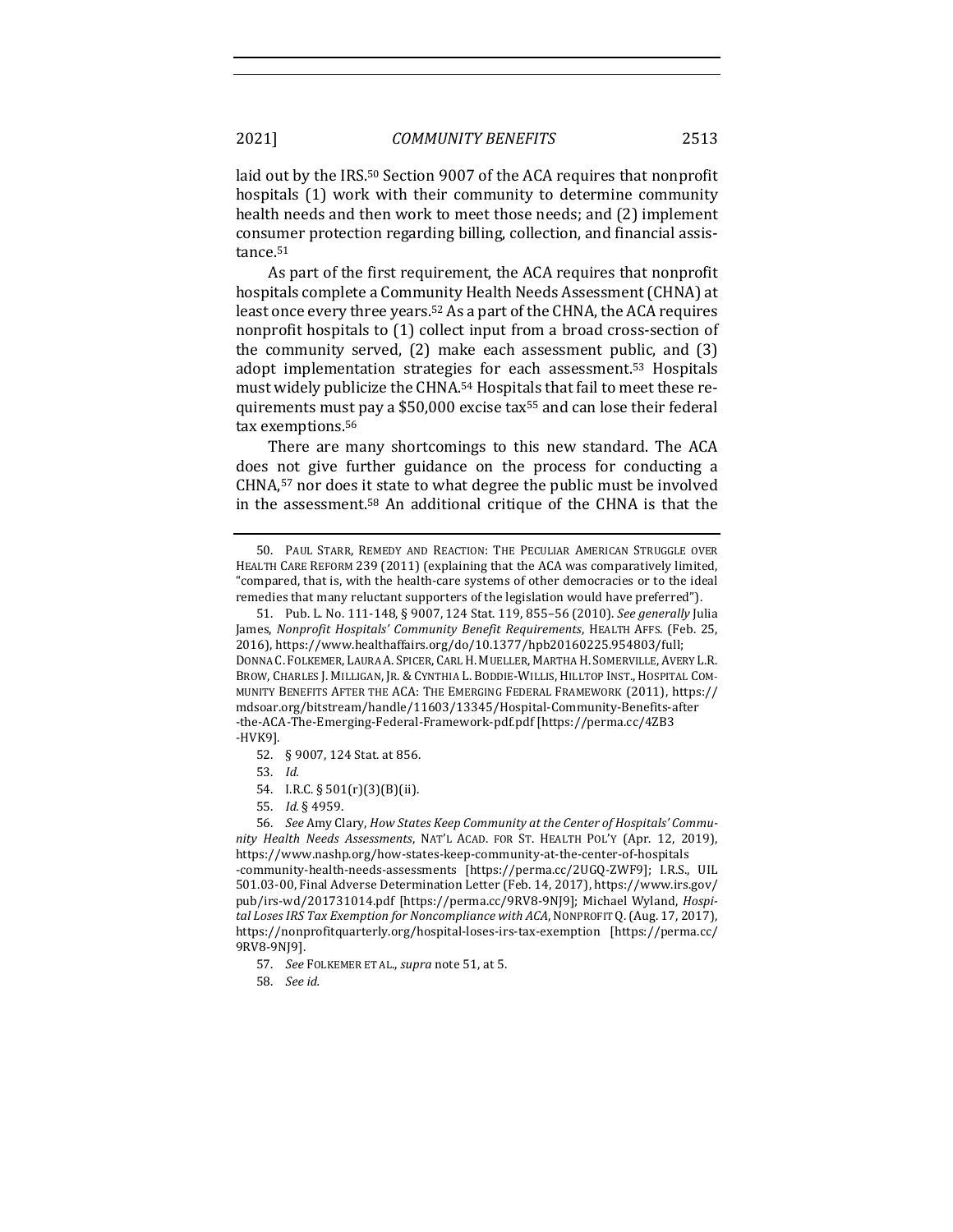definition hospitals can use for "community" is too flexible to be meaningful.<sup>59</sup> Earlier drafts had included provisions for geographical components or target populations,<sup>60</sup> but advocates argued that hospitals are in the best position to define their communities.<sup>61</sup> The final regulations include provisions that prohibit hospitals from excluding medically underserved communities from their definition of community,<sup>62</sup> but critics question whether this is enough to make hospitals take a hard look at the communities that surround them.<sup>63</sup> Finally, as hospitals are only required to adopt implementation strategies, not make measurable progress, there has been a wide range in the progress on CHNA goals actually made.<sup>64</sup>

The second main change the ACA requires is that nonprofit hospitals must adopt certain financial policies to maintain their tax-exempt status. Specifically, hospitals are limited in their ability to charge uninsured patients at inflated rates, $65$  they may not engage in extraordinary collection actions<sup>66</sup> against patients without making a reasonable effort to determine if that person is eligible for financial aid,  $67$  and hospitals must have written financial assistance policies that are well publicized.<sup>68</sup> While these regulations make important changes to the ways that nonprofit hospitals may operate, they still do not require

60. Community Health Needs Assessments for Charitable Hospitals, 78 Fed. Reg. 20,523, 20,529 (Apr. 5, 2013).

64. *See* Geri Rosen Cramer, Simone R. Singh, Stephen Flaherty & Gary J. Young, The Progress of US Hospitals in Addressing Community Health Needs, 107 AM. J. PUB. HEALTH 255, 255-56 (2017) ("This assessment suggested that many hospitals have been slow to take definitive action to address the needs identified from CHNAs, possibly because they are having difficulty prioritizing needs.").

65. I.R.C.  $\S 501(r)(5)(A)$ .

66. "Extraordinary collection actions" (ECAs) are actions taken by a hospital facility against an individual related to obtaining payment of a bill for care that is covered under a hospital's financial aid policy that involve things like selling the debt to another party, reporting adverse information to credit agencies, or instituting a legal or judicial process. See Billing and Collections - Section 501(r)(6), IRS (Sept. 19, 2020), https:// www.irs.gov/charities-non-profits/billing-and-collections-section-501r6 [https:// perma.cc/NR6J-NVUV].

67. I.R.C.  $\S 501(r)(6)$ .

68. Additional Requirements for Charitable Hospitals, 77 Fed. Reg. 38,151, 38,151-53 (June 26, 2012).

<sup>59.</sup> *See* Tahk, *supra* note 42, at 79 (noting that nonprofit hospitals define their communities in different ways, which leads to different amounts of community benefits given by these hospitals).

<sup>61.</sup> *Id.* 

<sup>62.</sup> *Id.* 

<sup>63.</sup> *See generally* Tahk, *supra* note 42.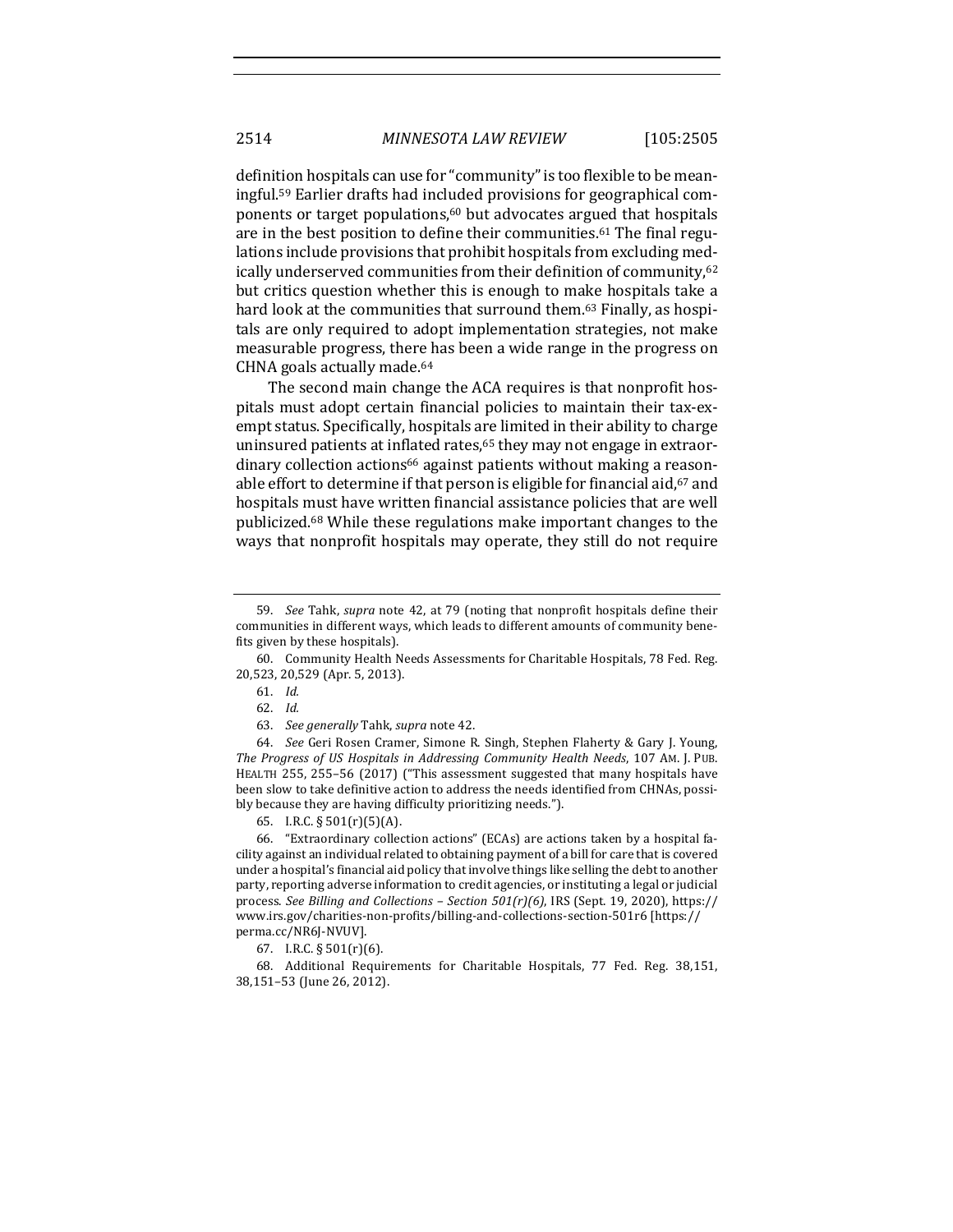nonprofit hospitals to provide any set amount of charity care or community benefit.<sup>69</sup>

#### C. THE NATURE OF NONPROFIT HOSPITALS TODAY

The nonprofit hospitals of today are a far cry from the original charity care hospitals that the foundations of the tax-exempt status for nonprofit hospitals envisioned. This change in nonprofit hospitals can be attributed to four main reasons:  $(1)$  technology is more widely used,  $(2)$  more patients have insurance,  $(3)$  hospitals increasingly rely on patients with insurance, and (4) Medicare and Medicaid compensate hospitals for care they provide to populations these programs cover.<sup>70</sup> These changes have led to nonprofit hospitals that are unrecognizable when compared to the alms houses of the early 1900s: lavish compensation for top executives, $71$  glamorous campuses that resemble luxury hotels,<sup>72</sup> and aggressive and expensive advertising campaigns<sup>73</sup> to attract patients to rapidly consolidating medical behemoths.<sup>74</sup> Yet, nonprofit hospitals still benefit from generous tax exemptions that were put in place when these hospitals looked quite different.75

The tax exemptions that nonprofit hospitals receive have increased tremendously since the days of alms houses. This trend can be seen by the sharp increase in the value of tax exemptions for

72. *See Is This a Hospital or a Hotel?*, N.Y. TIMES (May 28, 2014), https://www .nytimes.com/interactive/2014/sunday-review/hotel-hospital-quiz.html [https:// perma.cc/KP4E-LRHY] (emphasizing the similarities between hospitals and luxury hotels with a fun, interactive quiz).

73. *See* Robin J. Larson, Lisa M. Schwartz, Steven Woloshin & H. Gilbert Welch, *Advertising by Academic Medical Centers*, 165 ARCHIVES INTERNAL MED.645, 645 (2005) (characterizing advertising by the nation's top academic medical centers as "plac[ing] the interests of the medical center before the interests of the patients"); Brooke Murphy, 6 Nonprofit Hospitals with TV Ads Valued at More than \$1.2M in 2016, BECKER'S HOSP. REV. (May 26, 2017), https://www.beckershospitalreview.com/hospital -management-administration/these-6-nonprofit-hospitals-spent-the-most-on-tv-ads -in-2016.html [https://perma.cc/95T7-7BW2].

74. See Reed Abelson, When Hospitals Merge To Save Money, Patients Often Pay *More*, N.Y. TIMES (Nov. 14, 2018), https://www.nytimes.com/2018/11/14/health/ hospital-mergers-health-care-spending.html [https://perma.cc/UJ52-YV].

<sup>69.</sup> *See* Tahk, *supra* note 42, at 47.

<sup>70.</sup> *See Bloche, supra note* 40.

<sup>71.</sup> *See* Alia Paavola, *Top 5 Nonprofit Hospitals for Executive Pay*, BECKER'S HOSP. REV. (June 26, 2019), https://www.beckershospitalreview.com/compensation -issues/top-5-nonprofit-hospitals-for-executive-pay.html [https://perma.cc/72H8 -UHLR] (stating that on average, the top executives at the 82 largest nonprofit health systems were paid \$3.5 million annually in fiscal year 2017).

<sup>75.</sup> *See infra* Part I.C.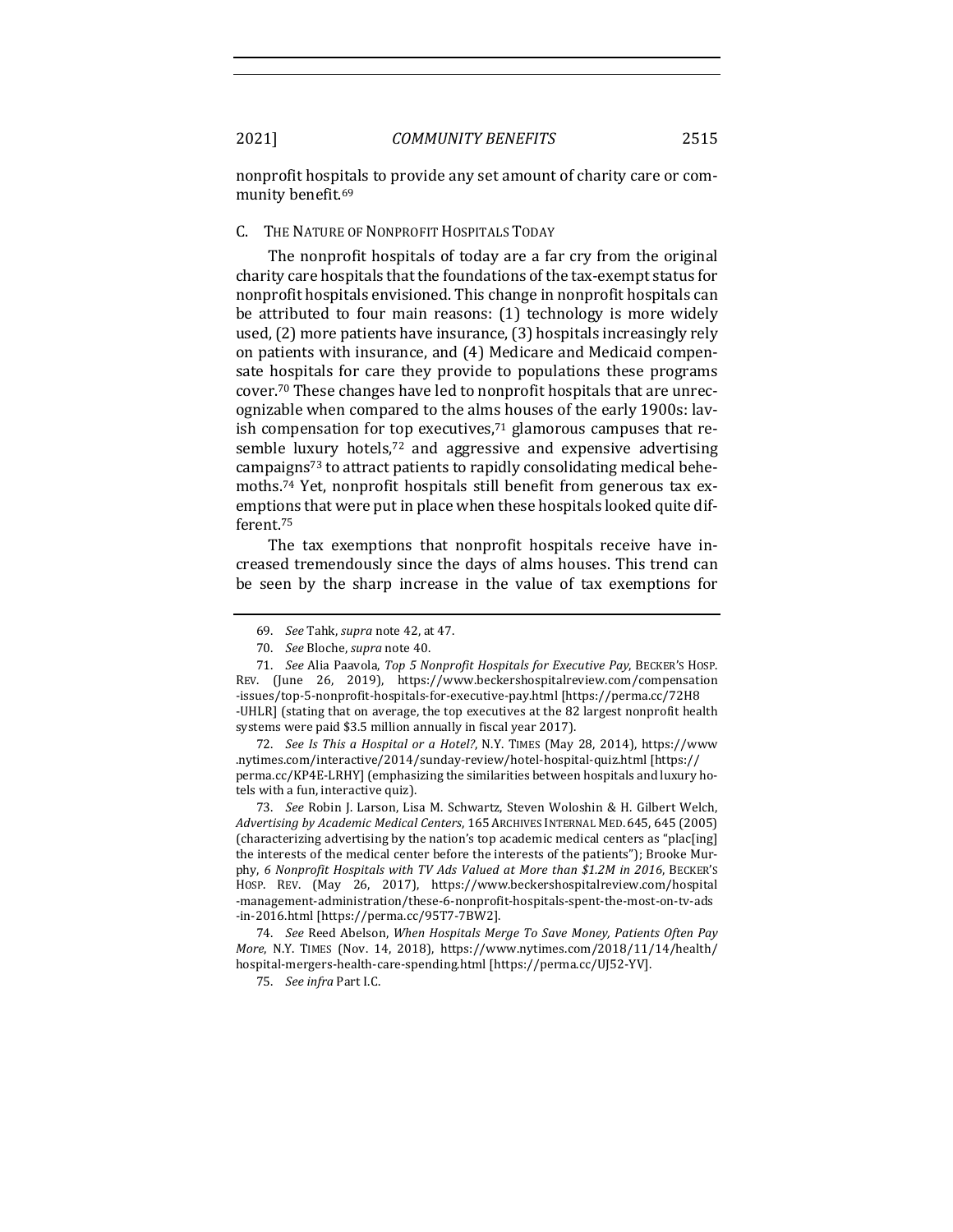nonprofit hospitals between 2002 and 2011, the most recent year with comprehensive data. The Joint Committee on Taxation estimated that the total value to nonprofit hospitals from federal, state, and local tax exemptions in 2002 was \$12.6 billion,<sup>76</sup> with the exemptions from state and local taxes accounting for about half of that number.<sup>77</sup> A 2018 study that used the same methodology as the 2002 study calculated that nonprofit hospitals' tax exemptions amounted to \$24.6 billion in 2011.<sup>78</sup> This dramatic increase in the value of nonprofit hospitals' tax exemptions in such a short period of time shows how the nature of nonprofit hospitals has changed alongside the value of their tax exemptions.

As the value of federal, state, and local nonprofit hospital tax exemptions grows, hospitals have grown tremendously as well—from a \$28 billion industry in 1970 to \$571 billion in 2004<sup>79</sup> despite the number of hospitals decreasing as hospitals have consolidated.<sup>80</sup> Health care itself is expected to make up 20% of U.S. gross domestic product by 2026.<sup>81</sup> In Minnesota, hospitals' net income totaled \$14.3 billion between 1997 and 2016.82

Further, the nature of nonprofit hospitals is changing. Nonprofit hospitals are more likely to be "profitable" than for-profit hospitals  $(77\%$  compared to 61%).<sup>83</sup> A 2016 study showed that seven of the ten most profitable hospitals in the United States are nonprofit

81. Off. of the Actuary, *CMS Office of the Actuary Releases 2017-2026 Projections of National Health Expenditures*, CTRS. FOR MEDICARE & MEDICAID SERVS. (Feb. 14, 2018), https://www.cms.gov/newsroom/press-releases/cms-office-actuary-releases-2017 -2026-projections-national-health-expenditures [https://perma.cc/59WZ-H742].

82. NAT'L NURSES UNITED & MINN. NURSES ASS'N, MINNESOTA'S MOST-AND LEAST-EXPENSIVE HOSPITALS 3 (2019), https://mnnurses.org/wp-content/uploads/2019/03/ 190304\_MNA\_Most-LeastExpensive\_report.pdf [https://perma.cc/JS2D-CJC5].

83. *See* John Carreyrou & Barbara Martinez, *Nonprofit Hospitals, Once for the Poor, Strike It Rich*, WALL ST. J. (Apr. 4, 2008, 11:59 PM), https://www.wsj.com/articles/ SB120726201815287955 [https://perma.cc/4JYJ-4BNE] ("Nonprofits, which account for a majority of U.S. hospitals, are faring even better than their for-profit counterparts: 77% of the 2,033 U.S. nonprofit hospitals are in the black, while just 61% of for-profit hospitals are profitable, according to the AHD data.").

<sup>76.</sup> CONG. BUDGET OFF., NONPROFIT HOSPITALS AND THE PROVISION OF COMMUNITY BEN-EFITS 3 (2006), https://www.cbo.gov/sites/default/files/109th-congress-2005 -2006/reports/12-06-nonprofit.pdf [https://perma.cc/GKU4-5H6E].

<sup>77.</sup> *Id.* 

<sup>78.</sup> Rosenbaum et al., *supra* note 9.

<sup>79.</sup> Patton, *supra* note 31, at 6.

<sup>80.</sup> BARTON, *supra* note 20, at 272-74.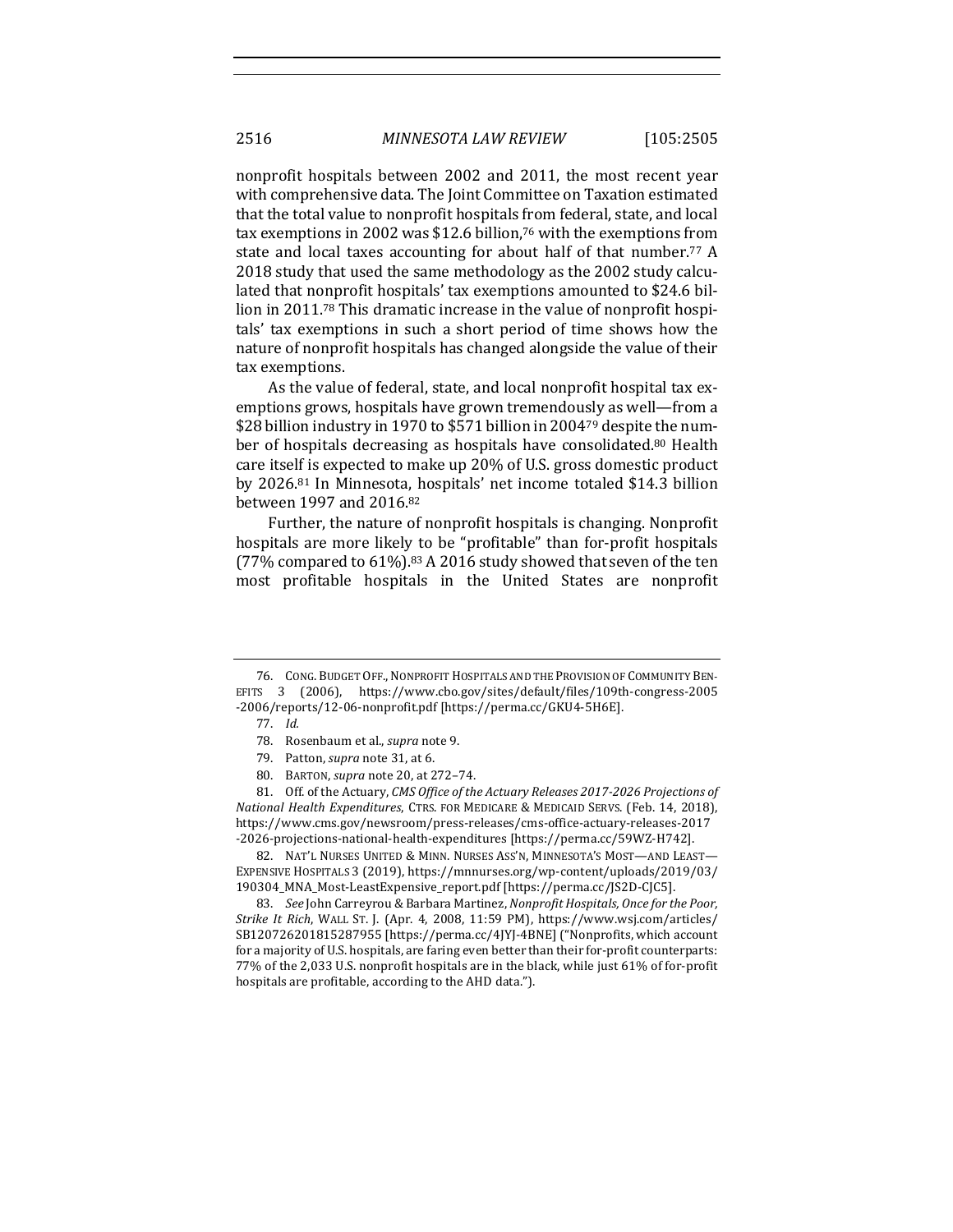hospitals.<sup>84</sup> In 2019, the Mayo Clinic, a nonprofit hospital, saw its operating income—the surplus when revenue exceeds paid expenses jump 72% as it surpassed \$1 billion for the first time.<sup>85</sup> These statistics show that nonprofit hospitals have changed and grown in many important ways alongside the value of their tax exemption, and their value to their communities has grown as well.

D. NONPROFIT HOSPITALS ARE OFTEN INTEGRAL TO THE COMMUNITIES **THEY SERVE** 

Any consideration of nonprofit hospitals must take notice that hospitals, for-profit and nonprofit, are often integral parts of the communities that they serve, and when they close, the communities they leave behind lack access to care.<sup>86</sup> For many poorer cities, hospitals have emerged as anchor institutions $87$  while other sectors in the cities struggle to stay afloat.<sup>88</sup> Recently, hospital closures are likely to occur

86. *See, e.g.*, Joseph P. Williams, *Code Red: The Grim State of Urban Hospitals*, U.S. NEWS & WORLD REP. (July 10, 2019, 11:23 AM), https://www.usnews.com/news/ healthiest-communities/articles/2019-07-10/poor-minorities-bear-the-brunt-as -urban-hospitals-close (describing how the closure of inner-city hospitals disproportionately hurts poor and minority patients); Manny Ramos, *Westlake Hospital Closing Approved Unanimously by State Review Board, CHI. SUN TIMES (Apr. 30, 2019, 9:21 PM),* https://chicago.suntimes.com/news/2019/4/30/18619458/westlake-hospital -closing-approved-unanimously-by-state-review-board [https://perma.cc/E62Y -W5P2] (describing another hospital closing in Cook County, Illinois); Mike Elk, Private *Equity's Latest Scheme: Closing Urban Hospitals and Selling Off the Real Estate, AM. PRO-*SPECT (July 11, 2019), https://prospect.org/health/private-equity-s-latest-scheme -closing-urban-hospitals-selling-real-estate [https://perma.cc/F5JX-3AHD] (describing how a private equity firm bought an urban hospital in Philadelphia and will now close the hospital to sell the land).

87. See Jaime Rosenberg, *Health Systems Take On Role as Anchor Institutions, Enhance Community Development*, AM. J. MANAGED CARE (July 25, 2018), https://www .ajmc.com/newsroom/health-systems-take-on-role-as-anchor-institutions-enhance -community-development [https://perma.cc/A8PF-UMJE] ("Anchor institutions are enterprises, such as universities and hospitals, that are rooted in their local communities by mission, invested capital, or relationships to customers, employees, and vendors.").

88. Diamond, *supra* note 1.

<sup>84.</sup> *See* Ge Bai & Gerard F. Anderson, *A More Detailed Understanding of Factors Associated with Hospital Profitability*, 35 HEALTH AFFS. 889, 889 (2016), https://www .healthaffairs.org/doi/full/10.1377/hlthaff.2015.1193.

<sup>85.</sup> Christopher Snowbeck, Mayo Clinic's Operating Income Jumped 72% in 2019, *Surpassing \$1 Billion*, STAR TRIB. (Feb. 25, 2020, 10:06 PM), https://www.startribune .com/mayo-clinic-s-operating-income-jumped-72-in-2019-surpassing-1-billion/ 568171112 [https://perma.cc/QRX2-4ES5] ("Financial results released Tuesday show that for the year, Mayo attracted revenue of about \$13.8 billion and paid expenses of about \$12.8 billion, leaving \$1.06 billion of income from clinic operations.").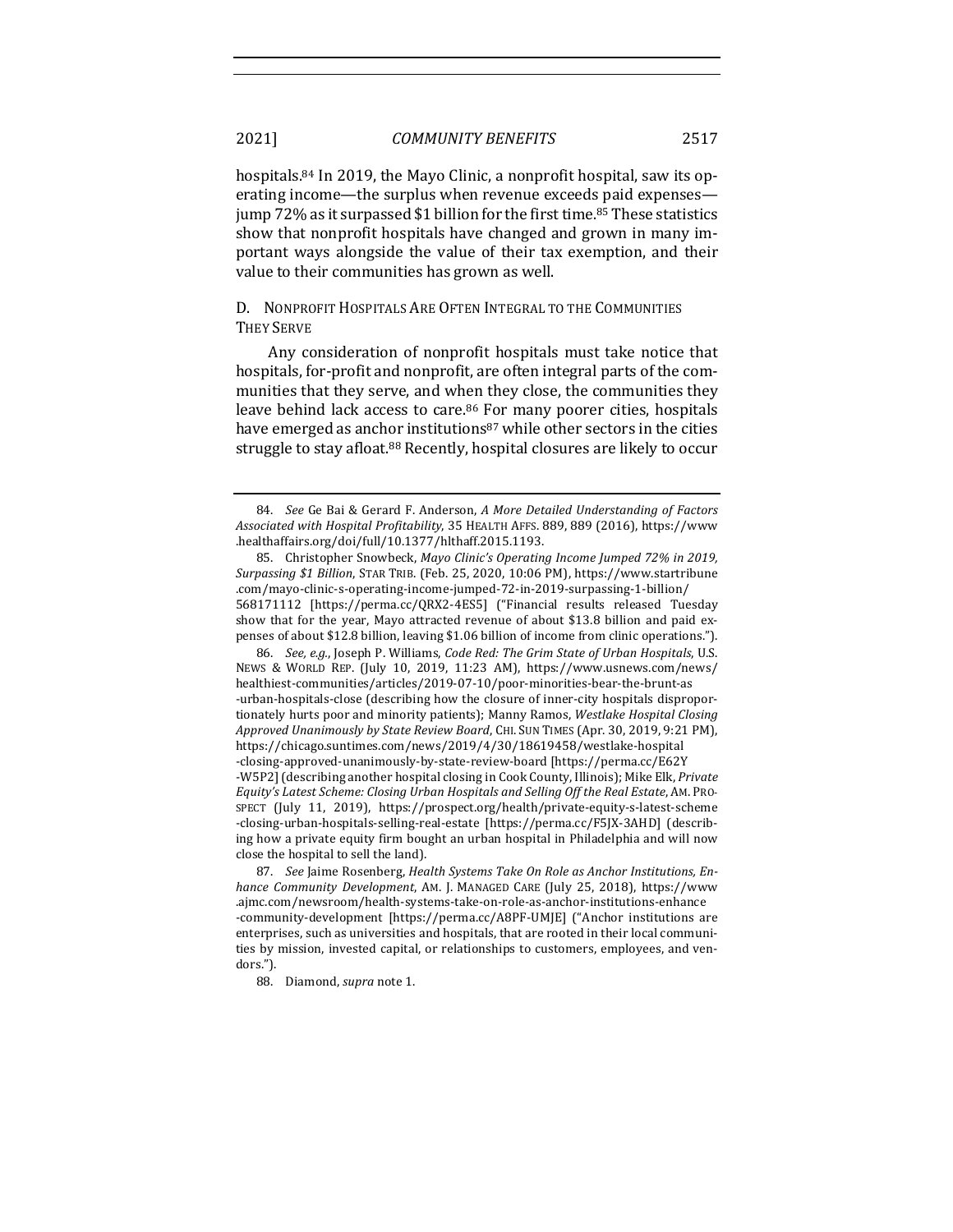in poor, segregated neighborhoods. $89$  Also, with increased closure of hospitals in rural areas, rural residents are forced to travel farther to obtain care.<sup>90</sup> Even when hospitals manage to stay open, they often face cutbacks that signal to residents the possibility of a closure in the near future.<sup>91</sup> When hospitals close, that means worse health care for the residents who relied on those hospitals, including longer emergency room wait times and longer ambulance rides.<sup>92</sup> This decrease in services disproportionately impacts disadvantaged groups such as the elderly, homeless, and uninsured.<sup>93</sup>

Recently, the COVID-19 pandemic has intensified the burden on nonprofit hospitals nationwide and the risk to disadvantaged communities' access to healthcare. Hospitals, which already operate on a thin margin, have been forced to stop all but the most urgent non-COVID care, resulting in a decrease in revenue while expenses remain high.<sup>94</sup> According to a July 2020 American Hospital Association analysis, median margins of all hospitals, not just nonprofit hospitals, are projected to drop seven percent in the second half of 2020, though those

-rural-minnesota-moms/565845542 [https://perma.cc/J5FU-JDYR]; Jeremy Olson, *Childbirth Deaths and Complications Are More Likely in Rural America,* STAR TRIB. (Dec. 4, 2019, 8:44 PM), https://www.startribune.com/childbirth-deaths-and

91. *See* Andrea Waxman, *St. Joseph Hospital's Future Raises Questions*, URB. MIL-WAUKEE (Apr. 27, 2019, 2:13 PM), https://urbanmilwaukee.com/2019/04/27/st -joseph-hospitals-future-raises-questions [https://perma.cc/MH9K-SSCF].

92. *See* Catherine Ho, *Report: Berkeley Hospital Closure Would Mean Longer ER* Waits, Ambulance Rides, S.F. CHRON. (Dec. 17, 2018, 5:50 PM), https://www.sfchronicle .com/business/article/Report-Berkeley-hospital-closure-would-mean-13473268 .php [https://perma.cc/GML8-MSLX].

93. *See generally* JASON COBURN, AMANDA FUKUTOME, MARISA RUIZ ASARI, JENNIFER JARIN & VAUGHN VILLAVERDE, RAPID HEALTH IMPACT ASSESSMENT: PROPOSED CLOSURE OF ALTA BATES CAMPUS BERKELEY, CA (2018).

94. *See* KAUFMAN HALL, THE EFFECT OF COVID-19 ON HOSPITAL FINANCIAL HEALTH 2 (2020), https://www.aha.org/system/files/media/file/2020/07/KH-COVID-Hospital -Financial-Health\_FINAL.pdf [https://perma.cc/BH6Z-4N5W].

<sup>89.</sup> *See* Michelle Ko, Jack Needleman, Kathryn Pitkin Derose, Miriam J. Laugesen & Ninez A. Ponce, *Residential Segregation and the Survival of U.S. Urban Public Hospitals*, 71 MED. CARE RSCH. & REV. 243, 245 (2013).

<sup>90.</sup> *See generally* Dan Diamond, *Tax-Exempt Mayo Clinic Grows, but Rural Patients Pay a Price*, POLITICO (Nov. 16, 2017, 5:04 AM), https://www.politico.com/story/ 2017/11/16/mayo-clinic-rural-health-care-244955 [https://perma.cc/5NEZ -BWTV]; Jeremy Olson, *Making Childbirth Safer for Rural Minnesota Moms*, STAR TRIB. (Dec. 7, 2019, 7:31 PM), http://www.startribune.com/making-childbirth-safer-for

<sup>-</sup>complications-are-more-likely-in-rural-america/565808792 [https://perma.cc/ E2X7-AHSJ] (detailing how the Mayo Clinic closed a hospital in Albert Lea, Minnesota, requiring residents to travel twenty-three miles to the next closest hospital to get care).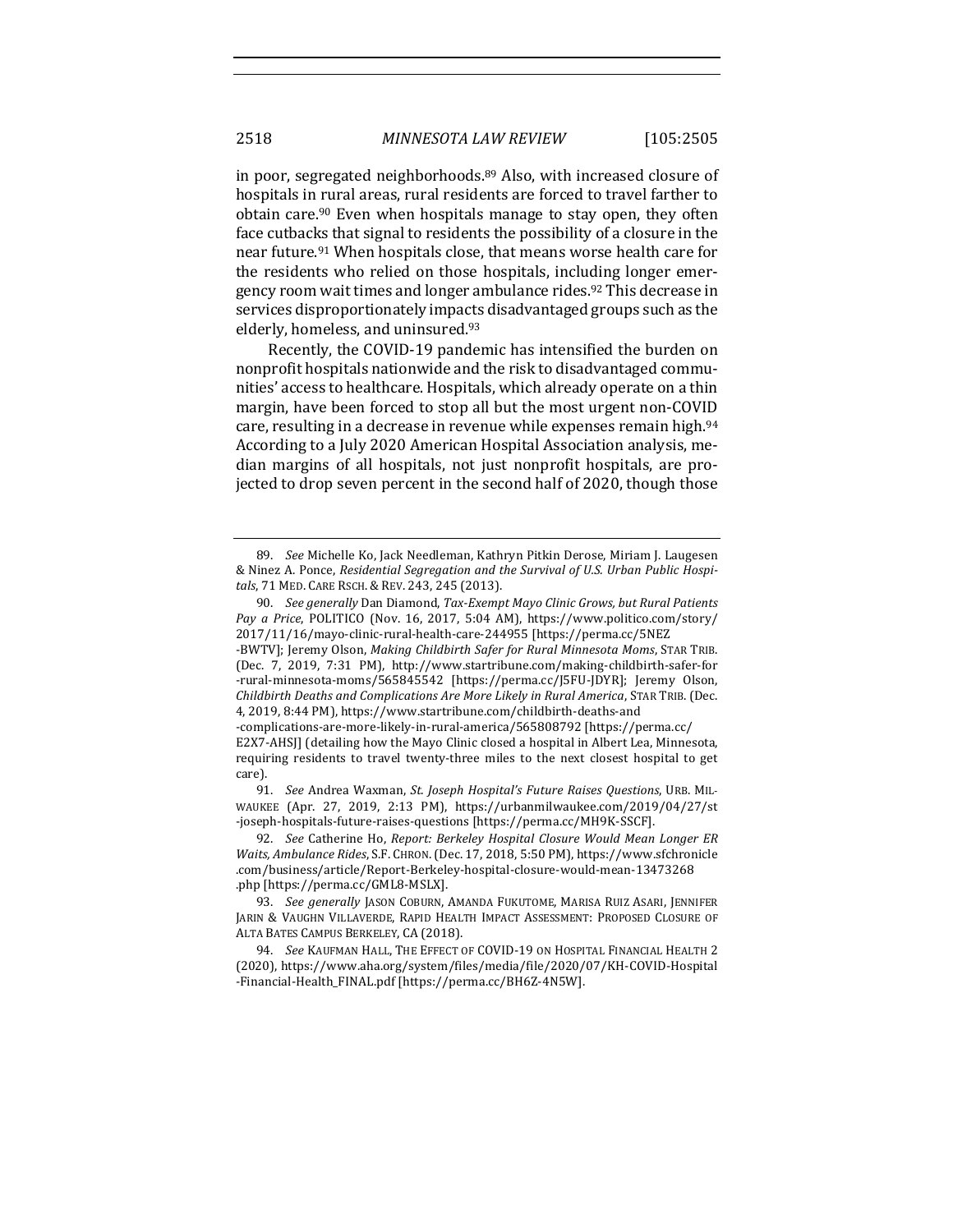2021] *COMMUNITY BENEFITS* 2519

drops would have been even higher without CARES Act funding.<sup>95</sup> Hospitals across the country are already closing due to COVID-19-related financial crises.<sup>96</sup> This, in turn, exacerbates the impact on poor, segregated communities and other disadvantaged groups who already struggle to access quality care.

For example, in Albert Lea, Minnesota, a city of 18,000 residents, the local hospital, owned by the Mayo Clinic, is slowly losing many of its services.<sup>97</sup> The intensive care unit closed in October 2017, the surgery unit closed in January  $2018<sup>98</sup>$  and its birthing unit has already moved maternity services to another hospital in Austin, Minnesota.99

These closures will force residents to travel twenty-three miles to receive the same care they could have received in their hometown.<sup>100</sup> In St. Paul, St. Joseph's Hospital, a nonprofit hospital, has 105 inpatient mental health beds-a substantial percentage of the roughly 1,300 beds in Minnesota.<sup>101</sup> Yet, the hospital operated at a \$50 million loss last year.<sup>102</sup> Instead of completely closing the hospital,<sup>103</sup> it has become a COVID-only hospital,<sup>104</sup> while its emergency room and

99. *See Mayo Clinic Closes Hospital, Clinics in Southwest Minnesota, ALBERT LEA* TRIB. (Dec. 5, 2019, 7:59 PM), https://www.albertleatribune.com/2019/12/mayo -clinic-closes-hospital-clinics-in-southwest-minnesota [https://perma.cc/BL8N -P8V7]. 

100. Diamond, *supra* note 90.

101. Ed. Bd., St. Joseph's Hospital's Woe Spotlight Strained Mental Health Care Ca*pacity, Raise Broader Questions about Nonprofits' Obligations*, STAR TRIB. (Feb. 21, 2020), https://www.startribune.com/st-joseph-s-hospital-s-woes-spotlight-strained -mental-health-care-capacity-raise-broader-questions-about-nonprofits-obligations/ 568092172 [https://perma.cc/A5VR-FGKC].

103. Jeremy Olson, *M* Health Fairview To Cut Staff, Consider Trims to Hospitals, STAR TRIB. (Nov. 23, 2019), https://www.startribune.com/m-health-to-cut-staff-consider -trims-to-hospitals/565346742 [https://perma.cc/N5JM-PVGS] (disclosing the potential that St. Joseph's Hospital may have to close).

104. Jeremy Olson, *Fairview Cuts Include Bethesda, St. Joseph's Hospitals; 900 Jobs To Be Lost*, STAR TRIB. (Oct. 6, 2020), https://www.startribune.com/fairview-cuts-will -include-two-hospitals-affect-900-jobs/572641022 [https://perma.cc/8RF3-JYQC]. 

<sup>95.</sup> *Id.* at 4.

<sup>96.</sup> *See Emily Barone, Rural U.S. Hospitals Are on Life Support as a Third Wave of COVID-19 Strikes*, TIME (Oct. 20, 2020, 12:18 PM), https://time.com/5901656/ coronavirus-hospital-closures [https://perma.cc/F2NK-77TM] (stating that hospitals in St. Paul, Chicago, Houston, and Philadelphia have recently closed or are set to do so soon).

<sup>97.</sup> Diamond, *supra* note 90. 

<sup>98.</sup> Id.

<sup>102.</sup> *Id.*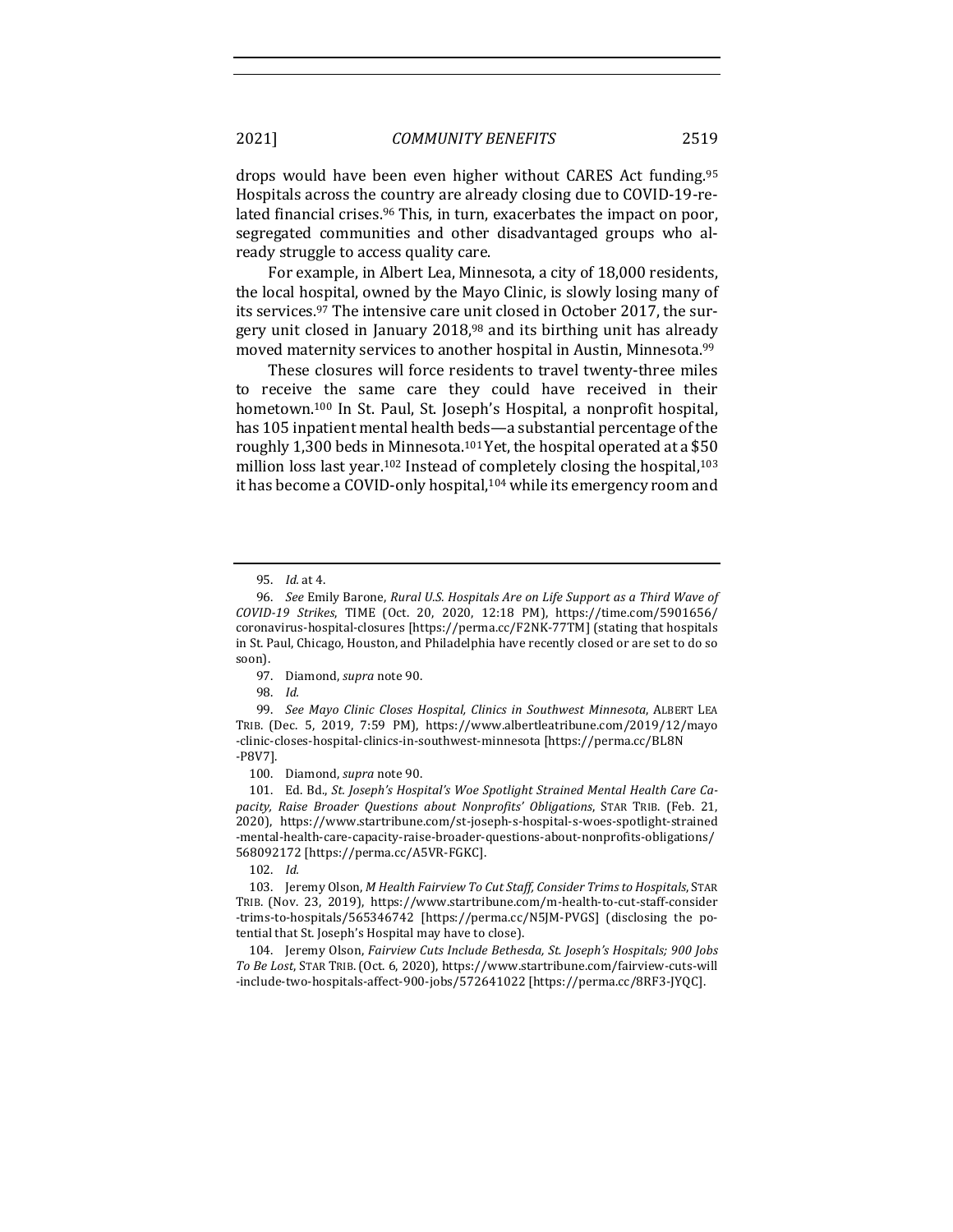specialties such as neurology and bariatrics will be relocated.<sup>105</sup> Inpatient mental health care will continue through at least 2021.<sup>106</sup> Fairview Health, which operates St. Joseph's Hospital, will operate at a \$250 million loss in 2020—exacerbated by the pandemic—and will close sixteen clinics in Minnesota and western Wisconsin.<sup>107</sup> These closures result in less access to needed care across the region.

Thus, any conversation about nonprofit hospitals' tax exemptions needs to take into account the integral role nonprofit hospitals often play in their communities, the ways they have been impacted by the pandemic, and the void that would be left behind if they were forced to close. Local communities should keep these factors in mind when seeking to regulate nonprofit hospitals.

## E. MINNESOTA-SPECIFIC STANDARDS FOR NONPROFIT HOSPITALS' TAX **EXEMPTION**

States often mirror federal tax exemption laws in their own statutes, and some build on these rules or offer further definitions of terms.<sup>108</sup> This trend can be seen by looking at the Minnesota state constitution, Minnesota state statutes, local agency reporting, legislative actions, and a local agreement between Minnesota nonprofit hospitals and the Attorney General.<sup>109</sup>

## 1. Minnesota State Constitution & Minnesota State Statutes

In addition to federal tax exemptions, states exempt nonprofit hospitals from paying state taxes as well.<sup>110</sup> Minnesota's state constitution contains the tax exemptions. Article X, section I states:

Taxes shall be uniform upon the same class of subjects and shall be levied and collected for public purposes, but public burying grounds, public school houses, *public hospitals*, academies, colleges, universities, all seminaries of learning, all churches, church property, houses of worship, *institutions* of *purely public charity*, and public property used exclusively for any public purpose, shall be exempt from taxation except as provided in this section.<sup>111</sup>

<sup>105.</sup> Reimagined St. Joseph's Hospital Will Become Community and Equity-Focused *Health Campus*, FAIRVIEW, https://www.fairview.org/future/st-josephs-hospital [https://perma.cc/7UT9-73A2].

<sup>106.</sup> Olson, *supra* note 103.

<sup>107.</sup> *Id.* 

<sup>108.</sup> *See infra* Part I.E.1; see also infra Part I.B.

<sup>109.</sup> *See infra* Part I.E.1.

<sup>110.</sup> Compare supra text accompanying notes 26-31, with supra text accompanying note 105.

<sup>111.</sup> MINN. CONST. art.  $X$ ,  $\S$  1 (emphasis added).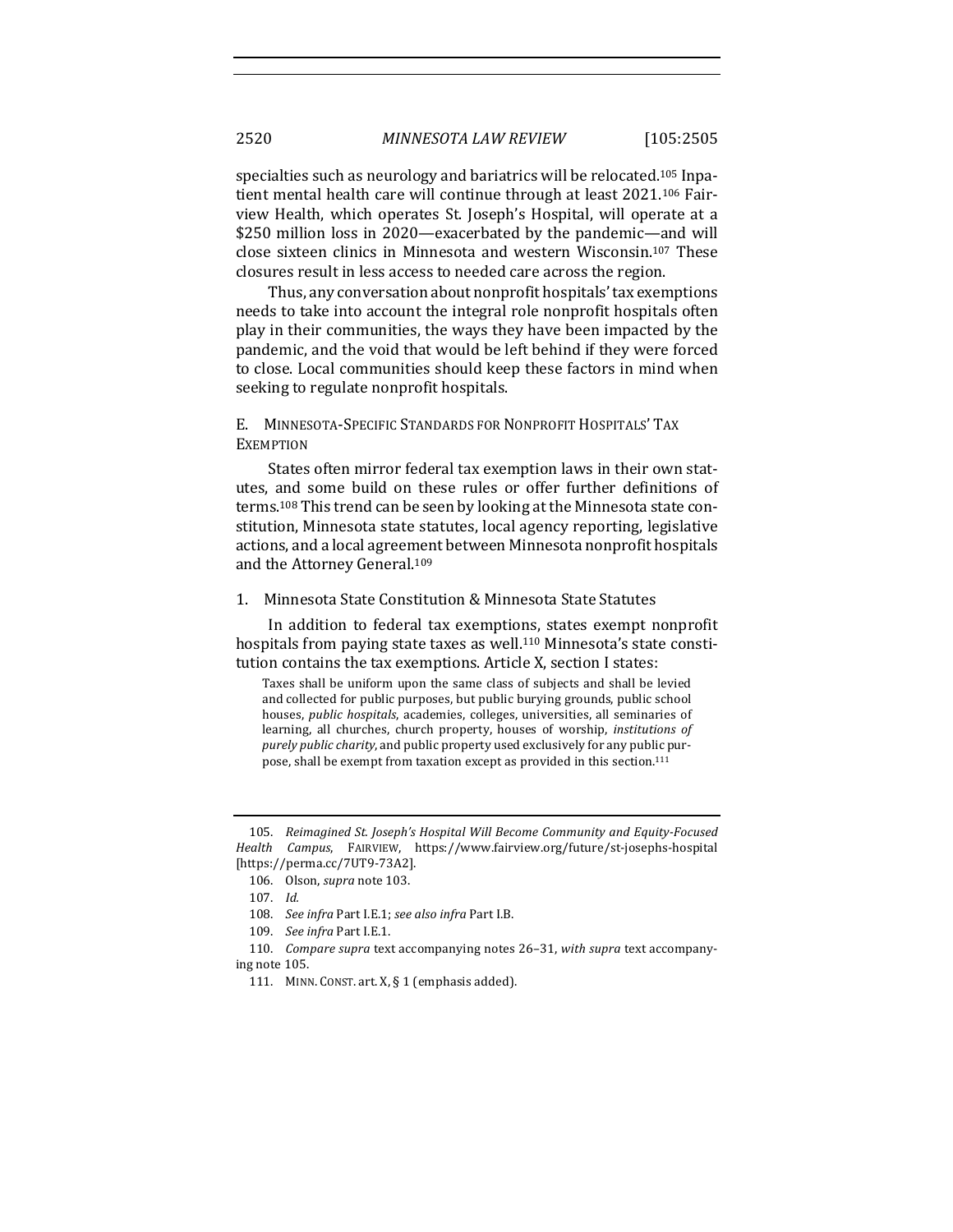Because Minnesota's state constitution contains its own tax-exempt provision,<sup>112</sup> localities within Minnesota may be restricted in the initiatives they can take toward nonprofit hospitals.

Further, Minnesota's nonprofit hospital tax exemptions are codified in state law.<sup>113</sup> According to Minnesota law, all institutions of public charity, including hospitals, are exempt from paying property taxes, $114$  sales taxes, $115$  and corporate income taxes. $116$  The property tax exemption applies provided that the land is not "used principally by such hospital as a recreational or rest area for employees, administrators, or medical personnel."117

Minnesota nonprofit hospitals must report (1) services provided at no cost or for a reduced fee, (2) teaching and research activities, and (3) other community or charitable activities.<sup>118</sup> The Minnesota Commissioner of Health oversees the reporting of community benefits and compiles an annual report detailing each hospital's community benefit activities.<sup>119</sup> Again, these laws show how deeply engrained in state law these tax exemptions for nonprofit hospitals are.

#### 2. Report & Legislative Actions

The Minnesota Department of Health (MDH) released a report on nonprofit hospitals' provision of community benefits in 2007 at the request of the Minnesota legislature.<sup>120</sup> This report focused on the value of uncompensated care and community benefits that Minnesota nonprofit hospitals gave in return for their tax exemptions.<sup>121</sup> The report recommended that hospitals be required to have a written charity care policy, that debt collection be standardized across the state, and that community benefit reporting be public and standardized.<sup>122</sup> In 2007, Senator Linda Berglin introduced a bill based on these recommendations, but the bill was never enacted.<sup>123</sup>

<sup>112.</sup> *See id.*

<sup>113.</sup> MINN. STAT. § 272.02 subdiv. 4 (2020).

<sup>114.</sup> *Id.* subdiv. 7.

<sup>115.</sup> *Id.* § 297A.70 subdiv. 7(a) (2020).

<sup>116.</sup> *Id.* § 290.05 subdiv. 2 (2020).

<sup>117.</sup> *Id.* § 272.02 subdiv. 37 (2020).

<sup>118.</sup> *Id.* § 144.698 subdiv. 1(5) (2020).

<sup>119.</sup> *Id.* § 144.699 subdiv. 5 (2013).

<sup>120.</sup> MINN. DEP'T OF HEALTH, MINNESOTA HOSPITALS: UNCOMPENSATED CARE, COMMU-NITY BENEFITS, AND THE VALUE OF TAX EXEMPTIONS, at iii-v (2007).

<sup>121.</sup> *Id.* 

<sup>122.</sup> *Id.* at v.

<sup>123.</sup> Patton, *supra* note 31, at 11.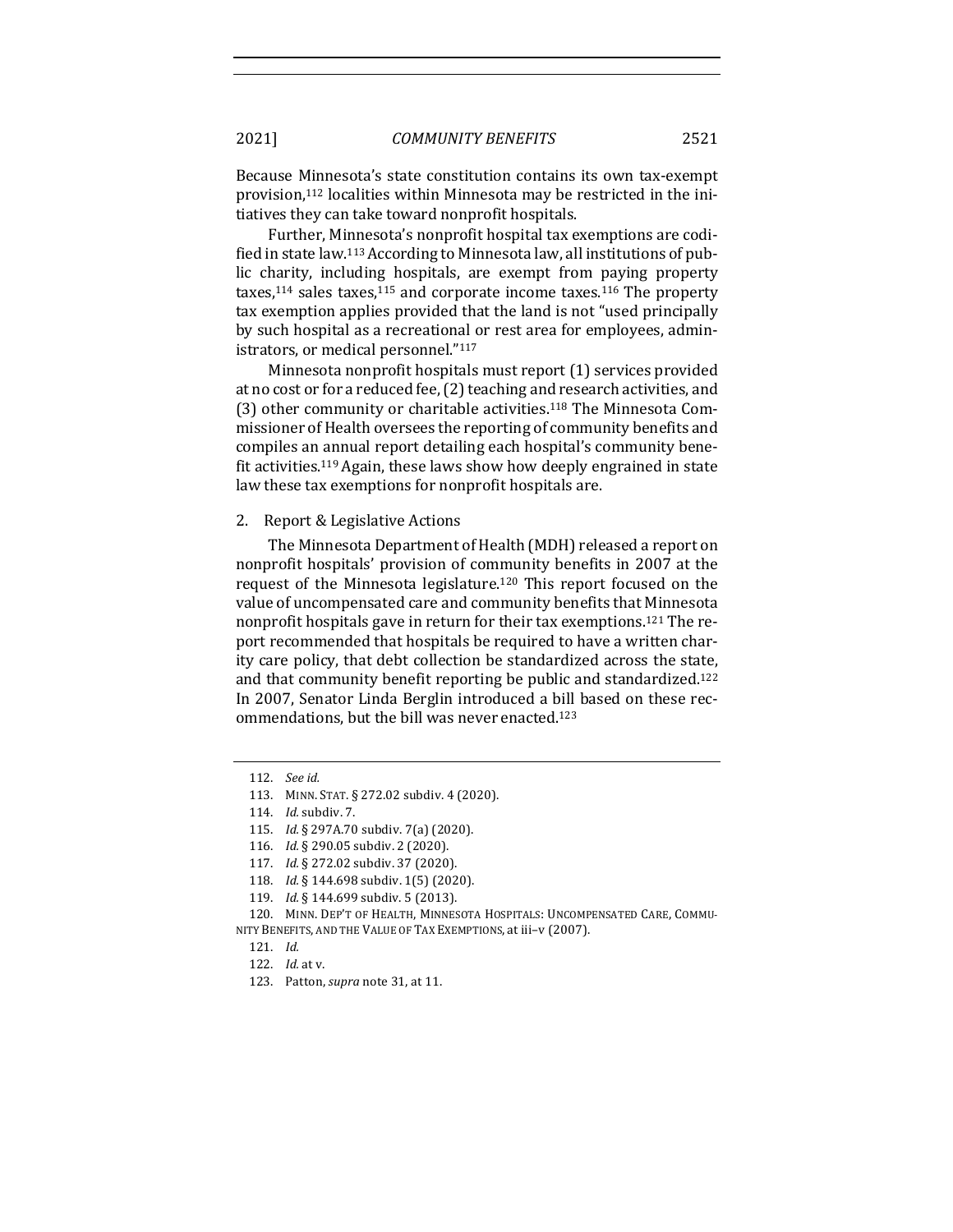In 2011, facing a challenging fiscal climate, the Minnesota legislature approved budget language that would have required nonprofit hospitals in the state to align their community benefit giving with the goals and priorities of the State Health Improvement Plan.<sup>124</sup> The Minnesota Hospital Association opposed granting the state health department control over community benefit activities of nonprofit hospitals, stating that they were duplicative of federal requirements under the ACA.<sup>125</sup> In 2012, the provisions were repealed.<sup>126</sup>

#### 3. 2012 Agreement

In 2012, Minnesota's attorney general executed voluntary agreements with each of Minnesota's nonprofit hospitals.<sup>127</sup> These agreements included provisions that required hospitals to adopt a charity care policy and annually review their charity policy and debt collection practices.<sup>128</sup> Nonprofit hospitals must publicize their charity care policy and offer payment plans before pursuing extraordinary collection actions<sup>129</sup> measures.<sup>130</sup> Each nonprofit hospital agreed to cooperate with the inquiries of the Attorney General.<sup>131</sup>

While the agreement did not require a minimum amount of community benefits, it did require hospitals to annually report the community benefits provided to the Minnesota Hospital Association.<sup>132</sup> Some see this as an issue because the Minnesota Hospital Association, a non-governmental advocacy group, is the one receiving these reports, allowing hospitals to "essentially self-define how they're serving the community."133 While Minnesota's requirements do not differ

(2016), https://hilltopinstitute.org/wp-content/uploads/hcbp/hcbp\_docs/HCBP\_ CBL\_MN.pdf [https://perma.cc/3CG4-9Z5M].

<sup>124.</sup> GAYLE D. NELSON, MARTHA H. SOMERVILLE, CARL H. MUELLER & CYNTHIA L. BODDIE-WILLS, HILLTOP INST., HOSPITAL COMMUNITY BENEFITS AFTER THE ACA: POLICY IMPLICATIONS OF THE STATE LAW LANDSCAPE 4 (2013), https://mdsoar.org/bitstream/handle/11603/ 13098/Hospital-Community-Benefits-after-the-ACA-Policy-Implications-of-the-State -Law-Landscape-pdf.pdf [https://perma.cc/U542-5V75].

<sup>125.</sup> *Id.* 

<sup>126.</sup> *Id.* 

<sup>127.</sup> See generally HILLTOP INST., MINNESOTA COMMUNITY BENEFIT REQUIREMENT

<sup>128.</sup> Patton, *supra* note 31, at 11.

<sup>129.</sup> For a definition of extraordinary debt collection, see *Billing and Collections* -*Section*  $501(r)(6)$ *, supra* note 66.

<sup>130.</sup> HILLTOP INST., supra note 127.

<sup>131.</sup> *Id.* 

<sup>132.</sup> *Id.* 

<sup>133.</sup> Diamond, *supra* note 90.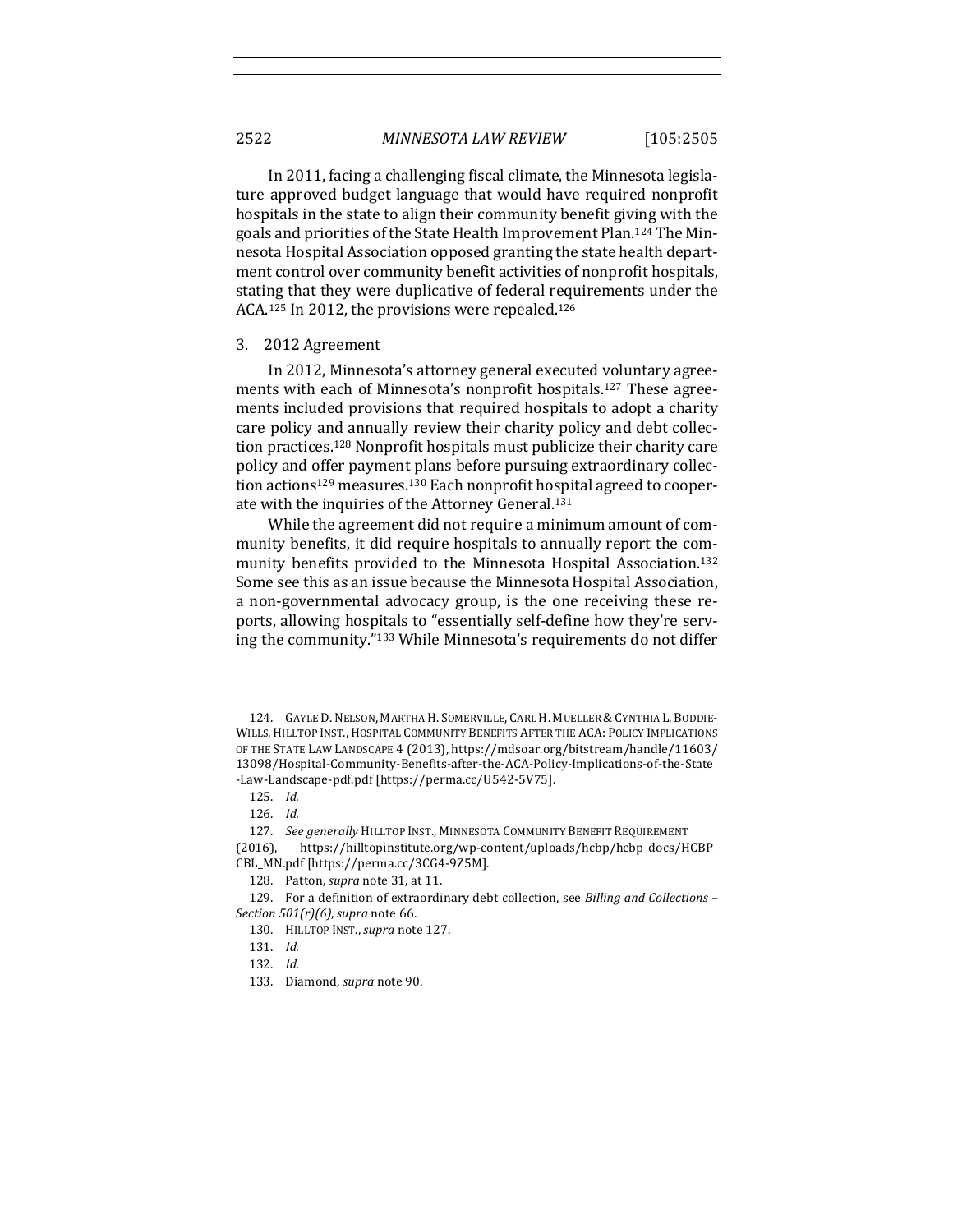much from the federal requirements,<sup>134</sup> they demonstrate how states' nonprofit tax exemptions evolve to reflect local nuances.

Thus, the inception and evolution of nonprofit hospitals' tax-exempt status is firmly rooted in the way that hospitals operated before medical care became so advanced. As medicine evolved and with the passage of Medicare and Medicaid, the IRS rules changed to reflect a broader understanding of the benefits that nonprofit hospitals provide their communities.<sup>135</sup> However, nonprofit hospitals today are a far cry from their predecessors.<sup>136</sup> Nonprofit hospitals are integral to their communities, and some nonprofit hospitals are struggling.<sup>137</sup> States, like Minnesota, often step in to work out more detailed standards for community benefits with their own nonprofit hospitals, but with varying success.<sup>138</sup> This current system is complicated and disjointed due to the nature of its inception and evolution.

## II. THE COMMUNITY BENEFIT STANDARD DOES NOT INCENTIVIZE NONPROFIT HOSPITALS TO BENEFIT THEIR COMMUNITIES

The theory that all nonprofit hospitals deserve their tax exemptions has become increasingly questionable in recent years.<sup>139</sup> Government officials, like Republican Senator Chuck Grassley, Senate Finance Committee Chairman, have rung alarm bells about nonprofit hospitals' tax exemptions.<sup>140</sup> Government audits have found disturbing practices by nonprofit hospitals. For example, an audit by former Minnesota Attorney General Mike Hatch<sup>141</sup> revealed an array of unscrupulous practices in Minnesota's nonprofit hospitals including discriminatory pricing, excessive executive compensation, and aggressive debt collection practices.<sup>142</sup> These findings have prompted

140. Press Release, Chuck Grassley, Sen., U.S. Cong., Grassley Renews Probe of Non-Profit, Tax-Exempt Hospitals (Feb. 25, 2019), https://www.grassley.senate.gov/ news/news-releases/grassley-renews-probe-non-profit-tax-exempt-hospitals [https://perma.cc/T2YA-MYHG]. 

141. *Charities and Charitable Giving-Proposals for Reform: Hearing Before the S. Comm. on Fin.*, 109th Cong. 224 (2005) (statement of Minn. Att'y Gen. Mike Hatch).

142. 3 OFF. OF THE MINN. ATT'Y GEN., COMPLIANCE REVIEW OF FAIRVIEW HEALTH SER-VICES' MANAGEMENT CONTRACTS WITH ACCRETIVE HEALTH INC. 1 (2012).

<sup>134.</sup> *Compare supra Part I.B, with supra Part I.E.* 

<sup>135.</sup> *See supra Part I.B.* 

<sup>136.</sup> *See supra Part I.C.* 

<sup>137.</sup> *See supra Part I.D.* 

<sup>138.</sup> See supra Part I.E.

<sup>139.</sup> See, e.g., Beth Kutscher, Growing Tax Breaks for Nonprofit Hospitals Ques*tioned*, MOD. HEALTHCARE (June 20, 2015), https://www.modernhealthcare.com/ article/20150620/MAGAZINE/306209968/growing-tax-breaks-for-nonprofit -hospitals-questioned [https://perma.cc/9BNV-HHJA].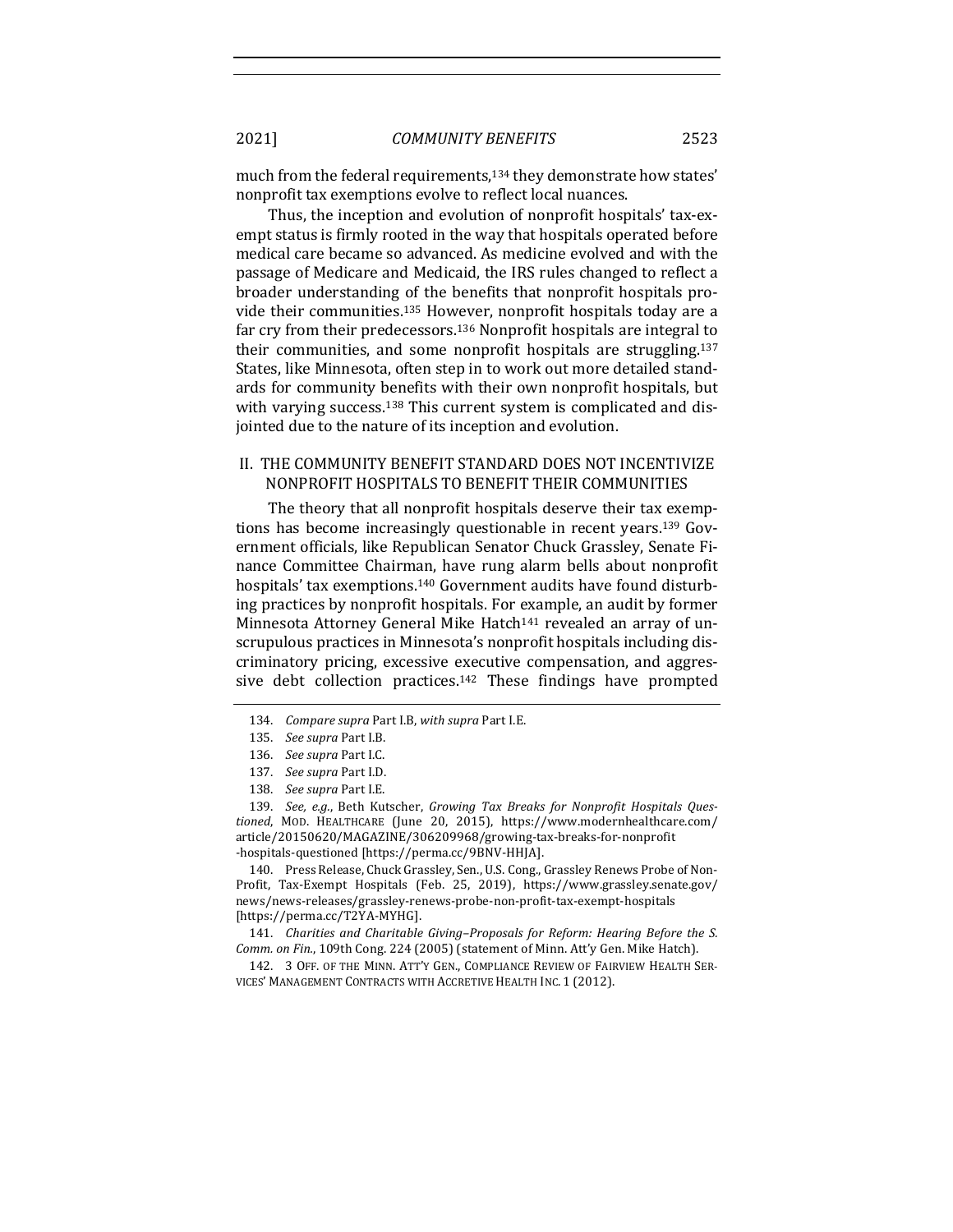scholars to examine nonprofit hospitals' tax-exempt status and have prompted state and local governments to examine what hospitals were giving their communities in return for these tax exemptions.<sup>143</sup>

This Part will discuss how the community benefit standard, in its current form, does not adequately incentivize many nonprofit hospitals to benefit their communities.<sup>144</sup> The standard is inequitable and complex.<sup>145</sup> Its complicated terminology precludes a clear picture of exactly which hospitals are giving how much of what types of community benefits.<sup>146</sup> Further, this Part will explore how nonprofit hospitals and for-profit hospitals are increasingly similar, calling into question why nonprofit hospitals deserve tax exemptions while for-profit hospitals do not.<sup>147</sup> Additionally, the amount of free and discounted care nonprofit hospitals give varies tremendously depending on certain characteristics, but their tax exemptions remain uniform.<sup>148</sup> Adding additional complications, the absence of a federal standard for what counts as charity care results in different hospitals' individual definitions and leads to inequitable application of the federal standard.<sup>149</sup>

This Part will also show that community benefits, uncompensated care, and charity care given by nonprofit hospitals to their communities oftentimes do not add up to the value of their tax exemptions.<sup>150</sup> Nonprofit hospitals use the complex terminology of this regulatory scheme to make it seem like they are giving more to their communities than they are.<sup>151</sup> Finally, the amounts of community benefit are simply inequitable.<sup>152</sup>

Next, this Part will demonstrate how lack of tax revenue from nonprofit hospitals has hurt communities surrounding the hospitals.<sup>153</sup> This trend is demonstrated by the varying ways numerous states and localities have attempted to recoup some of the taxes they do not receive from nonprofit hospitals that do not seem deserving of these tax exemptions.<sup>154</sup>

- 146. *See infra Part II.A.1.*
- 147. *See infra Part II.A.2.*
- 148. *See infra Part II.A.3.*
- 149. *See infra Part II.B.*
- 150. *See infra Part II.B.*
- 151. *See infra* Part II.B.1.
- 152. *See infra Part II.B.2.*
- 153. See infra Part II.B.3.
- 154. *See infra Part II.C.*

<sup>143.</sup> James, *supra* note 51, at 1.

<sup>144.</sup> *See infra Part II.* 

<sup>145.</sup> *See infra Part II.A.*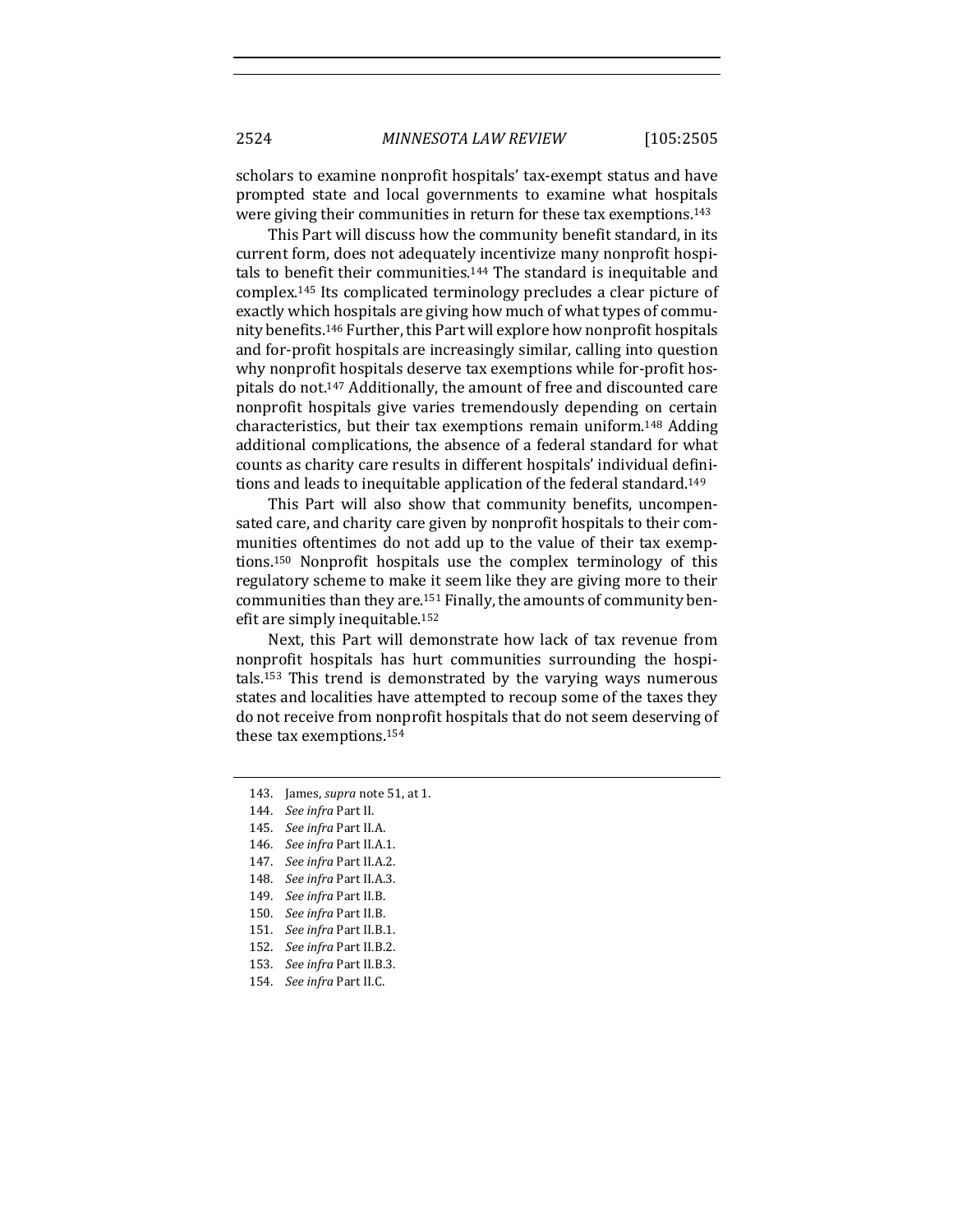2021] *COMMUNITY BENEFITS* 2525

Further, this Part will show how community benefits can and should be a bridge between nonprofit hospitals and the often poor, unhealthy communities that surround them.<sup>155</sup> Finally, this Part will demonstrate that the above trends occur locally with Minnesota nonprofit hospitals as well.<sup>156</sup> Overall, this Part aims to show that the current system does not achieve the goals that community benefits were established to accomplish.<sup>157</sup>

A. THE COMMUNITY BENEFIT STANDARD IS COMPLEX, VARIABLE, AND INEQUITABLE

Examining what "community benefit" means, which kinds of hospitals receive tax exemptions in return for community benefits, and how differences in hospital policies can make one patient eligible for free or discounted care at one hospital but not another, reveals that systems granting tax exemptions for nonprofit hospitals as they currently stand are inherently complex, variable, and inequitable.

1. Complex Terminology Precludes a Clear Picture of Hospitals' Contributions 

There are many important terms to understand when looking into forms of spending that nonprofit hospitals claim benefit their surrounding communities. "Community benefit" used to be defined simply as relief for the poor,  $158$  but now it is more expansive. Hospitals report eight different categories of community benefit on their taxes each year.<sup>159</sup> These include charity care, Medicaid shortfalls, shortfalls from certain other government programs, training a hospital's own doctors and residents, research, community health improvement efforts, subsidized health services, and donations to community groups.<sup>160</sup> These categories include a wide array of "programs and services that are generally thought to be provided at low or negative margin and are intended to improve access by disadvantaged groups or to address important health care matters for a defined population."<sup>161</sup>

*Charity care,* one category of community benefit, is medical care that is provided without expectation of payment, as enumerated by a

<sup>155.</sup> *See infra Part II.D.* 

<sup>156.</sup> See infra Part II.E.

<sup>157.</sup> *See infra* Part II.

<sup>158.</sup> FISHMAN & SCHWARZ, *supra* note 31, at 356.

<sup>159.</sup> *See infra* note 163.

<sup>160.</sup> *Id.*

<sup>161.</sup> Joel Weissman, *Uncompensated Hospital Care: Will It Be There If We Need It?*, 276 JAMA 823, 825 (1996).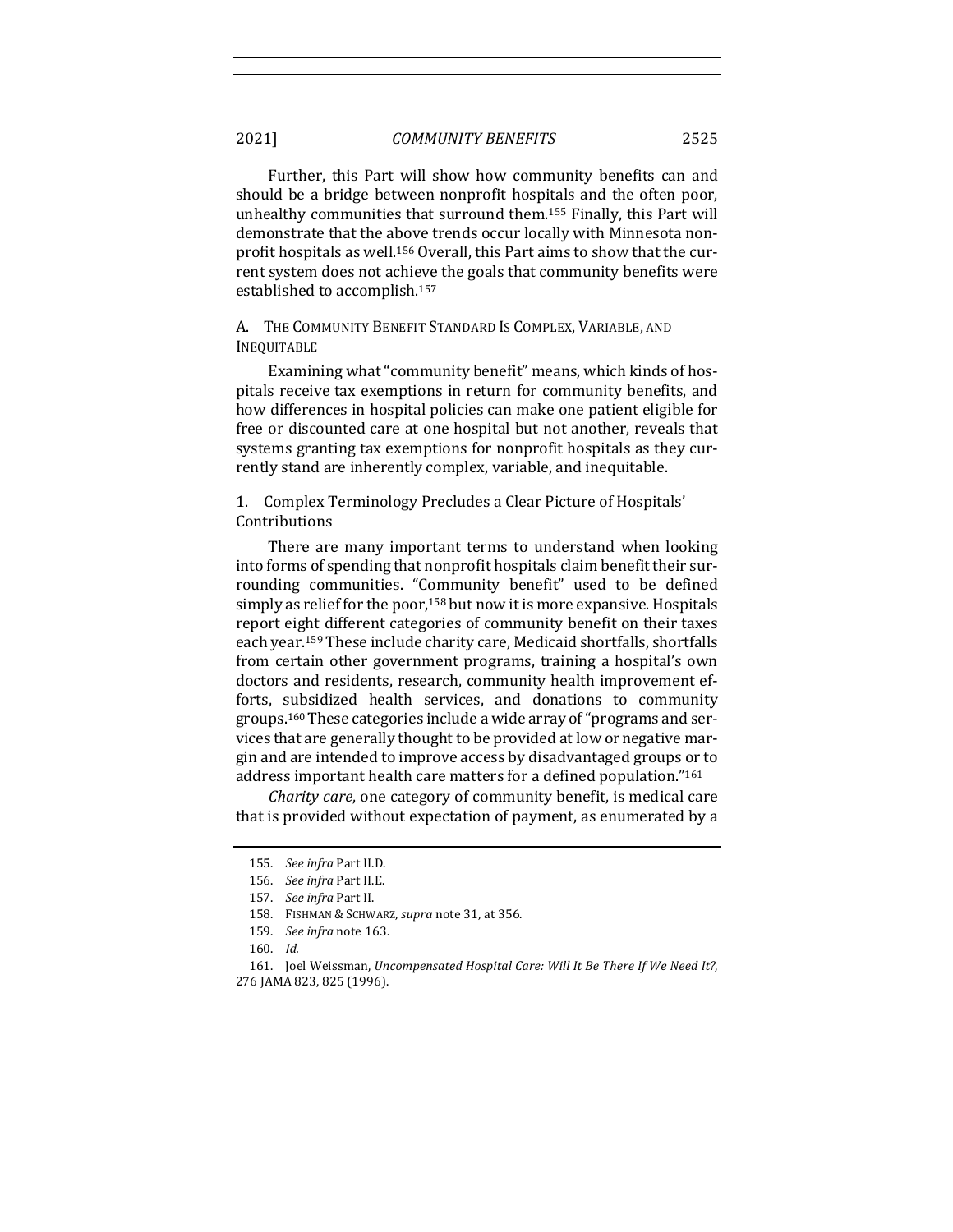hospital's financial assistance policy (FAP).<sup>162</sup> Another term often used when referring to the benefits that nonprofit hospitals give in return for tax-exempt status is *uncompensated care*.<sup>163</sup> Uncompensated care is the sum of the charity care that a hospital gives and its bad debt.<sup>164</sup> *Bad debt* refers to care for which a hospital expected to be paid but was not.<sup>165</sup> Hospitals can still pursue patients who received care and have not yet paid their medical bills, so this bad debt is money that a hospital could have pursued but chose not to or pursued unsuccessfully.<sup>166</sup> To be clear: bad debt does not fall into the definition of "community benefit," but hospitals often argue that it should and try to count it in this category.<sup>167</sup> For example, while hospitals in Minnesota provided \$270 million of uncompensated care in 2016, only \$118.3 million was charity care; the remaining \$151.7 million was bad debt.<sup>168</sup> Thus, uncompensated care is not a good measurement of the benefit that a nonprofit hospital is actually bringing to their community because it counts categories that do not truly reflect free care intentionally given to benefit the community. This complex terminology surrounding the community benefit standard precludes a clear picture of what exactly nonprofit hospitals do to benefit their communities in return for the tax exemptions that they receive.

<sup>162.</sup> James, *supra* note 51, at 2.

<sup>163.</sup> *See Erica Valdovinos, Sidney Le & Renee Y. Hsia, In California, Not-for-Profit* Hospitals Spent More Operating Expenses on Charity Care Than For-Profit Hospitals *Spent*, 34 HEALTH AFFS. 1296, 1297 (2015).

<sup>164.</sup> *Id.* 

<sup>165.</sup> *Id.* 

<sup>166.</sup> AM. HOSP. ASS'N, UNCOMPENSATED HOSPITAL CARE COST FACT SHEET (2010), https://www.aha.org/system/files/content/00-10/10uncompensatedcare.pdf [https://perma.cc/JLV3-GW7C].

<sup>167.</sup> AM. HOSP. ASS'N, ESTIMATES OF THE FEDERAL REVENUE FOREGONE DUE TO THE TAX EXEMPTION OF NON-PROFIT HOSPITALS COMPARED TO THE COMMUNITY BENEFIT THEY PRO-VIDE (2019) [hereinafter AHA REVENUE FOREGONE], https://www.aha.org/system/ files/media/file/2019/05/estimate-federal-revenue-forgone-due-to-tax-exemption -non-profit-hospitals-compared-to-community-benefit-they-provide-2016-report.pdf [https://perma.cc/9SK7-4ZTG]; AM. HOSP. Ass'N, RESULTS FROM 2016 TAX-EXEMPT HOS-PITALS' SCHEDULE H COMMUNITY BENEFIT REPORTS 5 (2019) [hereinafter RESULTS FROM HOSPITALS' SCHEDULE H], https://www.aha.org/system/files/media/file/2019/05/aha -2016-schedule-h-community-benefits-report.pdf [https://perma.cc/RW3A-V5J4] (stating that patients who create bad debt would likely have been given charity care if they had applied for financial assistance).

<sup>168.</sup> HEALTH ECON. PROGRAM, MINN. DEP'T OF HEALTH, CHARTBOOK SECTION 6: UNINSUR-ANCE AND THE SAFETY NET 42 (2017), https://www.health.state.mn.us/data/ economics/chartbook/docs/section6.pdf [https://perma.cc/4NRA-VBQE].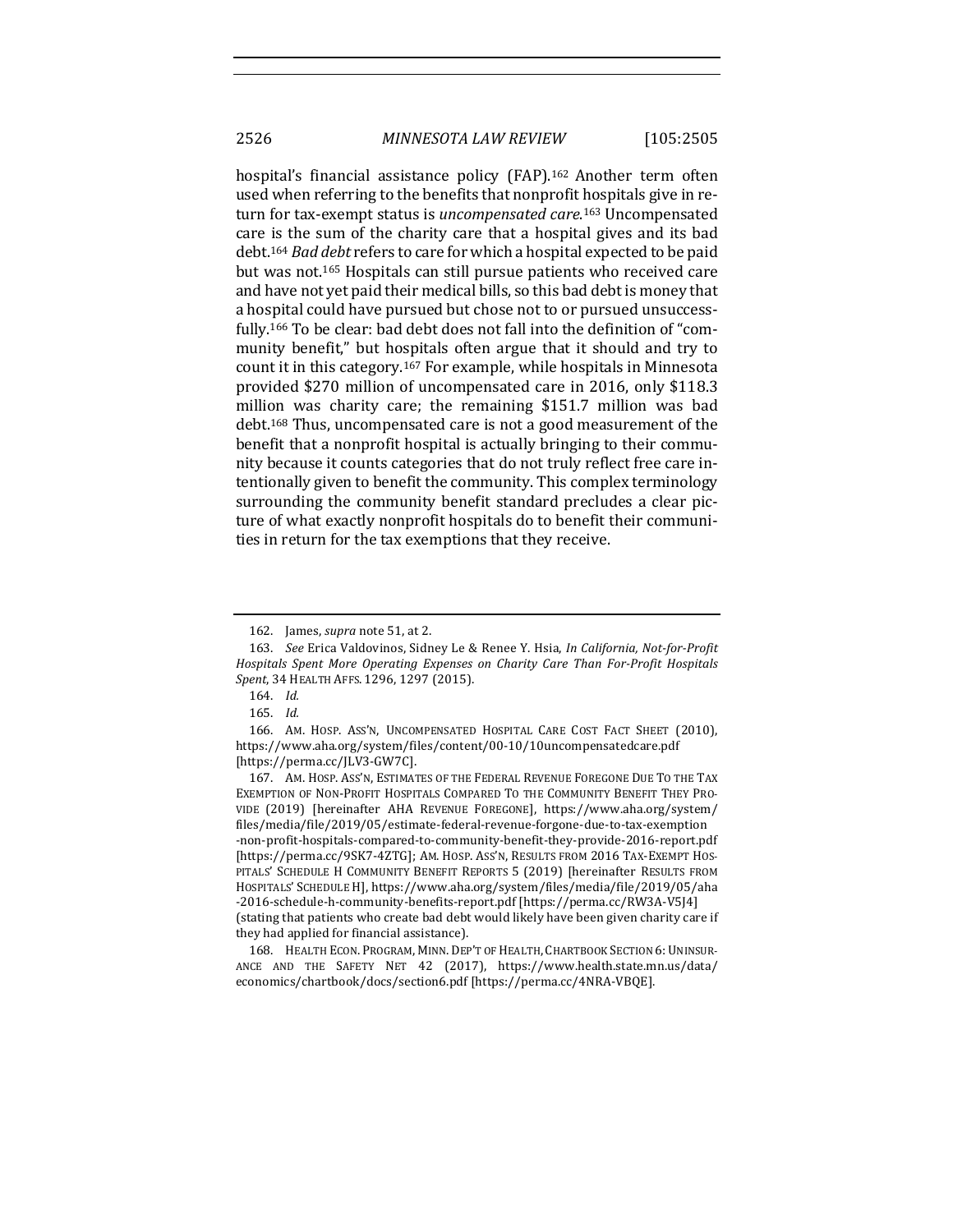2. For-Profit and Nonprofit Hospitals Are Incredibly Similar in Operation and Levels of Community Benefit Spending

In the 1969 community benefit standard guidance from the IRS, several of the determining factors that were supposed to differentiate nonprofit hospitals from for-profit hospitals are now shared by both (e.g., open medical staffs, participation in Medicaid and Medicare, and open emergency rooms).<sup>169</sup> Indeed, it is often difficult to tell whether a hospital is for-profit or nonprofit without examining their taxes. $170$ More nonprofit hospitals are "profitable" than for-profit hospitals (77% compared to  $61\%$ ),<sup>171</sup> and seven of the ten most profitable hospitals in the United States are nonprofit hospitals.<sup>172</sup> Hence, nonprofit and for-profit hospitals are similar when it comes to some determinants from IRS guidance and overall profitability.

Further, for-profit hospitals also offer community benefits, though at a lower amount than the benefits provided by nonprofit hospitals, yet they are not compensated for these services with tax exemptions.<sup>173</sup> Only 20% of nonprofit hospitals' charity care exceeds the amount of charity care given by for-profit hospitals.<sup>174</sup> In California, nonprofit hospitals dedicate just 0.5% more of their operating expenses to charity care than their for-profit counterparts, and they give the same amount of uncompensated care as for-profit hospitals.<sup>175</sup> Thus, for-profit and nonprofit hospitals provide similar community benefits, yet only one type of hospital is given tax exemptions in return, calling into question whether nonprofit hospitals deserve these tax exemptions over for-profit hospitals.

<sup>169.</sup> Patton, *supra* note 31, at 14-15.

<sup>170.</sup> Michael Ollove, *Some Nonprofit Hospitals Aren't Earning Their Tax Breaks*, *Critics Say*, PEW (Feb. 7, 2020), https://www.pewtrusts.org/en/research-and -analysis/blogs/stateline/2020/02/07/some-nonprofit-hospitals-arent-earning -their-tax-breaks-critics-say [https://perma.cc/7RV7-7N5P] ("If you look at the practices of nonprofit hospitals, they are nearly indistinguishable from for-profit hospitals.").

<sup>171.</sup> Carreyrou & Martinez, *supra* note 83 ("Nonprofits, which account for a majority of U.S. hospitals, are faring even better than their for-profit counterparts: 77% of the 2,033 U.S. nonprofit hospitals are in the black, while just 61% of for-profit hospitals are profitable, according to the AHD data.").

<sup>172.</sup> Bai & Anderson, *supra* note 84, at 889.

<sup>173.</sup> CONG. BUDGET OFF., *supra* note 76, at 1-3, 18 fig.1; see also Gary J. Young, Chia-Hung Chou, Jeffrey Shoou-Yin, Daniel Lee & Eli Raver, *Provision of Community Benefits by Tax-Exempt U.S. Hospitals*, 368 NEW ENG. J. MED. 1519, 1522–24 tbls.2 & 3 (2013) (displaying detailed tables showing incremental amounts that nonprofit hospitals put toward various categories of community benefits as compared to for-profit hospitals).

<sup>174.</sup> Herring et al., *supra* note 5, at 9.

<sup>175.</sup> Valdovinos et al., *supra* note 163, at 1298-99.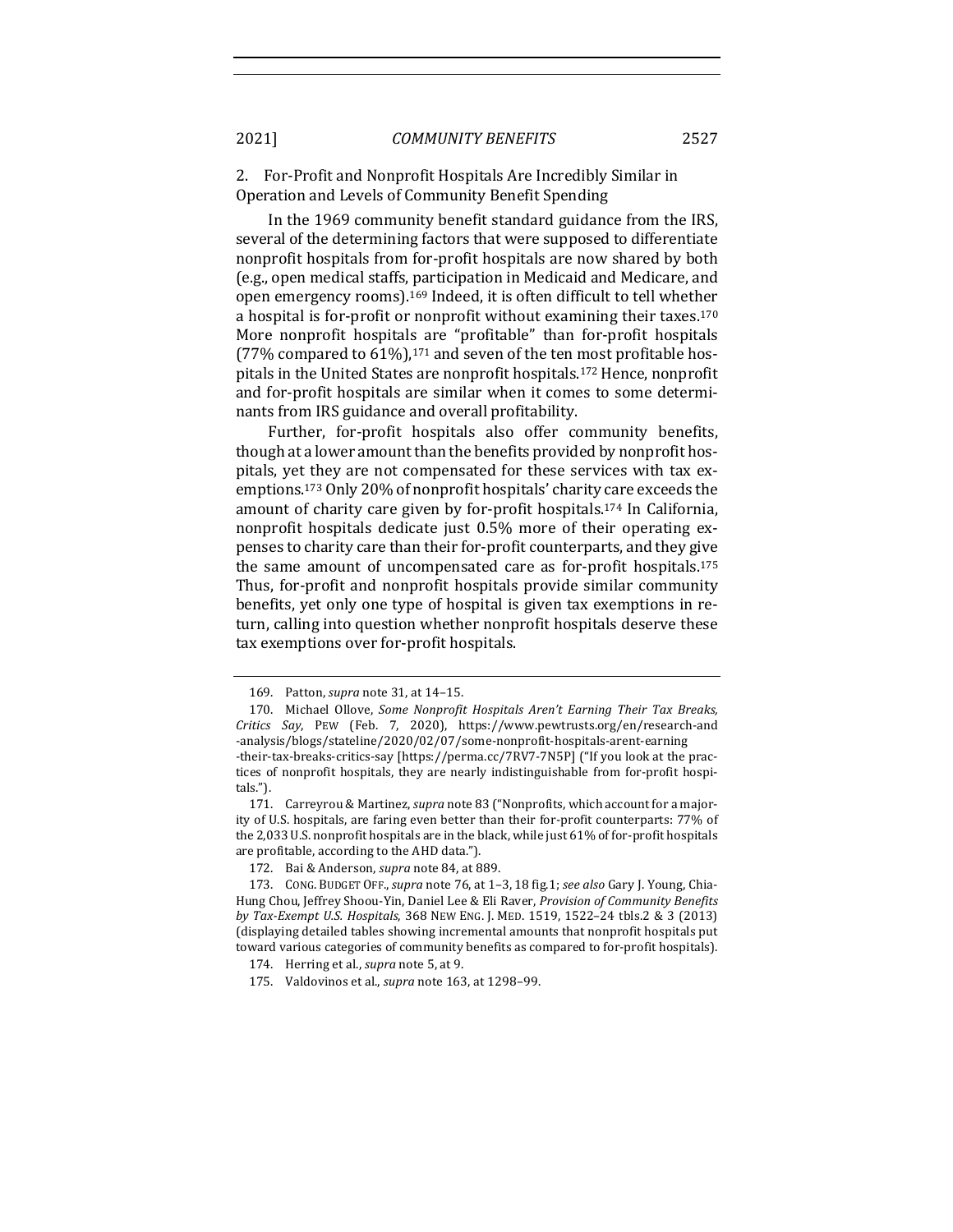#### 3. Charity Care Varies Depending on Hospitals' Definitions

Additionally, what counts as charity care on a nonprofit hospital's tax forms is largely determined by what a hospital itself defines as charity care.<sup>176</sup> The Medicare Provider Reimbursement Manual instructions for hospitals defines charity care as the care that a hospital chooses to provide for free or a discounted rate in their FAP.<sup>177</sup> There are no federal requirements that mandate eligibility criteria or substance of a FAP.<sup>178</sup> Therefore, what one hospital may consider charity care, another hospital may charge a patient for, and if that second hospital is not paid for that care, the same amount could be bad debt.<sup>179</sup>

This lack of guidance is significant because of the way that FAPs impact the way a nonprofit hospital serves its community through the current community benefit standard. Bad debt, rather than charity care, increases when a hospital cares for more poor patients.<sup>180</sup> This statistic suggests that hospitals do not adjust their FAPs to reflect their patient populations and instead charge patients who are unable to pay. Further, hospitals often do not notify patients if they are eligible for free or discounted care, $181$  even though they are required to do so.<sup>182</sup> One study showed that forty-five percent of nonprofit hospitals billed patients for services that would have been covered under a

<sup>176.</sup> MARCO A. VILLAGRANA, EDWARD C. LIU, MARGOT L. CRANDALL-HOLLICK & JOSEPH S. HUGE, CONG. RSCH. SERV., HOSPITAL CHARITY CARE AND RELATED REPORTING REQUIREMENTS UNDER MEDICARE AND THE INTERNAL REVENUE CODE (2018), https://fas.org/sgp/crs/ misc/IF10918.pdf [https://perma.cc/LB2K-6AG9] ("The Medicare Provider Reimbursement Manual instructions for the S-10 worksheet define charity care as resulting 'from a hospital's policy to provide all or a portion of services free of charge to patients who meet the hospital's charity care policy or financial assistance policy (FAP)."').

<sup>177.</sup> *Id.* 

<sup>178.</sup> *See* Tahk, *supra* note 42, at 46. For more information about FAP requirements, see generally *Financial Assistance Policy and Emergency Medical Care Policy - Section 501(r)(4)*, IRS (Sept. 19, 2020), https://www.irs.gov/charities-non-profits/financial -assistance-policy-and-emergency-medical-care-policy-section-501r4 [https://perma .cc/GJ7U-CV22].

<sup>179.</sup> *See* Tahk, *supra* note 42, at 46–48.

<sup>180.</sup> Valdovinos et al., *supra* note 163, at 1301.

<sup>181.</sup> *See* Sayeh S. Nikpay & John Z. Ayanian, *Hospital Charity Care—Effects of New Community-Benefit Requirements*, 373 NEW ENG. J. MED. 1687, 1689–90 (2015) ("Only 44% of hospitals regularly notified patients of their potential eligibility for charity care before initiating deb collection  $\dots$ .").

<sup>182.</sup> *Financial Assistance Policies*, IRS (Feb. 2, 2021), https://www.irs.gov/ charities-non-profits/financial-assistance-policies-faps [https://perma.cc/7UAY -7YTH].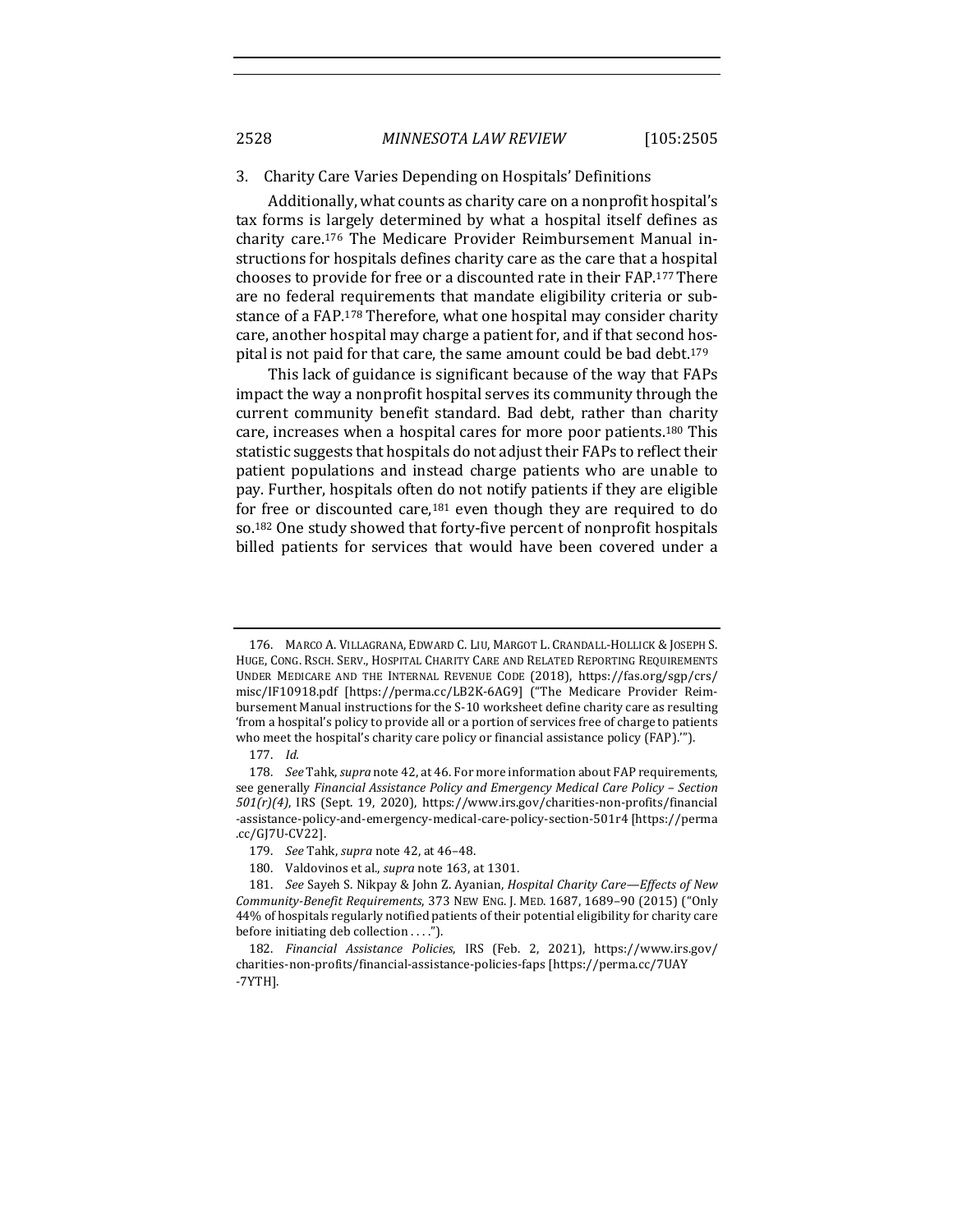2021] *COMMUNITY BENEFITS* 2529

FAP.<sup>183</sup> This disconnect means that hospitals are, perhaps intentionally, missing a key opportunity to provide benefit to their communities. Instead of offering free or discounted care, they charge patients who may be able to receive the same care at a free or discounted rate at another hospital. Because there is no requirement that nonprofit hospitals offer charity care in any specific way, $184$  some nonprofit hospitals fail to use free or discounted care, a key component of community benefits, to truly benefit the patients who seek care there and the community at large. This is all part of a larger scheme where many hospitals get more than they receive when it comes to tax exemptions and community benefits.

B. MANY NONPROFIT HOSPITALS RECEIVE MORE BENEFITS FROM TAX EXEMPTIONS THAN THEY PROVIDE

There are no bright-line numerical thresholds for determining whether a hospital meets the legal requirements for nonprofit status.<sup>185</sup> Further, there is no requirement that hospitals provide a specified amount of community benefit or charity care.<sup>186</sup> However, there is a general consensus that nonprofit hospitals should be giving back in levels commensurate with what they receive.<sup>187</sup> This Section shows that many nonprofit hospitals do not give back at these levels.<sup>188</sup>

Additionally, nonprofit hospitals use the complex terminology surrounding the community benefit standard to tout high but misleading numbers to gain unwarranted praise.<sup>189</sup> Finally, this Section will demonstrate that the amounts of community benefits given by nonprofit hospitals vary by factors that are not compensated for by the tax exemption scheme in its current form.<sup>190</sup>

1. The Numbers Do Not Add Up

Some research suggests that while overall, nonprofit hospitals give community benefits equal to or exceeding the value of their tax exemptions, the amount of community benefits that hospitals give is

<sup>183.</sup> Jordan Rau, *Patients Eligible for Charity Care Instead Get Big Bills*, KAISER HEALTH NEWS (Oct. 14, 2019), https://khn.org/news/patients-eligible-for-charity-care -instead-get-big-bills [https://perma.cc/4S8Z-4ZFA].

<sup>184.</sup> *See supra* note 49 and accompanying text.

<sup>185.</sup> VILLAGRANA ET AL., *supra* note 176.

<sup>186.</sup> *Id.* 

<sup>187.</sup> *See* Herring et al., *supra* note 5, at 1-2.

<sup>188.</sup> *See infra Part II.B.1.* 

<sup>189.</sup> *See infra Part II.B.2.* 

<sup>190.</sup> *See infra Part II.B.3.*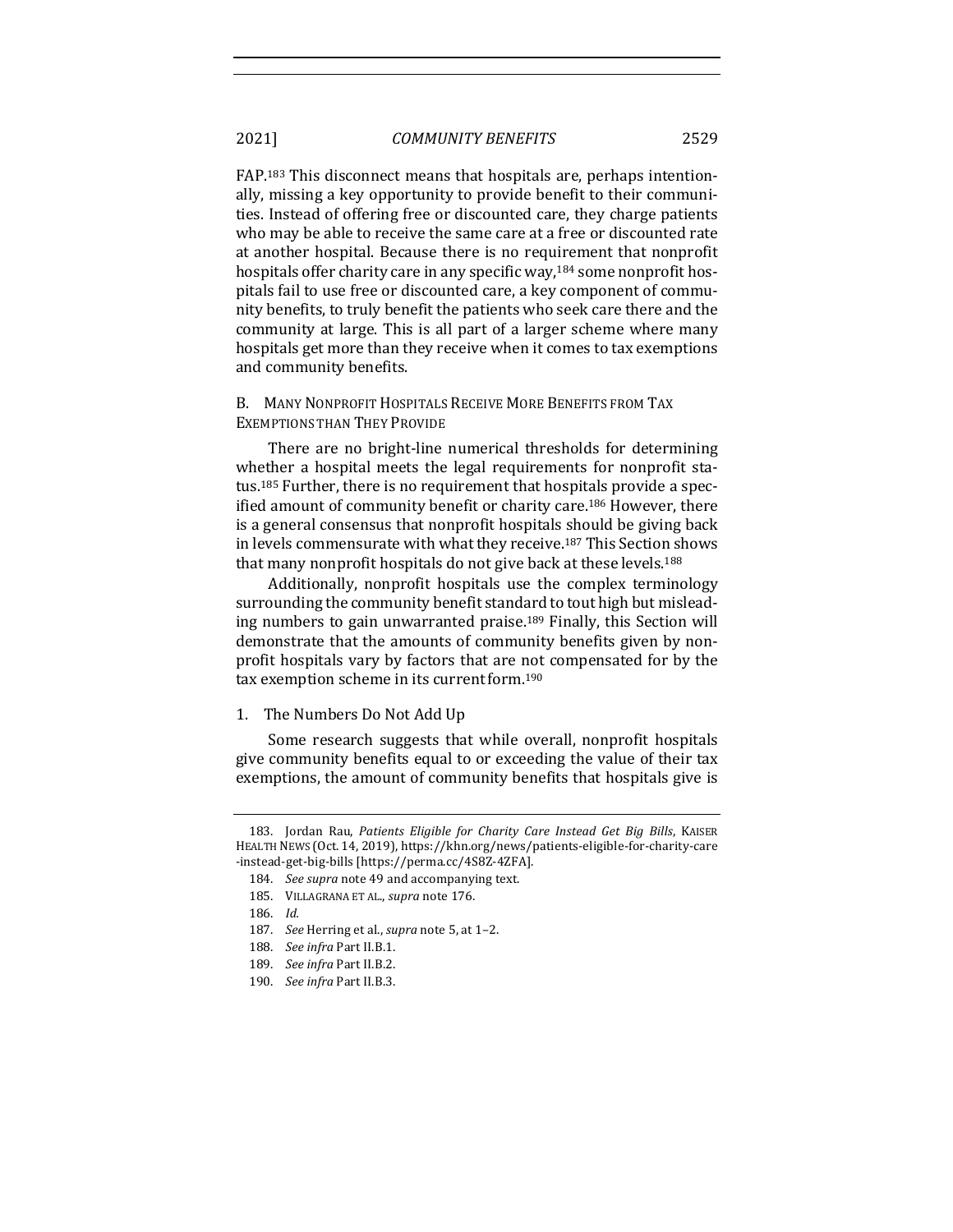not equally distributed, while the tax exempt status is.<sup>191</sup> For example, in 2005, Minnesota's nonprofit hospitals received \$482 million in tax exemptions and provided only \$80 million in charity care.<sup>192</sup> Nationally, the value of community benefits given exceeds the value of the tax exemption received for only  $62\%$  of nonprofit hospitals.<sup>193</sup> Furthermore, as community benefits are a broad category that encompasses many expenditures that may not actually benefit a hospital's surrounding community,<sup>194</sup> it is likely that fewer than  $62\%$  of nonprofit hospitals are contributing actual benefits to their communities at rates commensurate with their tax exemptions.

While nonprofit hospitals do not report the value of their tax exemptions, they are required to report the amount of community benefits they give annually in Schedule H of IRS Form 990.<sup>195</sup> For example, while the Mayo Clinic reports that it delivered community benefits totaling 11.9% of its total operating expenses in  $2017$ ,<sup>196</sup> nowhere does Mayo have to say what percentage of the total operating expenses the tax exemptions amounted to. Researchers estimate that nonprofit hospitals' tax exemptions average about 6% of their total operating expenses, but this number likely varies widely.<sup>197</sup>

Further, because it is difficult to assess nonprofit property and there is little incentive to assess it because it will not be taxed, federal, state, and local governments are often unaware of the amounts that they are forfeiting.<sup>198</sup> Thus, while there is transparency around what hospitals report as community benefits, there is a lack of transparency

196. *See Mayo Clinic Hospital 2018 IRS Form 990: Return of Organization Exempt from Income Tax*, GUIDESTAR 36 (Nov. 15, 2019), https://www.guidestar.org/profile/ 41-1754276 [https://perma.cc/35QD-S5S9] (click "Show Form 990" hyperlink; then click "2018 Form 990" hyperlink). 

198. Ronald W. Rakow, *Payments in Lieu of Taxes*, LINCOLN INST. LAND & POL'Y (Jan. 2013), https://www.lincolninst.edu/publications/articles/payments-lieu-taxes [https://perma.cc/4MJ3-NXFN]; Oliver L. Riskin-Kutz, *For Seventh Year in a Row, Har*vard Fails To Meet PILOT Program Recommendation, HARV. CRIMSON (Mar. 8, 2019), https://www.thecrimson.com/article/2019/3/8/boston-pilot-tax [https://perma .cc/5BR3-TJKD].

<sup>191.</sup> *See, e.g.*, Geoffrey Propheter, *Property Tax Exemptions for Nonprofit Hospitals: What Are They Worth? Do They Earn Them? Evidence from New York City*, 39 PUB. BUDG-ETING & FIN. 3  $(2019)$  (studying property tax expenditure for nonprofit hospitals in New York City).

<sup>192.</sup> MINN. DEP'T OF HEALTH, *supra* note 120, at iii-iv.

<sup>193.</sup> Herring et al., *supra* note 5, at 1.

<sup>194.</sup> *See supra* Part II.A.1.

<sup>195.</sup> *See infra* note 261.

<sup>197.</sup> Herring et al., *supra* note 5, at 1.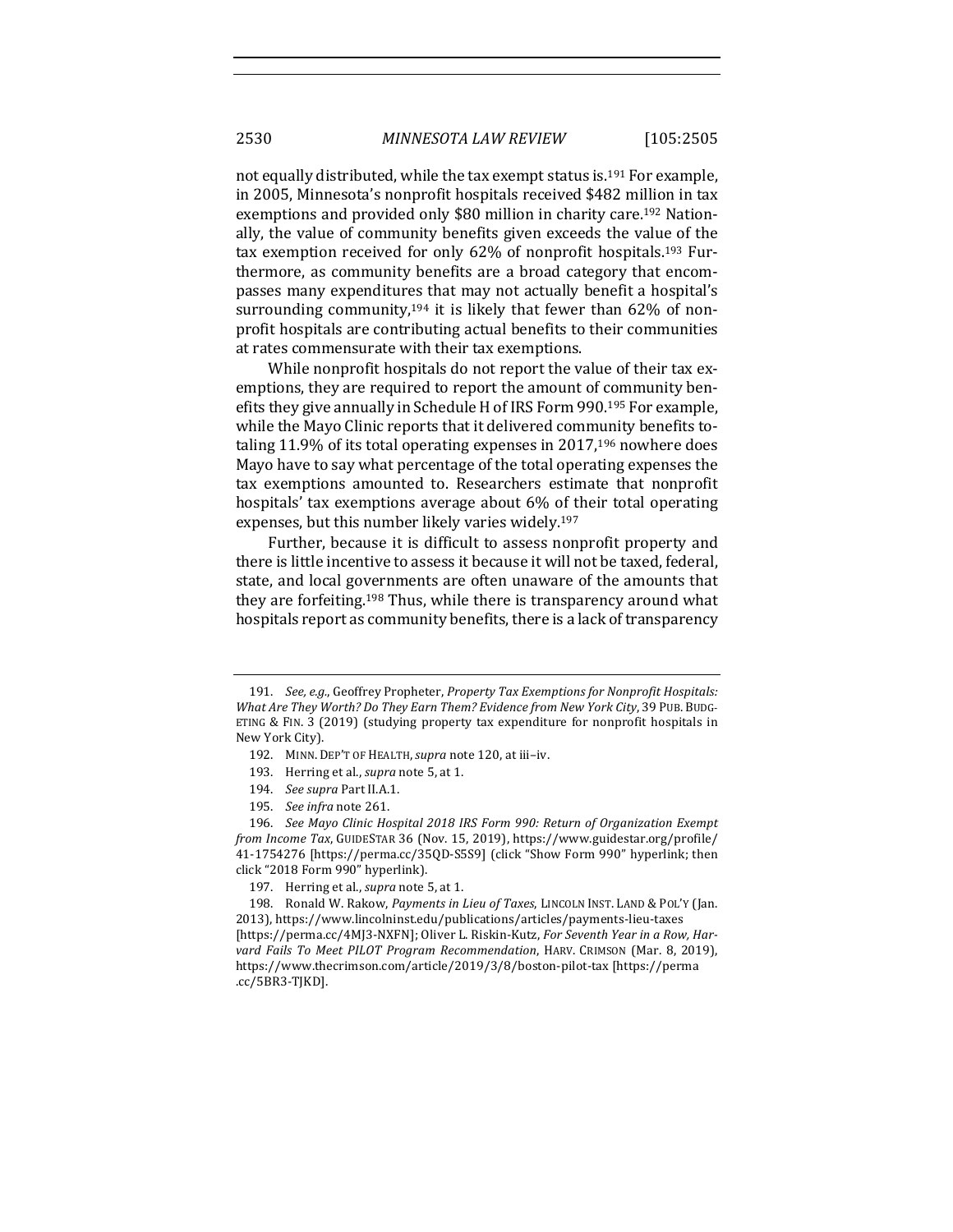around tax benefits received by nonprofit hospitals. Oftentimes, the benefits received and the benefits given do not add up.

2. Nonprofit Hospitals Tout High, but Misleading, Uncompensated Care Spending 

Nonprofit hospitals will use the complex terminology that surrounds the community benefit standard to suggest that they are giving back to their communities at higher levels than their actual tax returns reflect. Data from the American Hospital Association suggests that nonprofit hospitals in the United States consistently give back to their communities in amounts far exceeding their tax exemptions.<sup>199</sup> The analysis states that hospitals received about \$9 billion in federal tax exemptions in 2016, but gave back about \$95 billion in community benefits.<sup>200</sup> While these numbers cast hospitals in a flattering light, they also are overly generous in their calculations—they do not include any state or local tax exemptions, $201$  and they include both bad debt and Medicare shortfalls in community benefit calculations, when those are not categories that nonprofit hospitals count on their tax forms as a community benefit.<sup>202</sup> Finally, this report refuses to state the amount of charity care that hospitals give, instead deciding to create a category called "financial assistance and certain other community benefits" which they say hospitals dedicate an average of 10% of their expenses to.<sup>203</sup>

Locally, the Minnesota Hospital Association's Community Benefit Report has similar shortfalls. Specifically, the Minnesota report claims that in 2017, Minnesota nonprofit hospitals gave \$5.2 billion in community contributions.<sup>204</sup> In reality, the amount that actually qualifies on their taxes as community benefit spending is  $$1.67$  billion.<sup>205</sup> The

<sup>199.</sup> *See* AHA REVENUE FOREGONE, *supra* note 167.

<sup>200.</sup> *Id.* at 1.

<sup>201.</sup> *Id.* 

<sup>202.</sup> RESULTS FROM HOSPITALS' SCHEDULE H, *supra* note 167, at 5 ("Medicare reimbursement shortfalls occur when the Federal government reimburses the hospitals less than their costs for treating Medicare patients."). Medicaid shortfalls, not Medicare shortfalls, count on tax forms as a community benefit. Herring et al., *supra* note 5, at 7 (explaining that Medicare costs are not considered to be community benefits on the IRS schedule because Medicaid has historically had lower reimbursement rates than Medicare).

<sup>203.</sup> RESULTS FROM HOSPITALS' SCHEDULE H, *supra* note 167, at 3.

<sup>204.</sup> MINN. HOSP. ASS'N, MINNESOTA'S HOSPITALS: SUPPORTING MENTAL HEALTH AND COMMUNITY WELLNESS 1 (2019).

<sup>205.</sup> *State Analysis*, CMTY. BENEFIT INSIGHT, http://www.communitybenefitinsight .org/?page=state\_analysis.home [https://perma.cc/HKY9-CPKH] (select "Minnesota" and the year from the drop-down menu).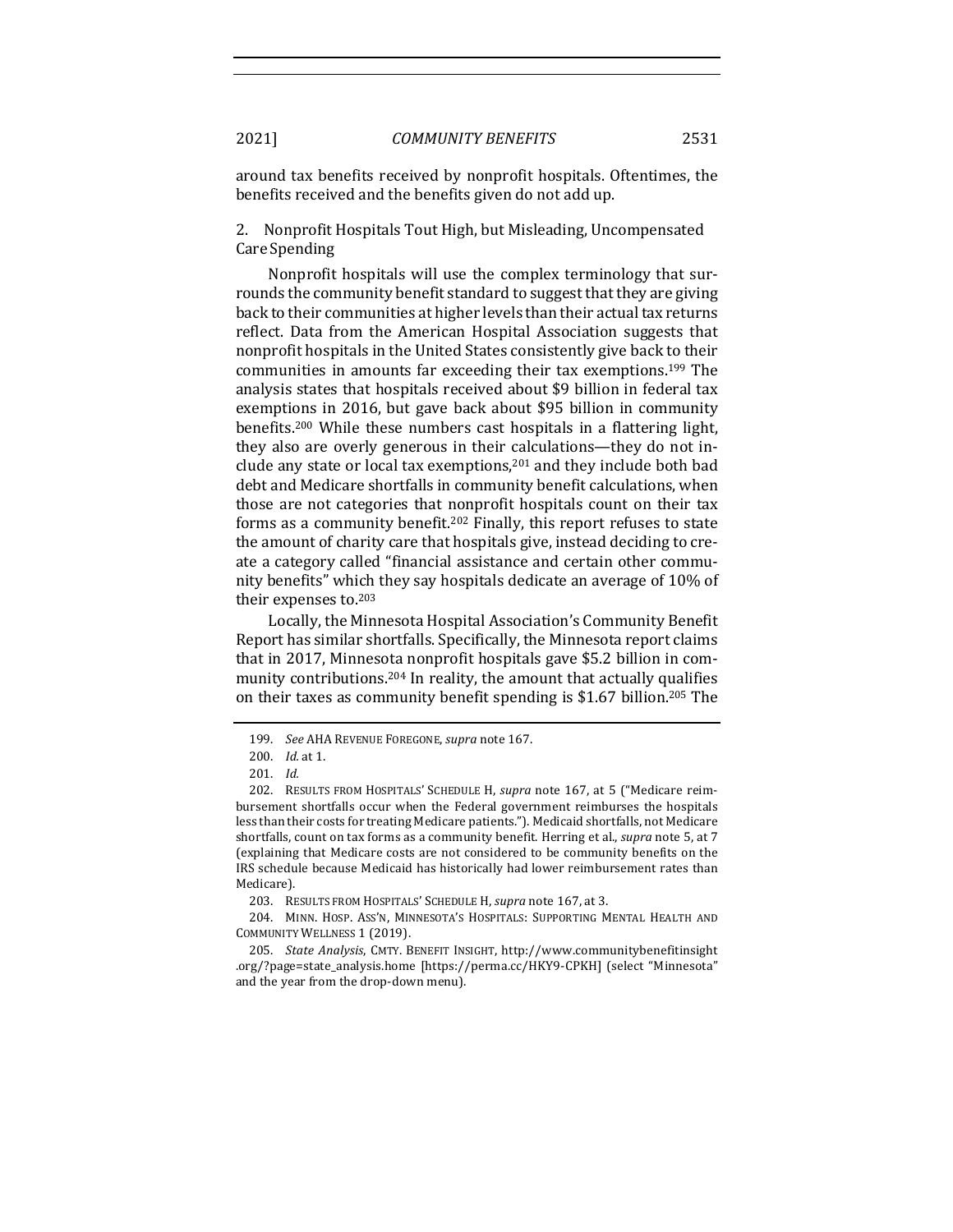Minnesota Hospital Association number includes Medicare shortfalls, which are not counted as a community benefit, bad debt, and taxes and fees that they claim benefit their community but again, are not considered community benefits by the IRS.<sup>206</sup> Conspicuously, the report never even mentions the fact that these nonprofit hospitals receive tax exemptions. Thus, not only are some nonprofit hospitals not giving back to their communities in levels commensurate with their tax benefits, but they are manipulating the numbers and using complex terminology to make themselves look more generous than they really are, generating unwarranted praise.<sup>207</sup>

3. Amounts of Community Benefits, Uncompensated Care, and Charity Care Given Are Inequitable

Because there is no standard for how much a nonprofit hospital must give to its community in community benefits each year, there is a wide variation in community benefits, uncompensated care, and charity care that often falls disproportionately on certain hospitals.<sup>208</sup> This distribution raises concern over the fairness of tax exemptions if all nonprofit hospitals qualify for the same tax exemptions, but levels of charity care, uncompensated care, and overall community benefit spending vary greatly among them.<sup>209</sup>

There are many trends that demonstrate the disparities in benefits that a nonprofit hospital gives to its community each year. For example, the amount of charity care a hospital gives increases if the hospital has an emergency department, if they are a teaching hospital, and if they have a trauma center.<sup>210</sup> Urban public hospitals<sup>211</sup> account for one-third of uncompensated care in the United States—double their portion of the hospital market.<sup>212</sup> Major teaching hospitals provide

<sup>206.</sup> MINN. HOSP. ASS'N, *supra* note 204, at 4, 14-19.

<sup>207.</sup> *See* Rick Pollack, *Community Benefits Go Far Beyond Charity Care*, AM. HOSP. ASS'N (Jan. 16, 2018), https://www.aha.org/news/blog/2018-01-16-community -benefits-go-far-beyond-charity-care [https://perma.cc/Z5LF-JD6M].

<sup>208.</sup> Patton, *supra* note 31, at 176 (explaining that oftentimes, charitable hospitals in some of the poorest urban neighborhoods in Minnesota provide significant levels of charity care).

<sup>209.</sup> Valdovinos et al., *supra* note 163, at 1302 (suggesting that "some not-forprofit institutions might not be pulling their weight" and "the hospitals that spend the highest proportion of their budgets on charity care may be at a disadvantage").

<sup>210.</sup> *See id.* at 1301 tbl.4.

<sup>211.</sup> Public hospitals are nonprofit hospitals that are funded completely by the government and donations. TARESSA FRAZE, ANNE ELIXHAUSER, LAUREL HOLMQUIST & JAYNE JOHANN, PUBLIC HOSPITALS IN THE UNITED STATES, 2008, at 1 (2010).

<sup>212.</sup> BARTON, *supra* note 20, at 264.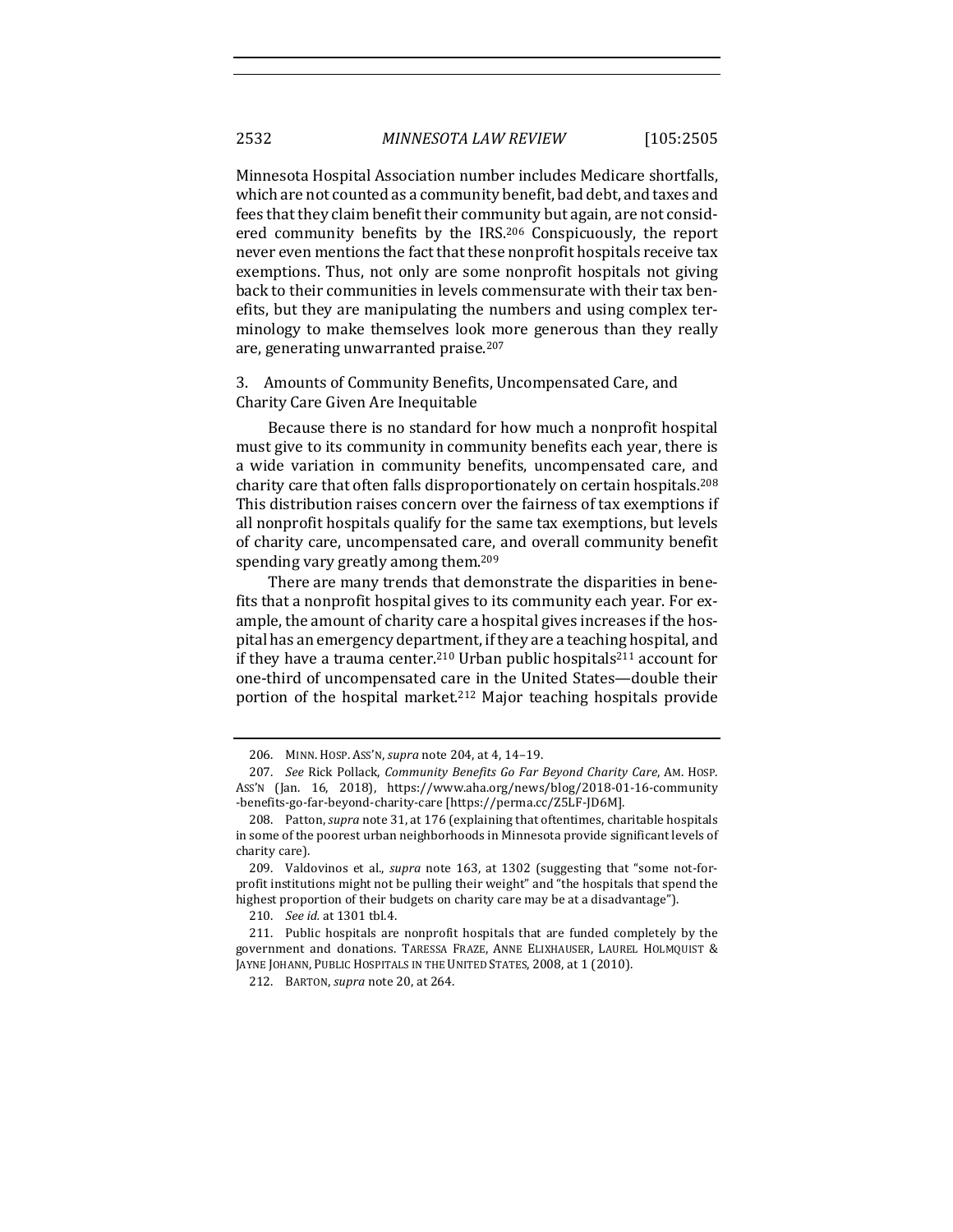#### 2021] *COMMUNITY BENEFITS* 2533

three times the amount of uncompensated care relative to their share of the market.<sup>213</sup>

However, while these statistics make intuitive sense, other statistics do not—nonprofit hospitals with the highest net incomes tend to devote the smallest proportion of their earnings to free care, while hospitals with the lowest earnings spend the most on charity care.<sup>214</sup> These statistics show how much variation there is in the amount that nonprofit hospitals are giving back to their communities, all in return for the same type of tax exemptions.

Locally, in Minnesota, the ten largest providers of uncompensated care accounted for over half of the uncompensated care throughout the state's  $128$  hospitals in  $2005<sup>215</sup>$  This holds true in 2017, with the ten highest-contributing hospitals providing 50.8% of uncompensated care in the state.<sup>216</sup> Additionally, in Minnesota, charity care is more likely in urban than in rural hospitals, but still not uncommon in rural hospitals.<sup>217</sup> These statistics show how national disparities in community benefit giving between nonprofit hospitals occur locally in Minnesota too. It is only natural that cities and counties would take action to try to recover some of this lost tax revenue.

## C. LOCALITIES ATTEMPT TO RECOUP SOME TAXES FROM NONPROFIT **HOSPITALS**

States and cities, recognizing that they are giving up significant amounts of revenue to nonprofit institutions, including hospitals, are trying different strategies to make up some of this revenue. States have denied exemptions for hospital property that had never before been taxed, initiated investigations to determine whether or not nonprofit hospitals are fulfilling their charitable obligations, and attempted ballot initiatives to require that all nonprofit organizations, including hospitals, be subject to property taxes. This Section recounts some of these efforts and demonstrates the lengths that state and local governments will go to in order to recoup some of the taxes that nonprofit entities do not have to pay.

<sup>213.</sup> *Id.* 

<sup>214.</sup> Lisa Rapaport, *Nonprofit Hospitals with Healthiest Finances Offer Little Charity Care*, REUTERS (Feb. 17, 2020), https://www.reuters.com/article/us-health-hospitals -charity/nonprofit-hospitals-with-healthiest-finances-offer-little-charity-care -idUSKBN20B1WS [https://perma.cc/Q3Q2-AGF8].

<sup>215.</sup> MINN. DEP'T OF HEALTH, *supra* note 120, at iii.

<sup>216.</sup> I calculated this figure using the dataset at *Standard Hospital Data Sets 2017 Uncompensated Care*, MINN. DEP'T HEALTH, https://www.health.state.mn.us/data/ economics/hccis/data/stndrdrpts.html [https://perma.cc/66N7-F5E4].

<sup>217.</sup> *See* HEALTH ECON. PROGRAM, *supra* note 168, at 43.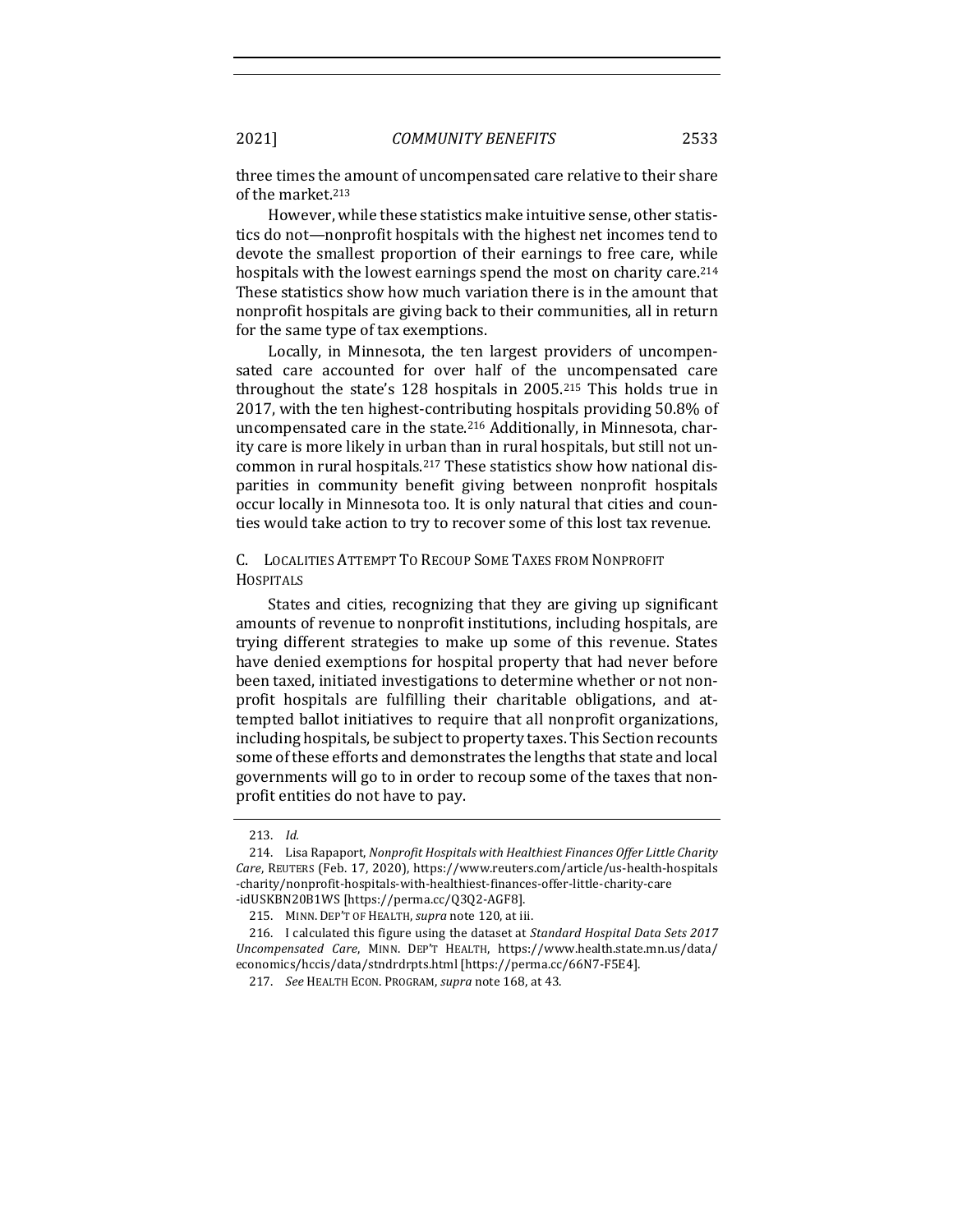These actions show how the lack of taxes from nonprofit hospitals clearly harms some state and local governments enough to prompt legal action. Pittsburgh's mayor sued the University of Pittsburg Medical Center, disputing its nonprofit status, but eventually dropped the suit in 2014 in hopes of settling out of court,<sup>218</sup> and it appears one agreement has been reached.<sup>219</sup> In 2019, another suit by the Pennsylvania attorney general alleged that the Pittsburgh Medical Center was not fulfilling its obligation as a public charity, $220$  but the lawsuit was dismissed.<sup>221</sup>

After a 2015 ruling in New Jersey determined that the Morristown Medical Center, a nonprofit hospital, had to pay property taxes because it was not fulfilling its obligations for receiving an exemption, towns all over New Jersey have begun negotiating settlement agreements with their local hospitals.<sup>222</sup> In 2011, Massachusetts General Hospital, often ranked as the best hospital in the United States, negotiated a payment in lieu of taxes (PILOT) of just over \$2.5 million on what would have otherwise been a \$55 million tax payment.<sup>223</sup> Additional Minnesota reform efforts are described above.<sup>224</sup> These individual efforts by state and local governments are laudable and demonstrate that there are clear issues with the current community benefit standard—nonprofit hospitals are not giving the community benefits that they promised in return for the tax benefits they receive.

<sup>218.</sup> Associated Press, *supra* note 15; Brian O'Neill, Pittsburgh's Biggest Nonprofits *Need To Pay Their Fair Share, PITT. POST-GAZETTE (Sept. 15, 2019), https://www* .post-gazette.com/opinion/brian-oneill/2019/09/15/Pittsburgh-nonprofits-fair -share-Bill-Peduto-Darlene-Harris-UPMC-Highmark-CMU-Pitt/stories/ 201909150030 [https://perma.cc/C5GA-W5C9].

<sup>219.</sup> County Approves Agreement with UPMC Lock Haven, EXPRESS (Oct. 30, 2020), https://www.lockhaven.com/news/local-news/2020/10/county-approves -agreement-with-upmc-lock-haven [https://perma.cc/N9QZ-JW2W]. 

<sup>220.</sup> Press Release, Josh Shapiro, Att'y Gen., Commonwealth of Pa., Attorney General Josh Shapiro Announces Legal Action Against UPMC for Violating Pennsylvania's Charity Laws (Feb. 7, 2019), https://www.attorneygeneral.gov/taking-action/press -releases/attorney-general-josh-shapiro-announces-legal-action-against-upmc-for -violating-pennsylvanias-charities-laws [https://perma.cc/CG7H-95ET].

<sup>221.</sup> Kris B. Mamula, *UPMC Lawsuit Against Attorney General Is Dismissed*, PITT. POST-GAZETTE (Apr. 25, 2019), https://www.post-gazette.com/business/legal/2019/ 04/24/UPMC-lawsuit-against-attorney-general-is-dismissed/stories/201904240167 [https://perma.cc/3PBX-QX55].

<sup>222.</sup> Justin Zaremba, *Hospital Settles Tax Dispute After Its Nonprofit Status Ques*tioned, NJ.COM (Sept. 24, 2017), https://www.nj.com/morris/2017/09/pequannock\_ settles\_tax\_dispute\_with\_atlantic\_medic.html [https://perma.cc/EAT6-CXNB].

<sup>223.</sup> CITY OF BOS., *supra* note 18.

<sup>224.</sup> *See supra* Part I.E.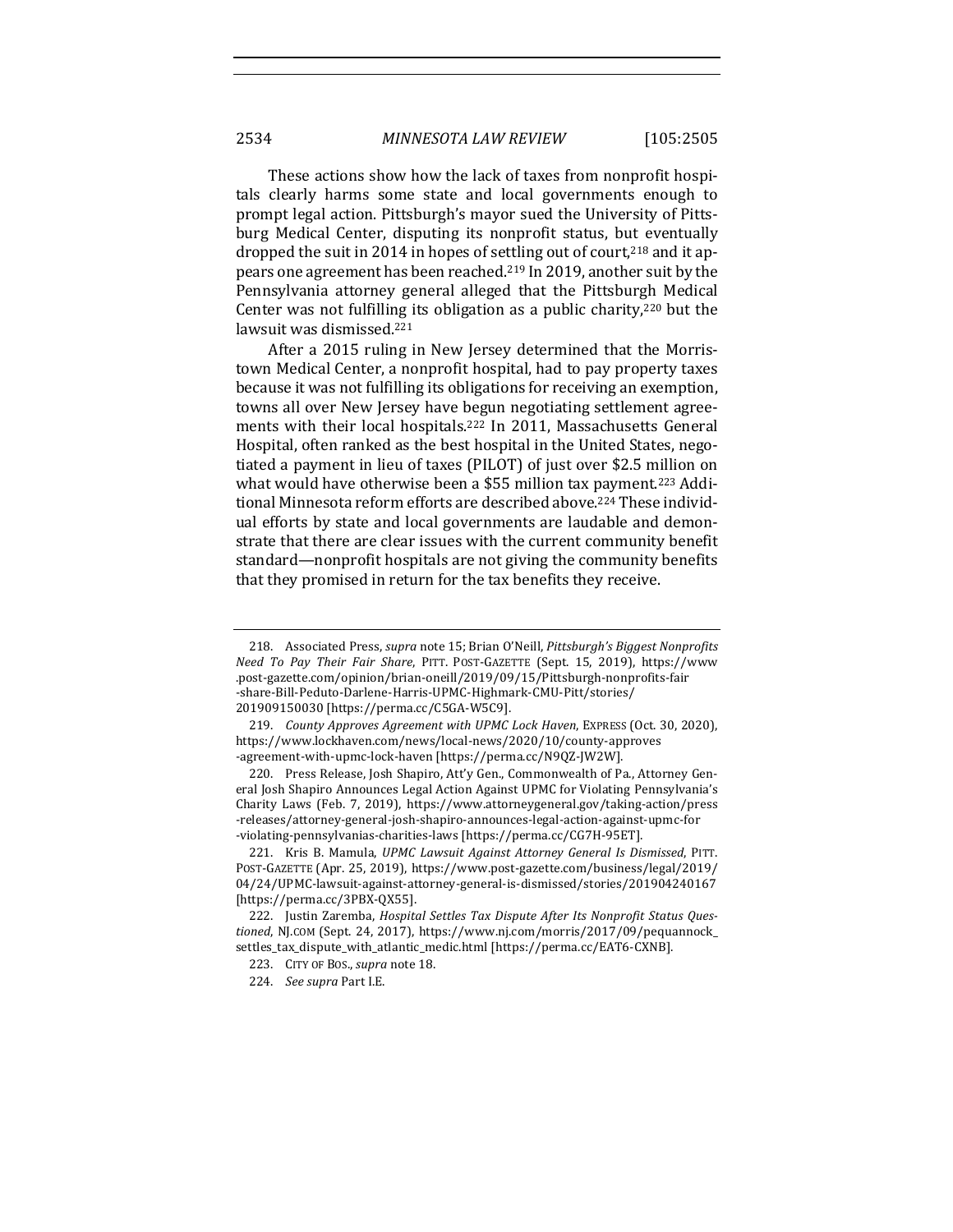D. COMMUNITY BENEFITS SHOULD BRIDGE THE GAP BETWEEN NONPROFIT HOSPITALSAND THEIR SURROUNDING COMMUNITIES

Oftentimes, major nonprofit hospitals are seen as inaccessible to the communities that surround them—perpetuating health inequities and a divide between the hospitals and the communities that they claim to serve in their Community Health Needs Assessment (CHNA). For example, the Cleveland Clinic, a nonprofit hospital, located in a poor and unhealthy neighborhood in Cleveland, attracts wealthy international patients while alienating its African-American neighbors, who refer to it as "[t]he plantation."<sup>225</sup> The Cleveland Clinic is exempt from paying tens of millions of dollars in taxes that could go toward its community in return for a "loosely defined commitment to reinvest in its community."226 While the Cleveland Clinic's CHNA defined the communities that surround it as "highest need,"<sup>227</sup> the Cleveland Clinic dedicated less than 2% of their expenses toward charity care in 2016.228

A five-minute walk from the Johns Hopkins nonprofit hospital in downtown Baltimore, residents of the Madison-East End neighborhood have a lower life expectancy than residents in Bangladesh, Turkmenistan, and North Korea.<sup>229</sup> Oftentimes, poor communities surrounding hospitals tend to lack grocery stores with healthy food and places to play or exercise outside safely.<sup>230</sup> These anecdotes show a clear need for nonprofit hospitals to benefit the communities that surround them.

Community benefits could be the bridge between a nonprofit health care provider and its community, but in many cases, the current system does not create that outcome. The work that nonprofit hospitals count toward their community benefits often does not directly benefit their surrounding community. Activities like sponsoring races and hosting lectures are counted, whereas what communities really

<sup>225.</sup> Dan Diamond, *How the Cleveland Clinic Grows Healthier While Its Neighbors* Stay Sick, POLITICO (July 17, 2017, 5:00 AM), https://www.politico.com/interactives/ 2017/obamacare-cleveland-clinic-non-profit-hospital-taxes [https://perma.cc/6TZE -TZW3].

<sup>226.</sup> *Id.* 

<sup>227.</sup> *Id.* 

<sup>228.</sup> The Cleveland Clinic Foundation 2018 IRS Form 990: Return of Organization *Exempt from Income Tax*, GUIDESTAR 59 (Nov. 12, 2019), https://www.guidestar.org/ profile/41-1754276 [https://perma.cc/K7P5-FTUJ] (click "Show Form 990" hyperlink; then click "2018 Form 990" hyperlink).

<sup>229.</sup> Diamond, *supra* note 1.

<sup>230.</sup> *Id.*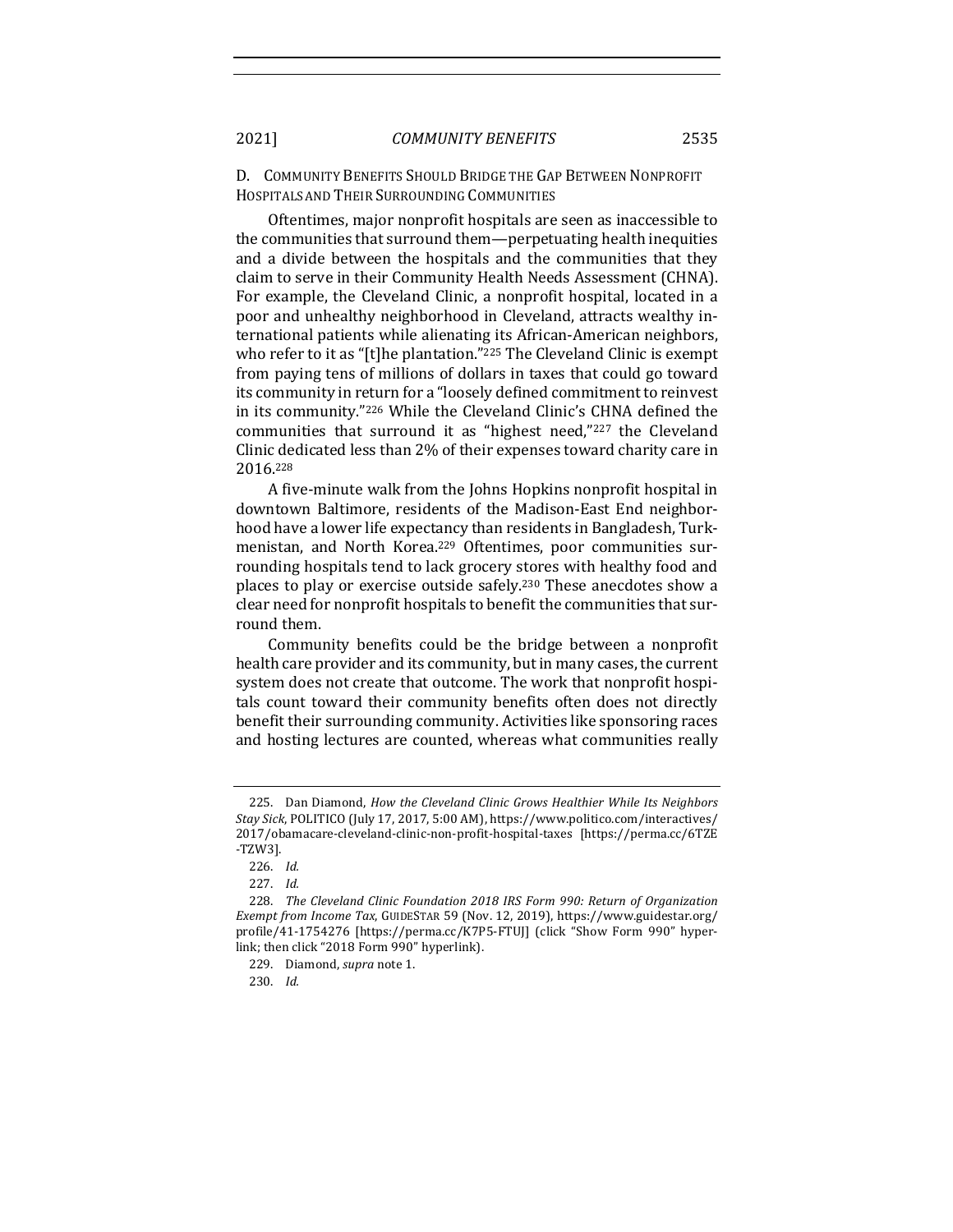need are very different offerings.<sup>231</sup> Nonprofit hospitals spend far less on community health improvement and contributions to local community groups than they do other types of community benefits.<sup>232</sup> In 2012, nonprofit hospitals reported dedicating the largest portion of community benefit spending to medical education for their own doctors and residents  $(36%)$  followed by offsetting losses<sup>233</sup> from Medicaid  $(32\%)$ .<sup>234</sup> While these expenses arguably help a hospital by training its staff and compensating them for care they perform, it is harder to see how these actions directly benefit the community that surrounds a hospital.<sup>235</sup>

Further, some hospitals actively work against additional requirements for them to give back to their communities.<sup>236</sup> In 2016, the Mayo Clinic lobbied heavily against the reauthorization of a 2% provider tax in Minnesota that pays for care for low-income Minnesotans,<sup>237</sup> even when the Minnesota Hospital Association expressed support for this tax.<sup>238</sup> Though the tax passed, it lapsed at the end of

236. Diamond, *supra* note 90; Joel Michael, *MinnesotaCare Provider Taxes*, HOUSE RSCH. (2015), https://www.house.leg.state.mn.us/hrd/pubs/ss/ssmcpt.pdf [https:// perma.cc/VW4Z-RL2W].

237. Heather J. Carlson, *Rochester Lawmakers To Fight Extension of Provider Tax*, POST BULL. (Jan. 27, 2017, 12:00 PM), https://www.postbulletin.com/business/ 6284006-Rochester-lawmakers-to-fight-extension-of-provider-tax [https://perma .cc/6CLK-3TDE] ("Mayo Clinic has opposed the provider tax since its inception and does not want to see the reinstatement of this hidden tax, which increases the cost of health care.").

<sup>231.</sup> Diamond, *supra* note 225.

<sup>232.</sup> Rosenbaum et al., *supra* note 9, at 1226 ("Hospitals allocated just \$2.7 billion (4 percent of total community benefit spending) to community health improvement and slightly less than \$2.0 billion (3 percent of total community benefit spending) to cash and in-kind contributions to community groups.").

<sup>233.</sup> Additionally, it is important to note that Medicaid shortfalls are a bit of a fallacy-they are the difference between the list price of a procedure and the amount that a hospital negotiated with Medicaid to be compensated. However, hospitals hardly ever charge their list price, so this compensation is not a true "shortfall." Diamond, su*pra* note 1.

<sup>234.</sup> *Id.* 

<sup>235.</sup> *Cf.* Daniel B. Rubin, Simone Rauschen Singh & Peter D. Jacobson, *Evaluating* Hospitals' Provision of Community Benefit: An Argument for an Outcome-Based Ap*proach to Nonprofit Hospital Tax Exemption*, 103 AM. J. PUB. HEALTH 612, 614 (2013) (suggesting that the proper measure of community benefit is using population health measures, not monetary contributions because money spent "indicate[s] nothing about whether the program created any real benefit").

<sup>238.</sup> *Hospital, Health System Leaders Rally in Support of Provider Tax, MINN. HOSP.* ASS'N (May 3, 2019), https://www.mnhospitals.org/newsroom/news/id/2240/ hospital-health-system-leaders-rally-in-support-of-provider-tax [https://perma.cc/ NW5P-MM4Z].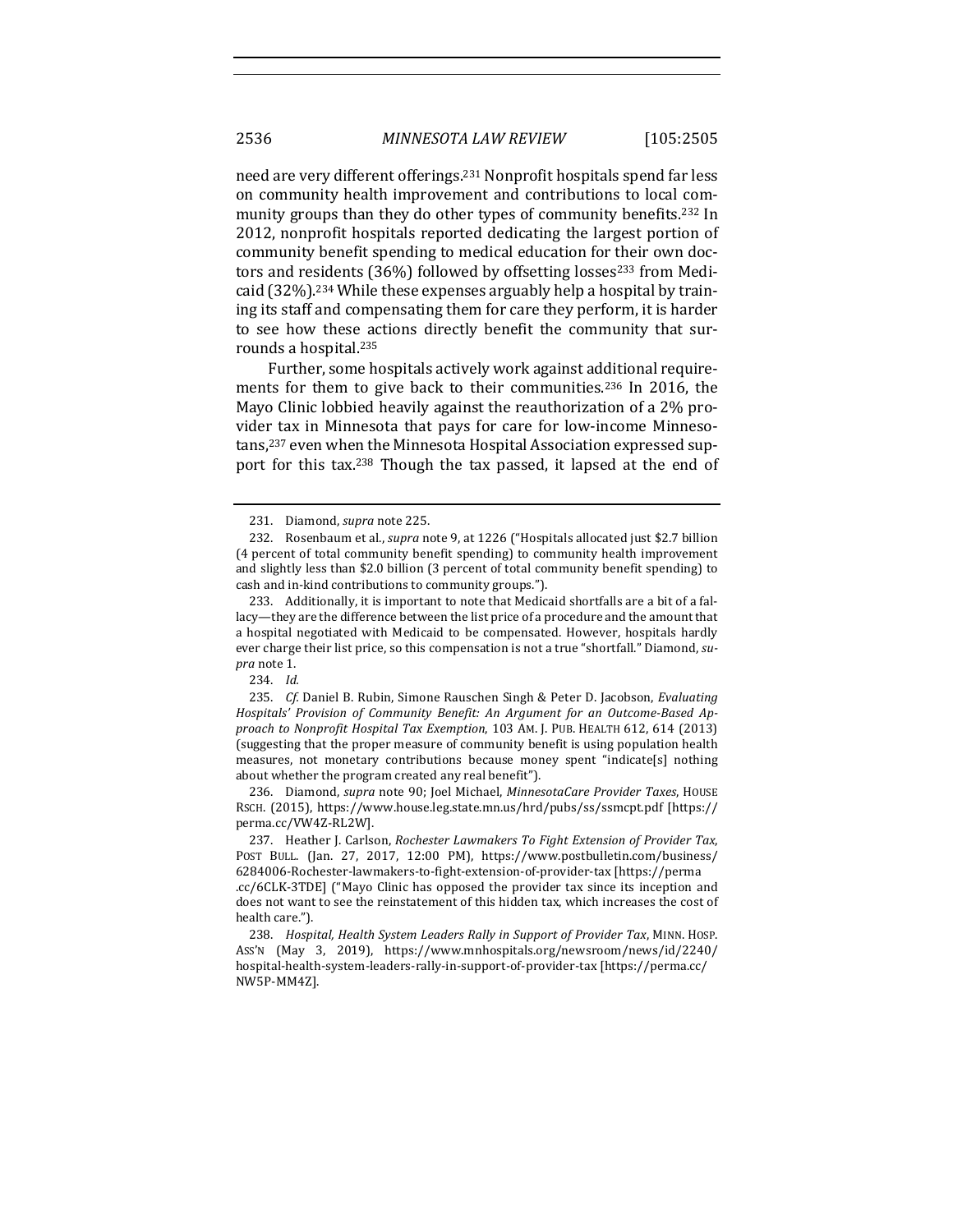#### 2021] *COMMUNITY BENEFITS* 2537

 $2020$ ,<sup>239</sup> and a special session tax bill passed in May 2019 dropped the rate to 1.8%.<sup>240</sup> It seems clear that at least some nonprofit hospitals work to "do enough to be perceived as nonprofit while engaging in business practices that are corporate in nature."<sup>241</sup> Community benefits can and should be a real bridge between nonprofit hospitals and their communities, but currently, that does not seem to be the case as illustrated locally in Minnesota.

#### E. THESE TRENDS OCCUR LOCALLY IN MINNESOTA

In 2018, the most recent year with comprehensive data, Minnesota's sixty-four nonprofit hospitals spent over \$1.6 billion on community benefits, with an average of around \$31 million per facility.<sup>242</sup> However, that number does not tell the whole story, as Minnesota nonprofit hospitals gave out only \$215 million in free and discounted care.<sup>243</sup> The vast amount of community benefit, almost \$897 million, was actually the difference of the cost of care given to patients on Medicaid and the cost the hospital would charge an uninsured patient.<sup>244</sup> Minnesota consistently gives out less uncompensated care than the national average, though this could be because Minnesota has low uninsured rates compared to the national average.<sup>245</sup> In 2016, Minnesota

241. Diamond, *supra* note 90.

<sup>239.</sup> Peter Callaghan, *The Tax That Pays for MinnesotaCare Is Set To Expire at the End of the Year. So Far, Legislators Can't Agree on a Plan To Replace It, MINNPOST (Feb.* 6, 2019), https://www.minnpost.com/state-government/2019/02/the-tax-that-pays -for-minnesotacare-is-set-to-expire-at-the-end-of-the-year-so-far-legislators-cant -agree-on-a-plan-to-replace-it [https://perma.cc/2T4Y-EZC5].

<sup>240.</sup> Provider Tax, MINN. DEP'T REVENUE (Feb. 4, 2021), https://www.revenue.state .mn.us/provider-tax [https://perma.cc/HYM5-BV2W]. 

<sup>242.</sup> *State Analysis, supra* note 205. Because of the way that hospitals report this data, hospital systems report as one, so this average may be skewed higher because of many hospitals reporting together as one.

<sup>243.</sup> *Id.*

<sup>244.</sup> *Id.* For example, in 2016, Hennepin County Medical Center paid \$404 million for care they delivered to Medicaid patients, but this spending was offset with \$360 million in payments.

<sup>245.</sup> In 2018, 4% of Minnesotans were uninsured, whereas 9% of Americans were uninsured. *Health Insurance Coverage of the Total Population*, KAISER FAM. FOUND. (2018), https://www.kff.org/other/state-indicator/total-population/?

currentTimeframe=1&sortModel=%7B%22colId%22:%22Location%22,%22sort% 22:%22asc%22%7D [https://perma.cc/BZ6Z-PBQ8]. Of course, there are disparities in insurance status by age, race, gender, and other factors. HEALTH ECON. PROGRAM, MINN. DEP'T OF HEALTH, CHARTBOOK SECTION 2: TRENDS AND VARIATION IN HEALTH INSUR-ANCE COVERAGE (2019), https://www.health.state.mn.us/data/economics/chartbook/ docs/section2.pdf [https://perma.cc/CE9C-A2R5]. The increase in insurance status may be associated with a drop in uncompensated care rates in Minnesota hospitals. Christopher Nowbeck, *Uncompensated Care Costs at Minnesota Hospitals Plunge Since*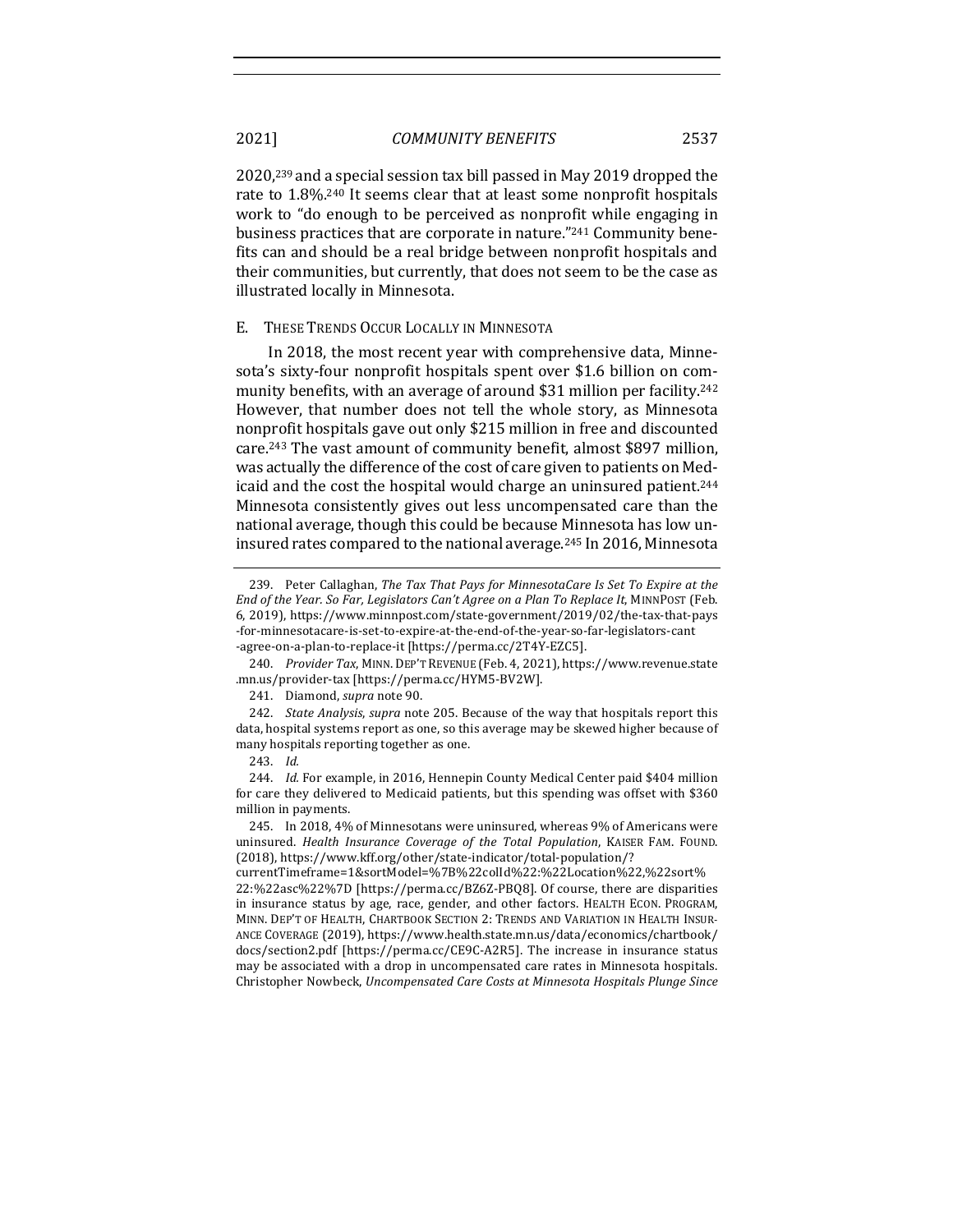hospitals gave out on average uncompensated care that constituted 1.6% of their expenditures whereas the rest of the country averaged 4.2%.246

Further, the amount of community benefit that Minnesota hospitals give is decreasing. Between 2013 and 2015, community benefit spending decreased by 4.8% overall, $247$  despite the fact that Minnesota's hospitals increased their net income levels by about 5.5% in that time period.<sup>248</sup> This decrease is magnified when looking at charity care spending, which fell  $35.1\%$  in that same period.<sup>249</sup> While this decrease could be due in part to the drop in the uninsured rate during the same period in Minnesota, $250$  that same drop likely contributed to higher Medicaid shortfalls, which would have increased community benefit levels.<sup>251</sup> These statistics demonstrate that Minnesota hospitals used to give back to their communities at higher levels, and despite increases in revenue, levels of aid are falling.

This does not mean that Minnesota hospitals have no free care to give. Hennepin County Medical Center, in downtown Minneapolis, offered  $1.32\%$  of its operational expenses in charity care in  $2018<sub>1</sub><sup>252</sup>$ though this is still less than the amount they spend on educating their health care providers.<sup>253</sup> In contrast, Children's Health Care, also in downtown Minneapolis, spent 0.09% of its operational expenses on

- 247. Fugate, *supra* note 6.
- 248. NAT'L NURSES UNITED & MINN. NURSES ASS'N, *supra* note 82, at 11.
- 249. Fugate, *supra* note 6.

250. The uninsurance rate, or the rate of individuals in Minnesota without insurance, dropped from 8.2% to 4.3% between 2013 and 2015. Minnesota's Uninsured Rate *Jumps in 2017 Despite Strong Economy*, MINN. DEP'T HEALTH (Feb. 20, 2018), https:// www.health.state.mn.us/news/pressrel/2018/uninsured022018.html [https:// perma.cc/NNV7-KV3P]. 

251. Herring et al., *supra* note 5, at 9 ("Marketplace subsidies and state Medicaid expansions (where they occurred) clearly reduced the number of uninsured and, in turn, likely reduced the amount of hospital charity care (yet also likely increased the amount of unreimbursed Medicaid costs).").

252. *Hennepin HealthCare System Inc 2018 IRS Form 990: Return of Organization Exempt from Income Tax, GUIDESTAR 41 (Nov. 5, 2019), https://www.guidestar.org/* profile/41-1754276 [https://perma.cc/3KTX-PVS7] (click "Show Form 990" hyperlink; then click "2018 Form 990" hyperlink).

253. *Id.* (stating that Hennepin County Medical Center spent 2.2% of their operating expenses on educating health professionals).

*Health Law*, STAR TRIB. (Oct. 31, 2016, 7:46 PM), https://www.startribune.com/ uncompensated-care-costs-at-minnesota-hospitals-plunge-since-health-law/ 399330351 [https://perma.cc/JJD2-FQJG].

<sup>246.</sup> HEALTH ECON. PROGRAM, *supra* note 168, at 37.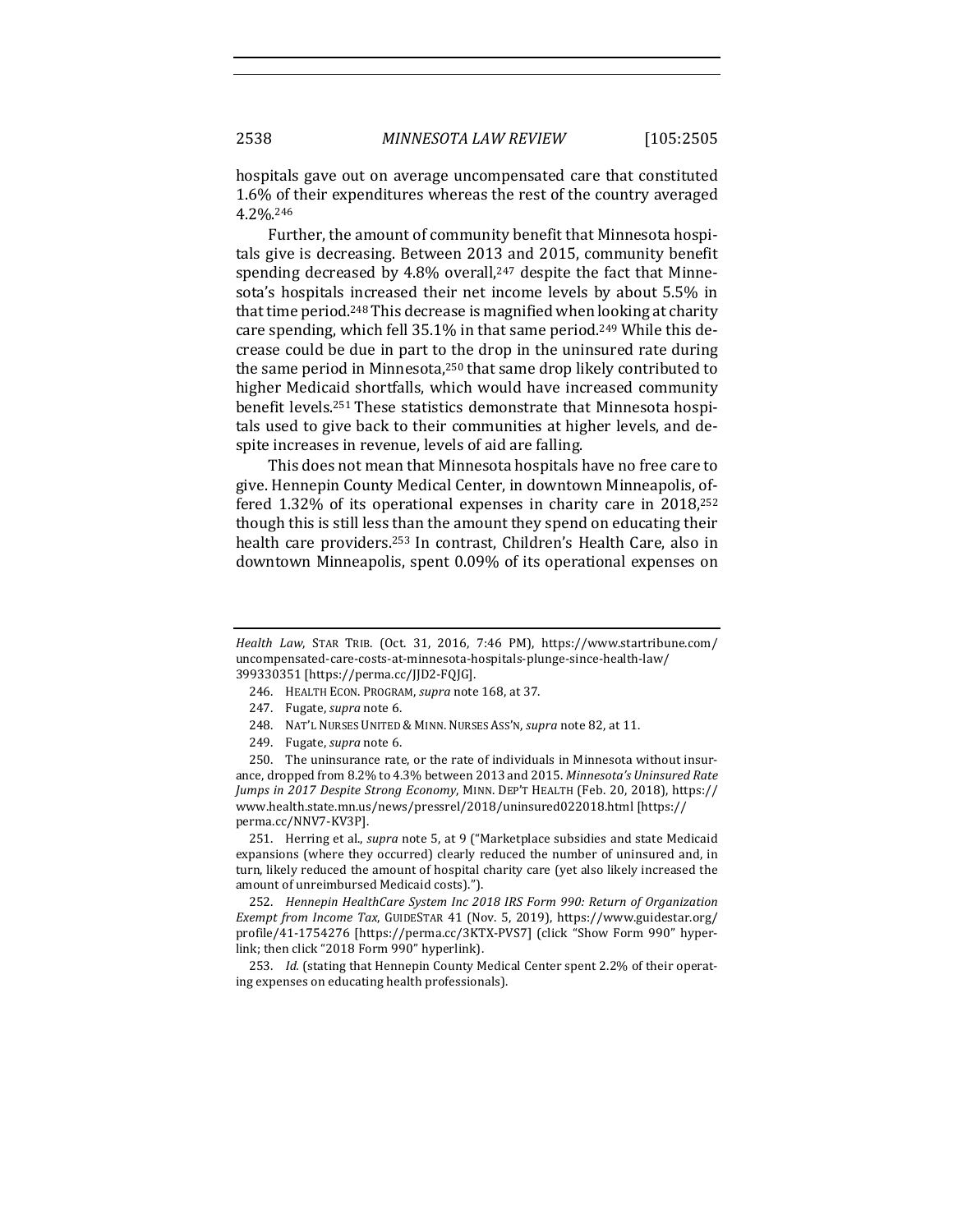charity care in 2018.<sup>254</sup> Again, these statistics show how some nonprofit hospitals give more community benefits than other nonprofit hospitals, despite the fact that they all receive the same types of tax exemptions.

It is important to note that all hospitals in Minnesota are not on an even playing field. Rural hospitals in Minnesota often report a slimmer or negative operating margin due to cutbacks in commercial insurance plans' reimbursements.<sup>255</sup> Thus, it is clear that the overall trends seen in the amount of community benefits, uncompensated care, and charity care that nonprofit hospitals across the country offer exist in Minnesota as well. It follows that reform efforts successful elsewhere could find success in Minnesota too.

Thus, while community benefits could serve as a bridge between nonprofit hospitals and their communities, because of the way the scheme functions, that is not always the case. Because the terminology involved in nonprofit hospitals' tax exemptions is so complex, because nonprofit hospitals differ in so many respects but all receive the same tax exemptions, and because many nonprofit hospitals do not give back to their communities at the levels they should, the community benefit standard is not accomplishing what it should. It is easy for these hospitals to tout high but misleading amounts that they are benefiting their communities, but it is clear that the community benefit standard does not incentivize nonprofit hospitals to benefit their communities in any uniform way.

## III. CHANGES TO THE COMMUNITY BENEFIT STANDARD CAN HELP MINNESOTA NONPROFIT HOSPITALS SERVE THEIR COMMUNITIES IN MORE MEANINGFUL WAYS

There have been many proposals to "fix" the broken system of tax exemptions that nonprofit hospitals currently receive. Some individuals, concerned with the inequality and ineffectiveness of the community benefit standard, have advocated for completely revoking

<sup>254.</sup> Children's Health Care 2018 IRS Form 990: Return of Organization Exempt from *Income Tax*, GUIDESTAR 51 (Nov. 10, 2019), https://www.guidestar.org/profile/ 41-1754276 (click "Show Form 990" hyperlink; then click "2018 Form 990" hyperlink) [https://perma.cc/N7PZ-VG3P]; see Minneapolis, CHILD.'S MINN. (2020), https://www .childrensmn.org/locations/minneapolis [https://perma.cc/E78Y-RSGR] (listing the locations of Children's Minnesota in Minneapolis, Minnesota).

<sup>255.</sup> MINN. HOSP. ASS'N, MHA ISSUE BRIEF: THE FINANCIAL HEALTH OF MINNESOTA HOS-PITALS AND HEALTH SYSTEMS IN FISCAL YEAR 2017, at 6 (2018), https://www.mnhospitals .org/Portals/0/Documents/news/The-Financial-Health-of-MN-Hospitals-and-Health -Systems-FY2017.pdf [https://perma.cc/TZ6Y-83Z2].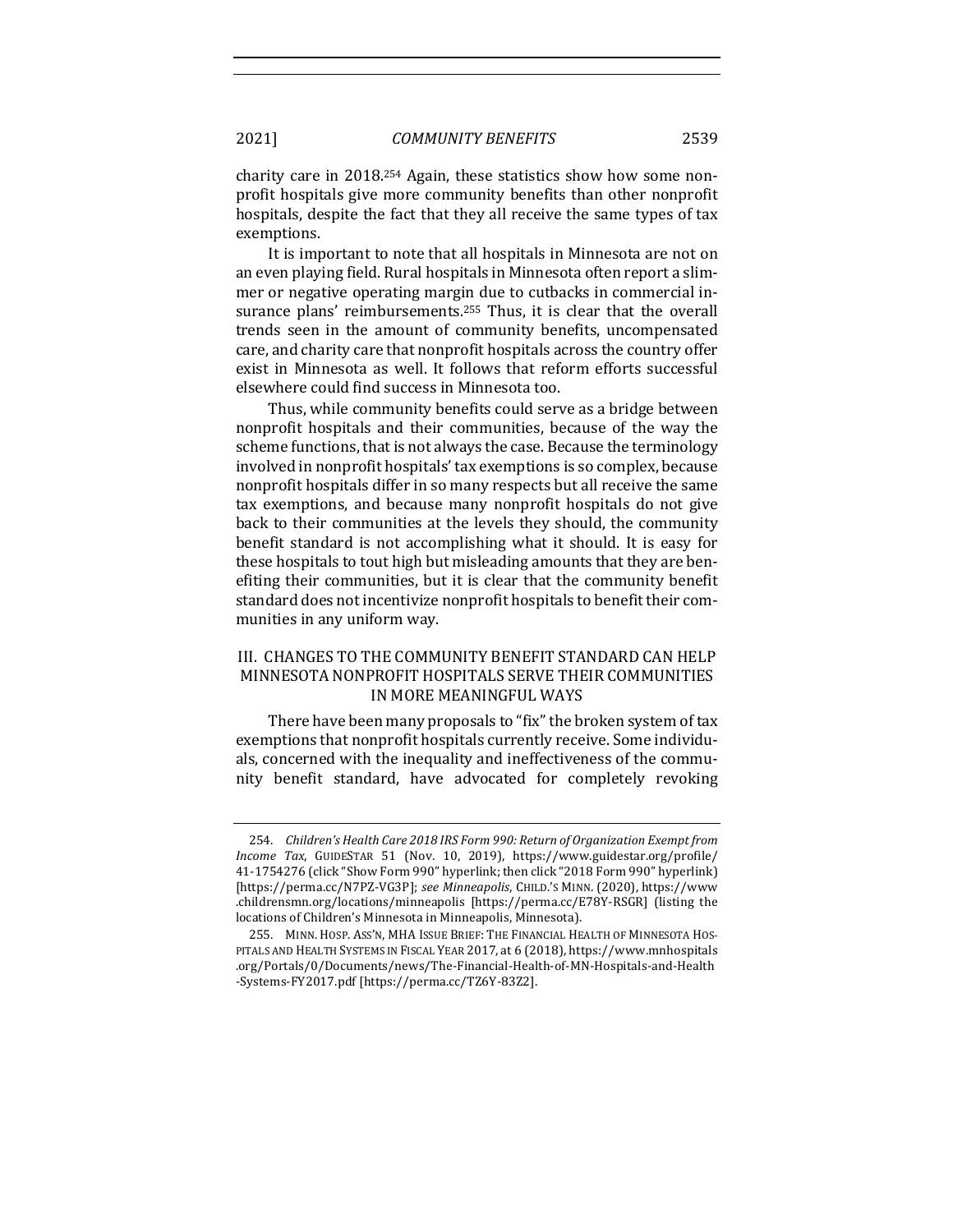nonprofit hospitals' tax exemptions.<sup>256</sup> Other proposals focus on the CHNA requirement and its potential to set expectations for how nonprofit hospitals should assess and address community needs.<sup>257</sup> Yet others argue that increased accountability will encourage hospitals to truly serve the communities where they belong.<sup>258</sup> Some call for community benefits to focus on population health, not the health of individual patients.<sup>259</sup>

While these proposals will likely make some difference, they do not strike at the core of the problem—the question of whether what nonprofit hospitals currently count as community benefits on their tax forms actually benefit the communities that surround the hospital. Additionally, most reforms are meaningless (except for complete elimination of tax exemptions) if there is not some minimum amount of community benefit required for nonprofit hospitals to maintain their tax exemptions. By considering these two factors, this Note suggests steps that Minnesota should consider that aim to address each.

A. REQUIRING HOSPITALS TO USE AMOUNTS GENERALLY BILLED TO CALCULATE MEDICAID SHORTFALLS WILL PREVENT MINNESOTA HOSPITALS FROM RECOUPING MORE THANTHEY NEED

Community benefits can be the bridge between a nonprofit health care provider and its surrounding community, but the way the current system stands, that is not the outcome.<sup>260</sup> The place to start when looking for a solution is taking a closer look at what nonprofit hospitals can count as community benefits. The eight categories of community benefits are: (1) charity care, (2) unreimbursed costs from Medicaid,  $(3)$  unreimbursed costs from other means-tested programs,  $(4)$ community health improvement services and operations, (5) health professions education, (6) subsidized health services, not means-

259. Jessica Berg, Putting the Community Back into the "Community Benefit" Standard, 44 GA. L. REV. 375, 377-79 (2010).

<sup>256.</sup> George A. Nation III, *Non-Profit Charitable Tax-Exempt Hospitals—Wolves in* Sheep's Clothing: To Increase Fairness and Enhance Competition in Health Care All Hospitals Should Be For-Profit and Taxable, 42 RUTGERS L.J. 141, 148-55 (2010).

<sup>257.</sup> Mary Crossley, *Health and Taxes: Hospitals, Community Health and the IRS*, 16 YALE J. HEALTH POL'Y L. & ETHICS 51 (2016).

<sup>258.</sup> Patton, *supra* note 31, at 7 ("Greater accountability can be accomplished by redefining the community benefit standard to more effectively prioritize specific charitable activities and by empowering the communities served by nonprofit hospitals to shape the services and care available.").

<sup>260.</sup> Haider J. Warraich, *Hospitals Need To Earn Their Tax-Exempt Status*, STAT NEWS (Nov. 27, 2017), https://www.statnews.com/2017/11/27/hospitals-tax -exempt-status [https://perma.cc/JG8S-W3MD] (explaining how community benefits should force hospital systems to look at the people who live around them).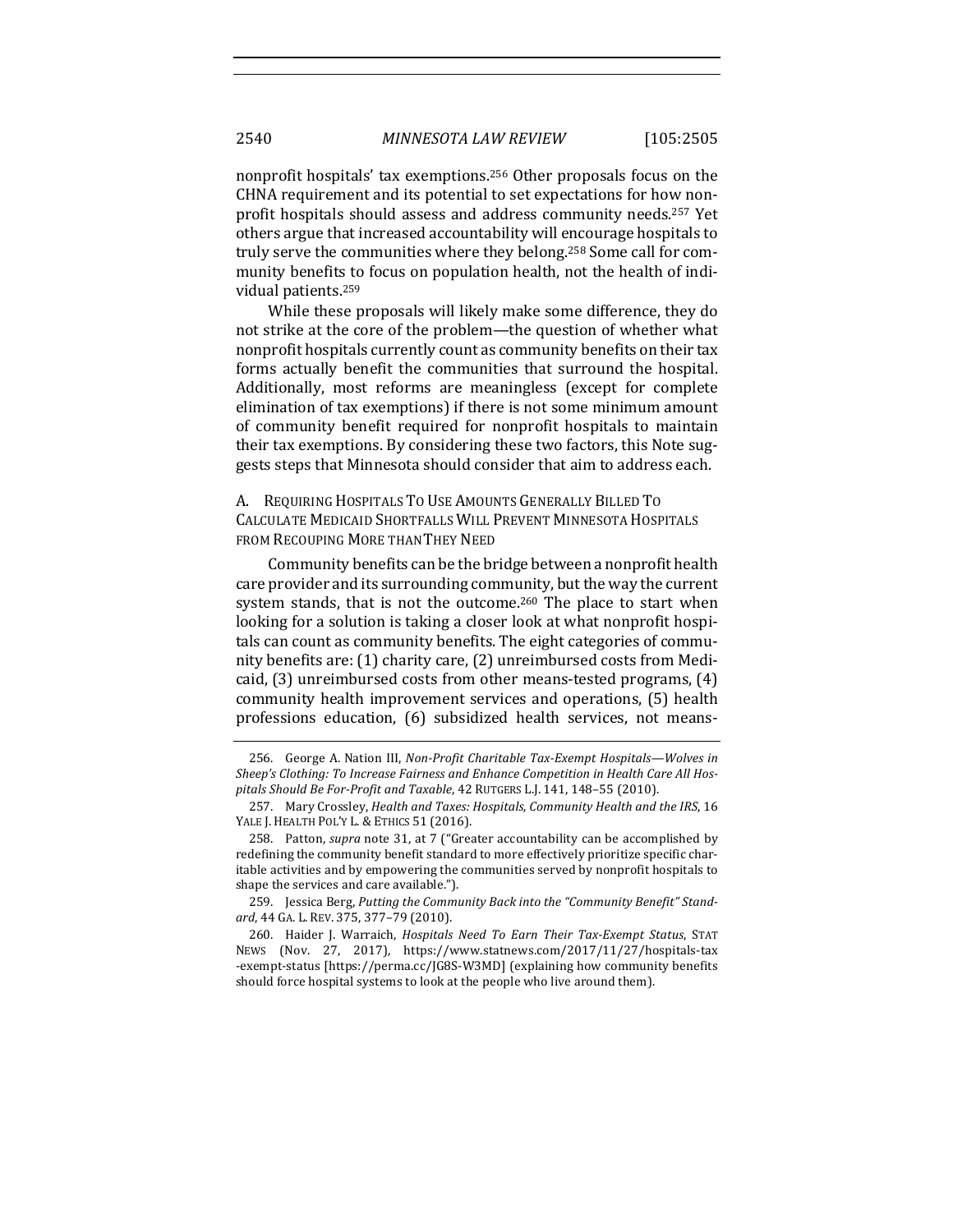tested, (7) unfunded research, and (8) cash and in-kind contributions for community benefit.<sup>261</sup> This Note will propose taking a closer look at unreimbursed costs from Medicaid and other means-tested programs.

"Medicaid shortfall," also known as unreimbursed costs from Medicaid, is defined as is the difference between the nonprofit hospital's costs incurred for treating Medicaid patients and the payment received from Medicaid in return.<sup>262</sup> In a recent study, the largest category of community benefits nonprofit hospitals reported is unreimbursed costs from Medicaid, comprising "31% of the total incremental community benefits."<sup>263</sup> For the Mayo Clinic, it was the largest category of community benefits—comprising more than one-third of the 6.64% of total operating expenses they dedicated to community benefits in 2016.<sup>264</sup> Currently, nonprofit hospitals use the "gross patient charges"<sup>265</sup> minus the amount they were reimbursed by Medicaid in order to calculate the amount of Medicaid shortfall they report as community benefit.<sup>266</sup> This calculation makes sense for practical reasons, but it likely overrepresents the actual amount of money a hospital needs to be fully compensated for the cost of caring for a Medicaid patient.

For example, the American Hospital Association estimates that Medicaid payments to hospitals amounted to 90% of the cost of patient care in 2015,<sup>267</sup> and other estimates find that Medicaid payments covered 93% of the costs of patient care in 2014.<sup>268</sup> Sometimes, with

265. IRS, *supra* note 261, at 13 ("'Gross patient charges' means the total charges at the organization's full established rates for the provision of patient care services before deductions from revenue are applied.").

<sup>261.</sup> IRS, INSTRUCTIONS FOR SCHEDULE H (FORM 990) (2020), https://www.irs.gov/ pub/irs-pdf/i990sh.pdf [https://perma.cc/W5EV-EQJP].

<sup>262.</sup> Herring et al., *supra* note 5, at 2.

<sup>263.</sup> *Id.* at 7.

<sup>264.</sup> *See Mayo Clinic Hospital 2018 IRS Form 990: Return of Organization Exempt from Income Tax*, GUIDESTAR 36 (Nov. 15, 2019), https://www.guidestar.org/profile/ 41-1754276 [https://perma.cc/35QD-S5S9] (click "Show Form 990" hyperlink; then click "2018 Form 990" hyperlink). 

<sup>266.</sup> *Id.* at 14.

<sup>267.</sup> AM. HOSP. ASS'N, UNDERPAYMENT BY MEDICARE AND MEDICAID FACT SHEET 2 (2016), https://www.aha.org/system/files/2018-01/medicaremedicaidunderpmt .pdf [https://perma.cc/NUL4-U2AV].

<sup>268.</sup> Peter Cunningham, Robin Rudowitz, Katherine Young, Rachel Garfield & Julia Foultz, Understanding Medicaid Hospital Payments and the Impact of Recent Policy *Changes*, KAISER FAM. FOUND. (June 6, 2016), https://www.kff.org/medicaid/issue -brief/understanding-medicaid-hospital-payments-and-the-impact-of-recent-policy -changes [https://perma.cc/H2CP-AXS4] (click "Issue Brief" hyperlink).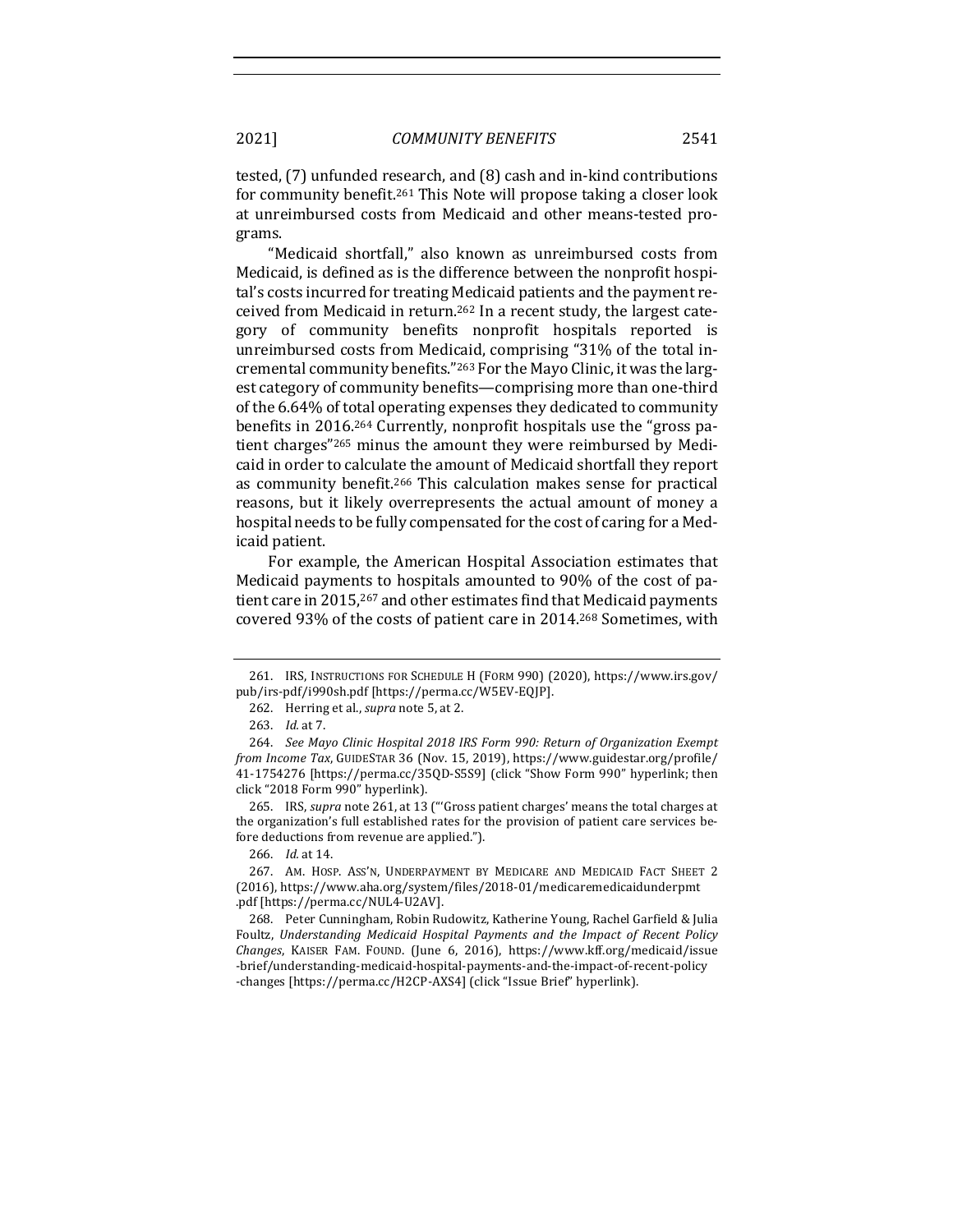additional payments, hospitals are overcompensated for the care they give to patients on Medicaid.<sup>269</sup> Further, some suspect that the marginal costs of Medicaid patients are lower than Medicaid payments, otherwise nonprofit hospitals would likely refuse to see these patients.<sup>270</sup> Thus, if there are Medicaid shortfalls at all, they are likely smaller than what nonprofit hospitals are reporting.

These data lead to natural questions about whether the Medicaid shortfall amount that nonprofit hospitals currently consider community benefit actually benefits the community at all. In 2011, a plurality opinion of the Illinois Supreme Court opined that nonprofit Illinois hospitals should not count Medicaid shortfalls as community benefit because hospitals voluntarily participate in these programs, which advance the hospital's financial interest.<sup>271</sup> In fact, Illinois courts of appeals have held that Medicaid shortfalls are not considered charity for purposes of assessing eligibility for a state property tax exemption.<sup>272</sup> Other states do not consider Medicaid shortfall as an element of statedefined community benefits.<sup>273</sup> Clearly, some states have come to the conclusion that Medicaid shortfalls do not make a hospital more charitable or contribute more benefit to its community.

Additionally, the current method of calculation for Medicaid shortfalls is erroneous. Hospitals hardly ever charge full established rates for a service, as they often negotiate substantial discounts with private insurers for the amount they will be reimbursed for care.<sup>274</sup> So, counting the difference between this full amount, "gross patient

273. Melvin A. Lamboy-Ruiz, James N. Cannon & Olena V. Watanabe, *Does State* Community Benefits Regulation Influence Charity Care and Operational Efficiency in U.S. *Non-Profit Hospitals?,* 158 J. Bus. ETHICS 441, 445 n.12 (2019).

274. Herring et al., *supra* note 5, at 1.

<sup>269.</sup> *Id.* 

<sup>270.</sup> Id.

<sup>271.</sup> Provena Covenant Med. Ctr. v. Dep't of Revenue, 925 N.E.2d 1131, 1151 (Ill. 2010).

<sup>272.</sup> Riverside Med. Ctr. v. Dep't of Revenue, 795 N.E.2d 361, 367 (Ill. App. 2003) ("Riverside argues, however, that its charity care is not limited to the provision of free care. It points out that it also provides discounted care to patients through Medicare, Medicaid and private insurance. Specifically, Riverside claims to give this care at 50% of actual cost. We are unpersuaded by the argument. Although Riverside does give discounts, these discounts are given pursuant to contract."); Alivio Med. Ctr. v. Dep't of Revenue, 702 N.E.2d 189, 190-93 (Ill. App. 1998) (denying charitable real estate exemption to medical center where, *inter alia*, most of the center's revenue was derived from patient fees and the majority of those fees were Medicaid payments). For more information about the impact of the *Provena* case in Illinois, see generally Antonio Senagore, Are Nonprofit Hospitals Charitable Institutions? The Charitable Use Real Prop*erty Tax Exemption After Provena,* 99 ILL. B.J. 96 (2011).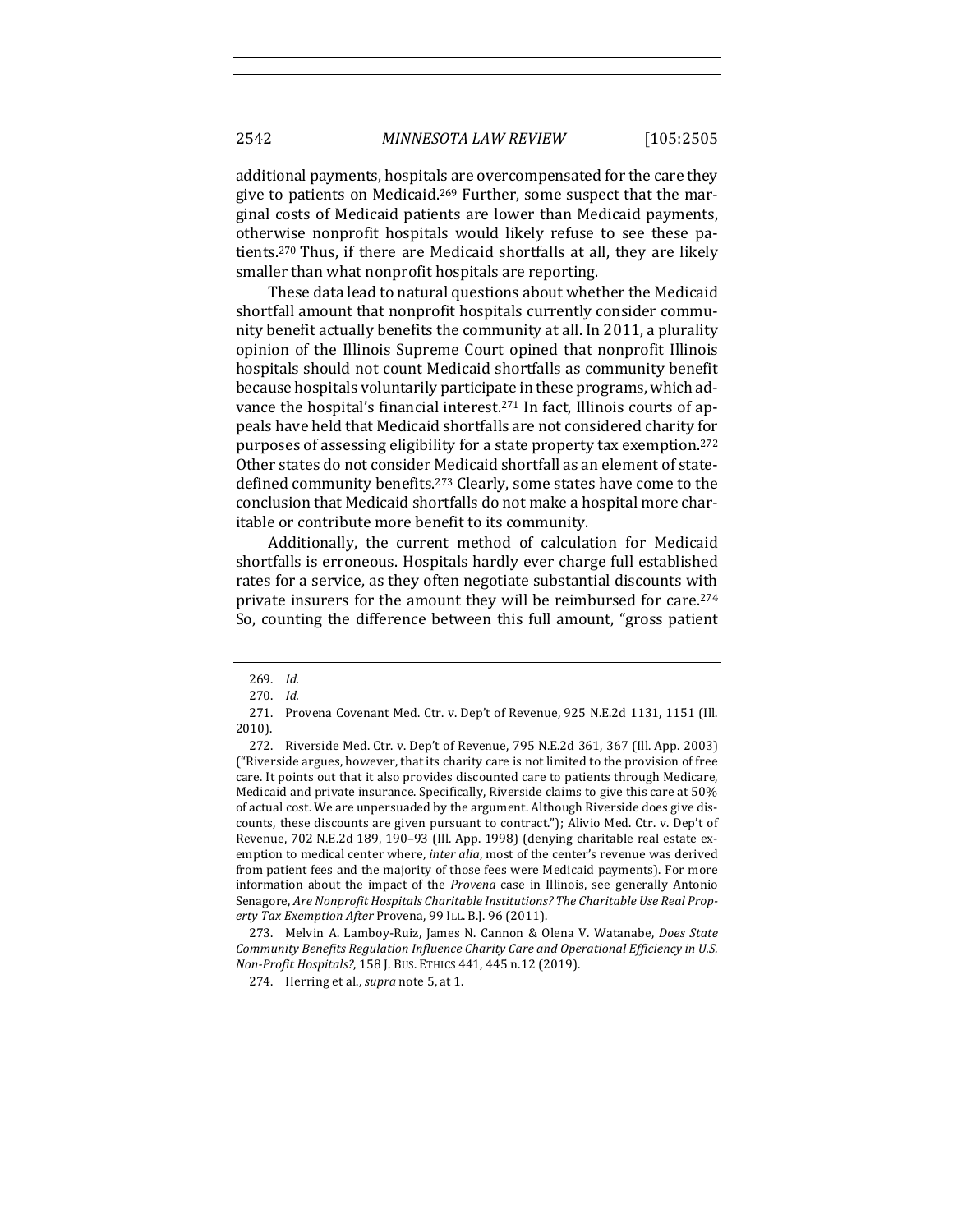2021] *COMMUNITY BENEFITS* 2543

charges," $275$  and the amount reimbursed by Medicaid as a community benefit is inaccurate because nonprofit hospitals would not be reimbursed by private insurers at the level of the gross patient charge. The care that was given surely benefits the individual Medicaid patient,  $276$ but the faulty, inflated collection calculus does not help the community at all.

While some may argue that Medicaid shortfalls should not be considered a community benefit at all,<sup>277</sup> some hospitals truly need to be compensated for the difference between the amount Medicaid will reimburse and the cost of care. "Disproportionate share hospitals"hospitals that care for a large number of patients eligible for Medicare and Medicaid or hospitals that receive more than 30% of their net inpatient care revenue from state and local governments as compensation for indigent care<sup>278</sup>—qualify for supplemental payments from Medicaid.<sup>279</sup> While these payments total  $108\%$  of the costs of treating Medicaid patients, when the costs of treating uninsured patients is considered, these payments cover only 89% of the combined costs of uninsured and Medicaid patients.<sup>280</sup> Thus, eliminating Medicaid shortfalls for hospitals like disproportionate share hospitals would fail to account for the real benefits that these hospitals are giving to their communities by treating patients with Medicaid coverage.

The solution to this problem is to use the "amount generally billed" method to calculate the price against which Medicaid reimbursements should be compared.<sup>281</sup> This method uses the payment amounts from Medicare, Medicaid, and all private health insurers for a certain treatment in the past year divided by the number of claims to calculate what a hospital generally billed for that treatment in the

<sup>275.</sup> *See supra* note 265.

<sup>276.</sup> *See generally* Crossley, *supra* note 257 (arguing that the community benefit standard incentivizes nonprofit hospitals to act in ways that benefit individual patients, not communities).

<sup>277.</sup> Nation, *supra* note 256, at 150-51 (arguing that current community benefits activities are "an inefficient, deceitful non-democratic approach that undermines the basic foundations of our democracy").

<sup>278.</sup> *Disproportionate Share Hospital*, CTRS. FOR MEDICARE & MEDICAID SERVS. (Sept. 2, 2020, 5:03 PM), https://www.cms.gov/Medicare/Medicare-Fee-for-Service -Payment/AcuteInpatientPPS/dsh [https://perma.cc/55BD-SAVL]. 

<sup>279.</sup> Robert Nelb, James Teisl, Allen Dobson, Joan E. DaVanzo & Lane Koenig, *For Disproportionate-Share Hospitals, Taxes and Fees Curtail Medicaid Payments*, 35 HEALTH AFFS. 2277, 2277 (2016).

<sup>280.</sup> *Id.* at 2277-78.

<sup>281.</sup> *Limitation on Charges - Section 501(r)(5)*, IRS (Sept. 19, 2020), https://www .irs.gov/charities-non-profits/limitation-on-charges-section-501r5 [https://perma .cc/6SVG-D5H9].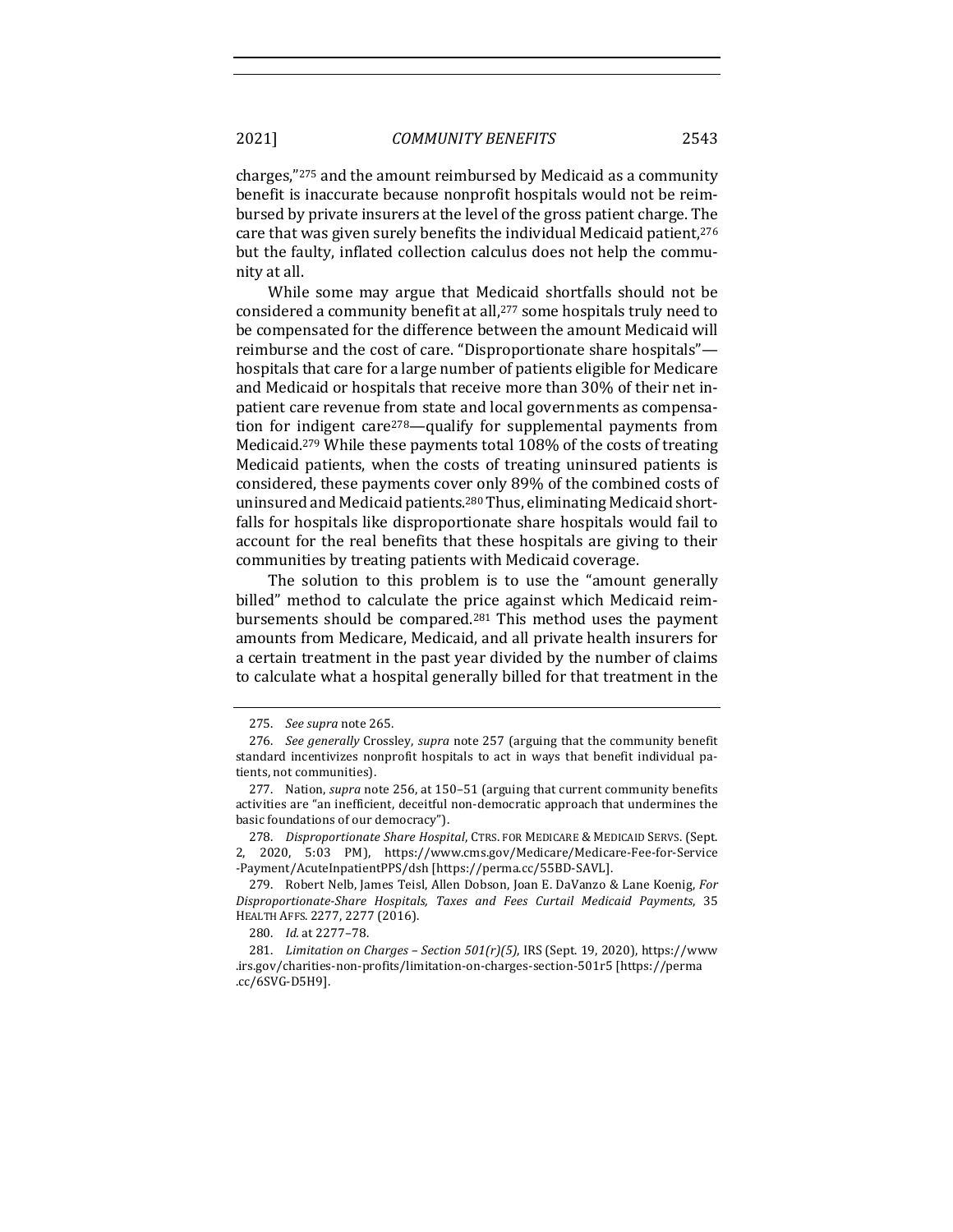past year.<sup>282</sup> This measure is a more accurate amount than the gross patient charges, as it reflects what a hospital actually charges for the care it gives. Further, the amount generally billed method is already in place for determining what hospitals can charge patients under their FAP,<sup>283</sup> so it will not be difficult for hospitals to calculate, as it is not new to them.

There are drawbacks to the amounts generally billed method as well,<sup>284</sup> but, as it more accurately reflects the value of the service that a hospital provides to an individual patient, it more accurately reflects the true benefit that a hospital is giving to a community by caring for a patient on Medicaid. This same method should also be applied to other means-tested programs, whose shortfalls nonprofit hospitals also receive community benefit credit for, as hospitals could shift a service from one category to another if the requirements were not uniform for calculating shortfall.<sup>285</sup>

Thus, Medicaid shortfalls and shortfalls from other means-tested programs are currently not a good measure of actual benefit to a community, as they are not calculated to properly demonstrate the cost that a nonprofit hospital is not compensated for when it agrees to care for a patient on a means-tested program. By changing the way that these shortfalls are calculated, these numbers will be a more accurate representation of the benefit a nonprofit hospital actually brings to its community through these services. However, this change will not matter if there is not a minimum amount of community benefits required.

B. MINNESOTA NONPROFIT HOSPITALS SHOULD BE REQUIRED TO CONTRIBUTE A MINIMUM AMOUNT OF COMMUNITY BENEFITS

What should and should not count as a community benefit only matters if someone is keeping track of which nonprofit hospitals offer community benefits and whether nonprofit hospitals are held

<sup>282.</sup> *Id.*

<sup>283.</sup> Sara Rosenbaum, *Additional Requirements for Charitable Hospitals: Final Rules on Community Health Needs Assessments and Financial Assistance*, HEALTH AFFS. (Jan. 23, 2015), https://www.healthaffairs.org/do/10.1377/hblog20150123.044073/full [https://perma.cc/JUS9-DEW3] ("[I]n the case of emergency medical care and other medically necessary care, organizations are barred from charging persons eligible for financial assistance more than amounts generally billed to insured patients.").

<sup>284.</sup> Cunningham et al., *supra* note 268 (explaining how the amounts generally billed standard likely overestimates the actual cost of a medical procedure, as it considers the amounts of all claims hospitals have been allowed by health insurers, and hospitals receive considerable overpayment from private insurers, amounting to 144% of the cost of patient care).

<sup>285.</sup> Herring et al., *supra* note 5, at 7.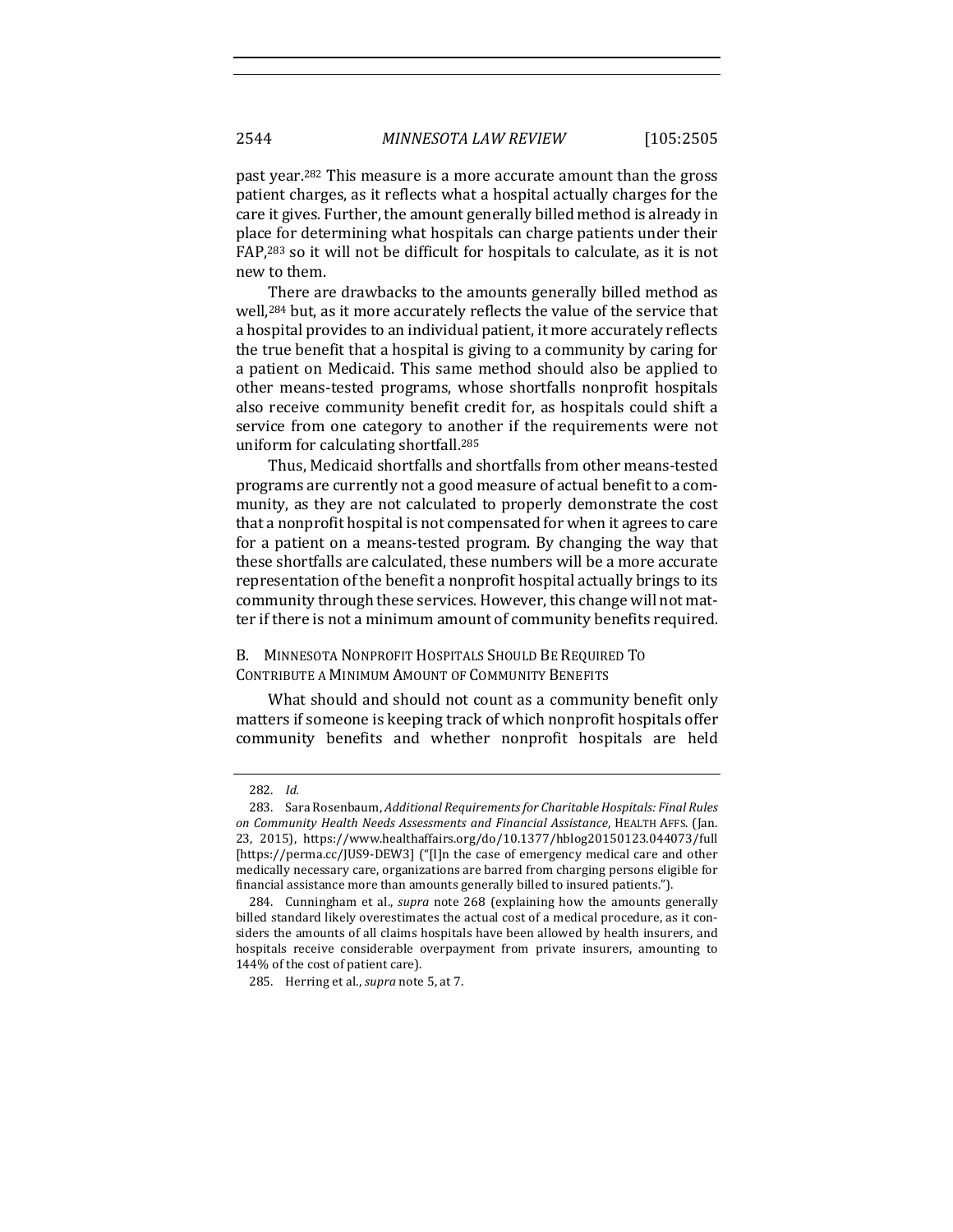2021] *COMMUNITY BENEFITS* 2545

accountable when they do not meet a minimum standard. Some scholars call for a mandate that a certain percentage of the tax benefits that the nonprofit hospital receives must be given in charity care or community benefits.<sup>286</sup> Lawmakers also have called for investigating the value of community benefits that nonprofit hospitals give.<sup>287</sup>

A Minnesota community benefit reform proposal should set a minimum amount of community benefits that nonprofit hospitals must give to their community in return for their tax exemptions. These proposals should be modeled on existing successful state laws, offer multiple options to fit different nonprofit hospitals, be strict and specific, and should be based on current levels of community benefit giving to ensure the best compliance and highest increase in community benefits that nonprofit hospitals in Minnesota can offer.

First, Minnesota community benefit reformers should look to the states that already regulate nonprofit hospitals' community benefits for guidance and inspiration. By the end of 2015, thirty-four states enacted regulations related to nonprofit hospitals provision of community benefits.<sup>288</sup> Some states go further: Illinois,<sup>289</sup> Nevada,<sup>290</sup>

<sup>286.</sup> Patton, *supra* note 31, at 15 ("Under the proposed reasonableness test, the cost of community care provided by any nonprofit hospital should equate to at least half the value of its tax exemptions.").

<sup>287.</sup> Press Release, U.S. Senate Comm. on Fin., Grassley Releases Staff Discussion Draft of Potential Non-Profit Hospital Reforms, Solicits Public Comment (July 18, 2007), https://www.finance.senate.gov/ranking-members-news/grassley-releases -staff-discussion-draft-of-potential-non-profit-hospital-reforms-solicits-public -comment [https://perma.cc/7R6V-AEP2].

<sup>288.</sup> Cory E. Cronin, Hospitals' Choices and the Institutional Environment: The Role of Community Benefit in the Health Care Sector 172 (Aug. 2015) (Ph.D. dissertation, Case Western Reserve University) (OhioLink).

<sup>289. 35</sup> ILL. COMP. STAT. 5/223 (2018) ("[A] taxpayer ... is entitled to a credit against the taxes imposed under subsections  $\alpha$  and  $\beta$  of Section 201 of this Act in an amount equal to the lesser of the amount of real property taxes paid during the tax year on real property used for hospital purposes during the prior tax year or the cost of free or discounted services provided during the tax year pursuant to the hospital's charitable financial assistance policy, measured at cost.").

<sup>290.</sup> Nevada requires that nonprofit and for-profit hospitals that have at least 100 beds and are located in a county that has at least two licensed hospitals annually provide care for indigent inpatients in an amount that represents at least  $0.6\%$  of the hospital's net revenue for the preceding fiscal year. NEV. REV. STAT.  $\S$  439B.320 (2020). If the amount of treatment a hospital provides to indigent patients is less than 0.6% of its net revenues for the previous year, the county will deduct the shortfall from payments otherwise owed to the hospital. *Id.* § 439B.340(2)(c).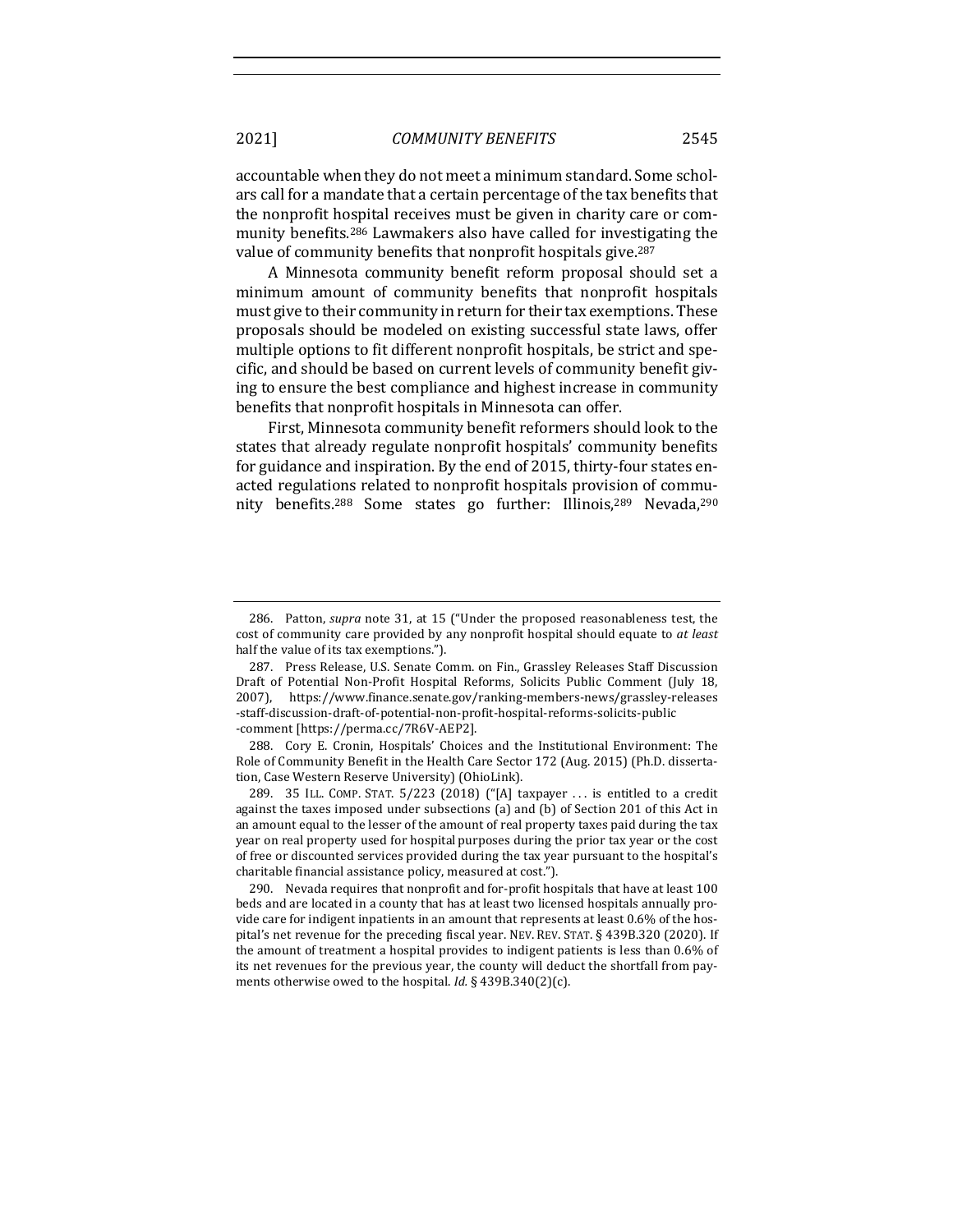Pennsylvania, $291$  Texas, $292$  and Utah<sup>293</sup> each require nonprofit hospitals to give a certain minimum amount of community benefit in return for state tax exemptions.<sup>294</sup>

Second, similar to the Texas regulatory scheme, Minnesota should offer different options to fit the needs of each nonprofit hospital. Specifically, in Texas, the tax code requires nonprofit hospitals to choose between four amounts of community benefits that they must offer.<sup>295</sup> Hospitals can either offer an amount they determine is reasonable per their CHNA, charity care and government-sponsored indigent health care equal to at least 4% of their net patient revenue, charity care and government-sponsored indigent health care equal to 100% of their hospital or system's tax-exempt benefits, or charity care and community benefits equal to  $5%$  of net patient revenue.<sup>296</sup> The law provides exceptions for disproportionate share hospitals, rural hospitals, and hospitals that do not charge for any care.<sup>297</sup> Similar to Texas, any Minnesota reform should offer a flexible yet meaningful standard for nonprofit hospitals to follow.

Third, Minnesota's community benefit reformers should make regulations mandatory, strict, and specific to ensure the best

292. TEX. TAX CODE ANN. § 11.1801 (2019).

<sup>291.</sup> Pennsylvania's Institutions of Purely Public Charity Act requires that in order to be deemed an "institution of purely public charity," a hospital must do all of the following: advance a charitable purpose, operate free from any private profit motive, donate a substantial portion of its services to benefit the community, "benefit a substantial and indefinite class of persons who are legitimate subjects of charity," and relieve government of some of its burden. 10 PA. CONS. STAT. § 375(a)-(f) (2020). "To fulfill the requirement of section  $375(d)(1)$  that a hospital 'donate or render gratuitously a substantial portion of its services to benefit the community,' a hospital must satisfy one of seven standards. Six of these seven standards specify a minimum level of community benefits." HILLTOP INST., COMMUNITY BENEFIT STATE LAW PROFILE: PENNSYLVANIA (2016), https://www.hilltopinstitute.org/wp-content/uploads/hcbp/hcbp\_docs/HCBP\_CBL\_ PA.pdf [https://perma.cc/5N48-RMFT].

<sup>293.</sup> As a condition of property tax exemption, Utah requires a nonprofit hospital to contribute annual "gifts to the community" (community benefits) in an amount exceeding the value of its annual property tax liability in the absence of the exemption. 2 PROP. TAX DIV., UTAH STATE TAX COMM'N, PROPERTY TAX EXEMPTIONS STANDARDS OF PRAC-TICE 31 (2020), https://propertytax.utah.gov/standards/standard02.pdf [https:// perma.cc/4A9P-KXZZ].

<sup>294.</sup> HILLTOP INST., COMMUNITY BENEFIT STATE LAW PROFILES: A 50-STATE SURVEY OF STATE COMMUNITY BENEFIT LAWS THROUGH THE LENS OF THE ACA 106 (2016), https:// hilltopinstitute.org/wpcontent/uploads/publications/CommunityBenefitStateLaw Profiles-50StateSurveyOfStateCommunityBenefitLawsThroughLensOfACA-June2015 .pdf [https://perma.cc/C5DQ-GVFN].

<sup>295.</sup> TEX. TAX CODE ANN. § 11.1801(a)(1)-(4).

<sup>296.</sup> *Id.* 

<sup>297.</sup> *Id.* § 11.1801(b).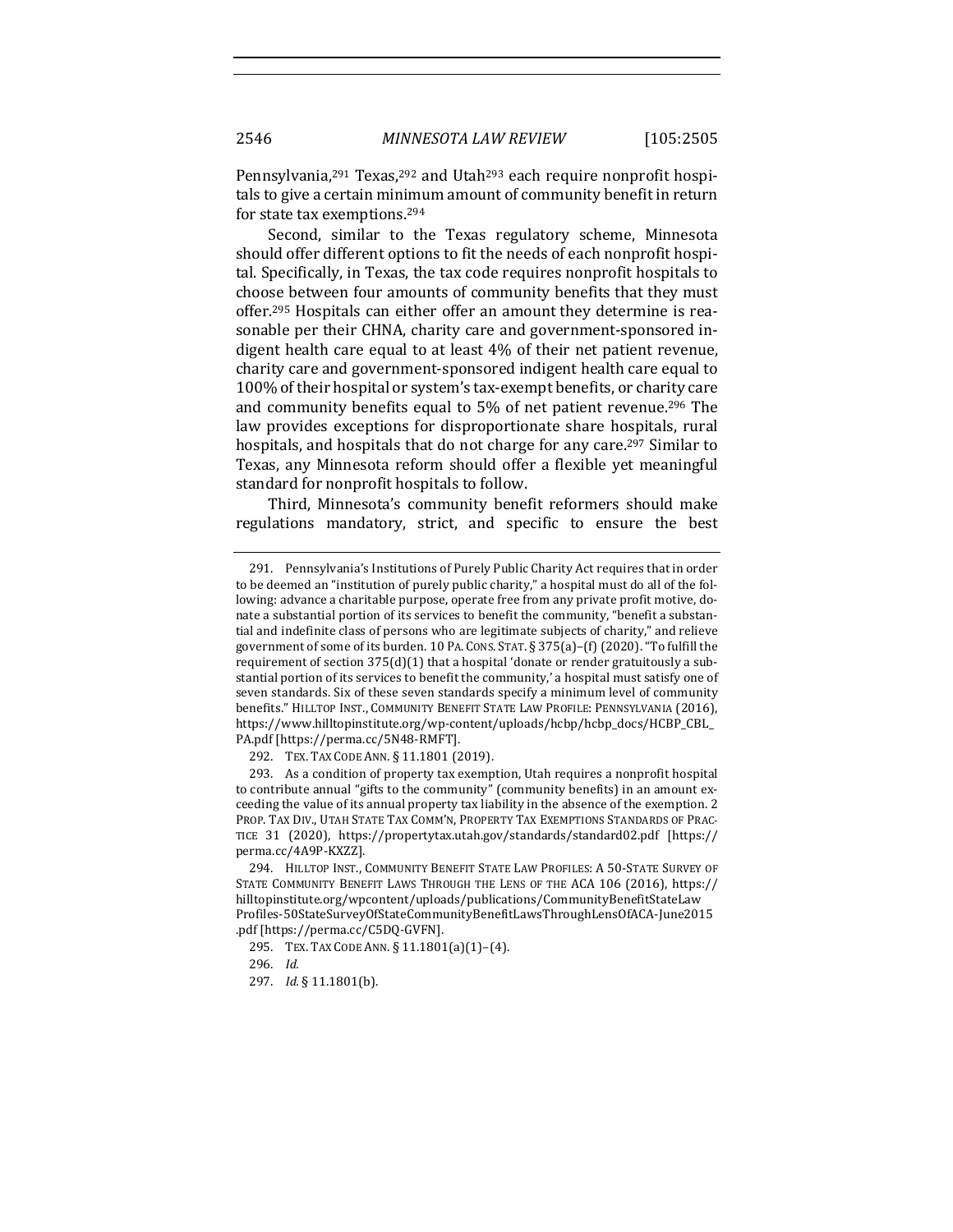#### 2021] *COMMUNITY BENEFITS* 2547

compliance and highest increase in community benefit. Recent studies show that state laws mandating community benefits are associated with increased amounts of community benefit giving by nonprofit hospitals.<sup>298</sup> One study found that in states where community benefit regulations were in place, the amount of charity care given by nonprofit hospitals increased by 20.2%, and the amount of compensated care decreased in nonprofit hospitals by  $5.7\%$ .<sup>299</sup> Further, the efficiency of operations increased by  $1.5\%$ .<sup>300</sup> The increase in community benefits does not change whether the community benefit requirements are provisional<sup>301</sup> or reporting<sup>302</sup> requirements, and both types together do not incrementally enhance amounts of charity care. Another study found that in states with community benefit regulations of any type, nonprofit hospitals spent an additional \$8.42 per \$1,000 of their total operating expenses on community benefit spending.<sup>303</sup> Thus, Minnesota reformers targeting community benefits should look to existing successes in other states to model our law.

Additionally, there is some evidence that the more specific state laws are, the more community benefits nonprofit hospitals will provide.<sup>304</sup> For example, in a 2004 study, Texas nonprofit hospitalswhich faced strict minimum-standard laws—were providing three times more charity care and two times more uncompensated care than hospitals in states with less specific, more process-oriented regulations.<sup>305</sup> Additional evidence from Indiana suggests that nonprofit hospitals in states with relatively strict reporting requirements

304. Chen, *supra* note 298.

305. Janet P. Sutton & Jeffrey Stensland, *Promoting Accountability: Hospital Charity Care in California, Washington and Texas,* 15 J. HEALTH CARE FOR POOR & UNDERSERVED 237, 238-39, 243 (2004).

<sup>298.</sup> Angela Chen, The Provision of Charity Care by Nonprofit Hospitals 23-24 (2016) (B.S. thesis, University of Pennsylvania), https://repository.upenn.edu/cgi/ viewcontent.cgi?article=1003&context=joseph\_wharton\_scholars [https://perma.cc/ Q4LN-L8CC].

<sup>299.</sup> Lamboy-Ruiz et al., *supra* note 273, at 442.

<sup>300.</sup> *Id.*

<sup>301.</sup> Provision requirements can take the form of a prescribed set of persons that must be offered charity care, prescribed types or amounts of uncompensated services offered, and/or charity care requirements for facility investment or expansion. *Id.* 

<sup>302.</sup> Reporting requirements can range from a statement of commitment to community benefit reporting to detailed information regarding the provision of uncompensated care, often including detailed charity care costs and even patient information. *Id.*

<sup>303.</sup> Emily K. Johnson, Rose Hardy, Tatiane Santos, Jonathan Leider, Richard Lindrooth & Gregory J. Tung, *State Laws and Nonprofit Hospital Community Benefit* Spending, 25 J. PUB. HEALTH MGMT. & PRAC. E9, E9 (2019).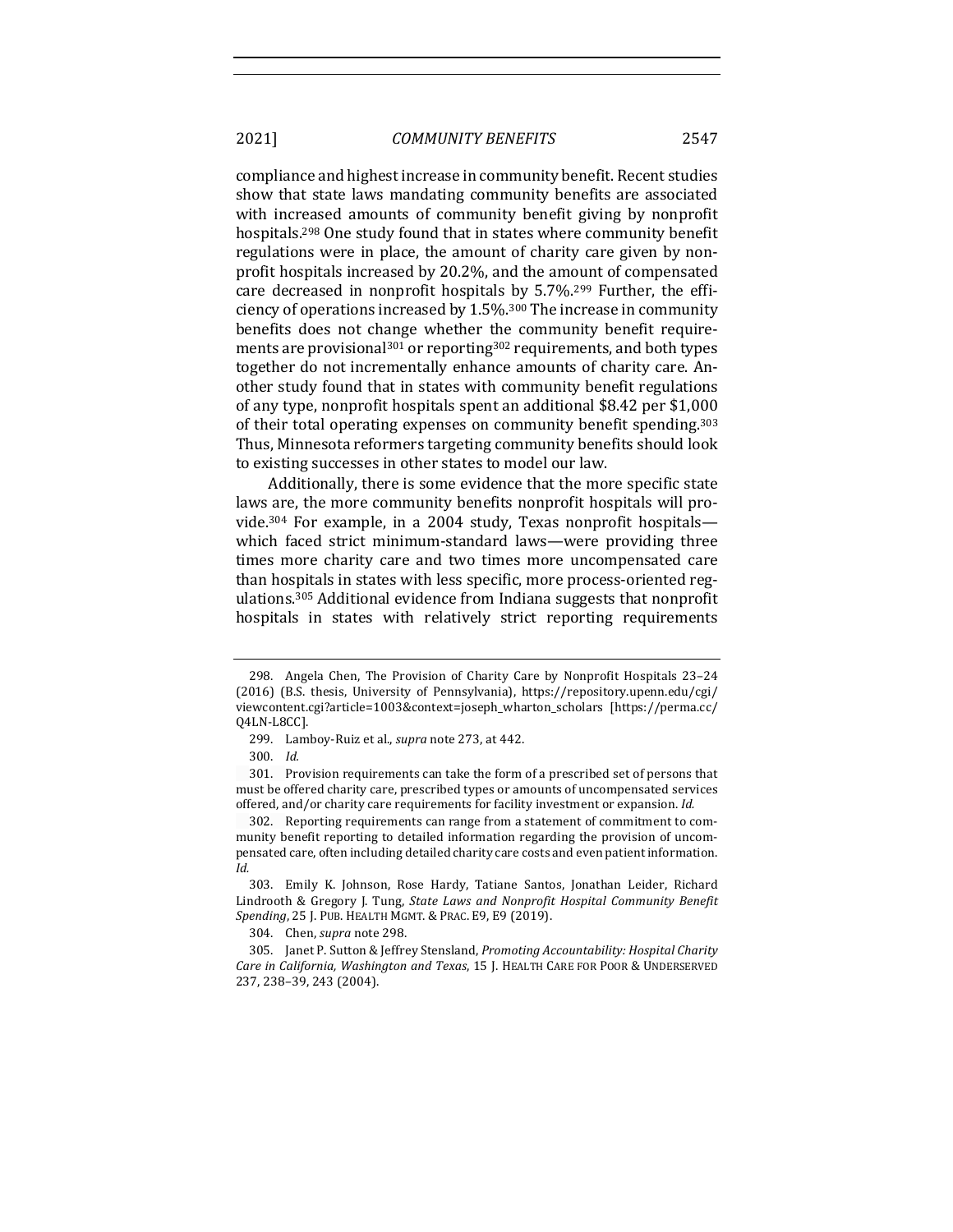provide larger volumes of uncompensated care.<sup>306</sup> Thus, the more specific and strict a community benefit minimum threshold is, the more effect it can be expected to have.

There are drawbacks to this solution. First, it could lead to an overall decrease in community benefits as hospitals offering more community benefits than the minimum drop their levels to offer only the minimum amount required. In Texas, the minimum community benefits law led to an overall decrease in the amount of charity care nonprofit hospitals gave, as hospitals giving more than 4% dropped their levels to 4% to comply with this minimum.<sup>307</sup> However, only  $20\%$  of hospitals were giving charity care below  $4\%$  before the law was passed,<sup>308</sup> suggesting that this trend could have been avoided had the minimum threshold been set at a more appropriate level. Other, more dated, analyses suggest that this 20% number exists in other states as well.<sup>309</sup>

Thus, fourth, Minnesota community benefit reformers should base minimum community benefit requirements on current levels of community benefit giving to ensure the best compliance and highest increase in community benefits. Structuring the Minnesota community benefit requirements this way will avoid the pitfall of mass decrease in charity care, as illustrated by Texas. When setting a local or a national threshold, it will be key to take into account current levels of community benefits in order to prevent overall levels from decreasing with the institution of a minimum level. In Minnesota in 2015, nonprofit hospitals dedicated an average of 6.2% of their total operating expenses to community benefits.<sup>310</sup> Thus, any minimum threshold would have to take that average into account when considering what minimum threshold would adequately incentivize Minnesota nonprofit hospitals to offer community benefits commensurate with their tax exemptions.

<sup>306.</sup> Fred Joseph Hellinger, Tax-Exempt Hospitals and Community Benefits: A Review of State Reporting Requirements, 34 J. HEALTH POL. POL'Y & L. 37, 56 (2009).

<sup>307.</sup> *See, e.g.*, Valdovinos et al., *supra* note 163, at 1302.

<sup>308.</sup> Frances A. Kennedy, Laurie L. Burney, Jennifer L. Troyer & J. Caleb Stroup, *Do Non-Profit Hospitals Provide More Charity Care When Faced with a Mandatory Minimum Standard? Evidence from Texas*, 29 J. ACCT. & PUB. POL'Y 242, 253 (2010).

<sup>309.</sup> Michael A. Morrisey, Gerald J. Wedig & Mahmud Hassan, *Do Nonprofit Hospi*tals Pay Their Way?, 15 HEALTH AFFS. 132, 133, 142 (1996).

<sup>310.</sup> MINN. DEP'T OF HEALTH, HOSPITAL COMMUNITY BENEFIT SPENDING IN MINNESOTA, 2013 TO 2015, at 8 (2018).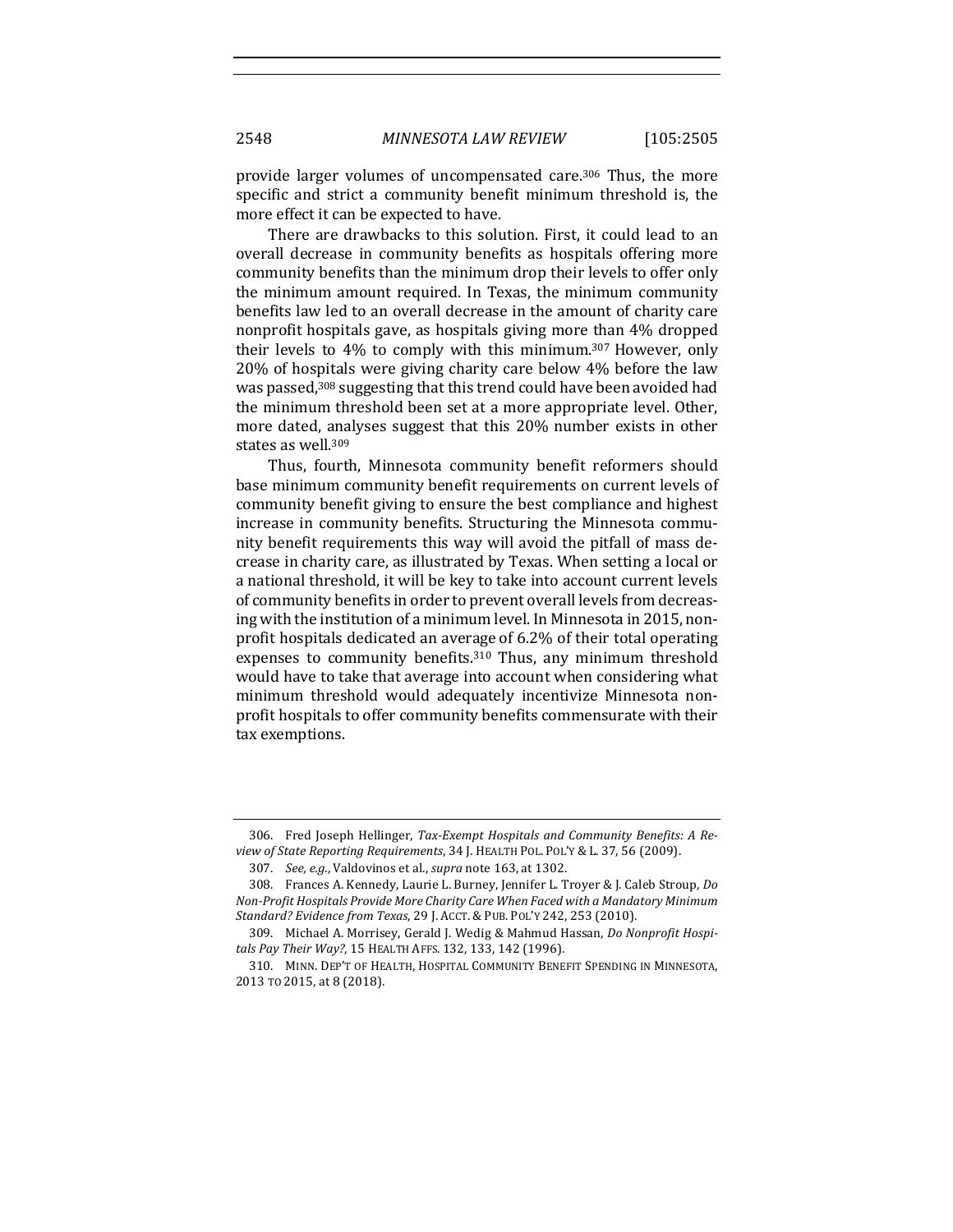2021] *COMMUNITY BENEFITS* 2549

Further, it makes sense for Minnesota reformers to implement state-level regulations instead of aiming at a national standard.<sup>311</sup> Both the Minnesota Attorney General<sup>312</sup> and Minnesota Department of Health<sup>313</sup> are already involved in efforts to reform and report on community benefit spending in Minnesota, so they would be the best parties to administer state-level regulations. Additionally, enforcement at a national level would be more complicated than at a state level and could paint local needs with too uniform of a national brush. Current IRS enforcement options are limited to:  $(1)$  do nothing, or  $(2)$ move to revoke the hospital's tax-exempt status.<sup>314</sup> Something like intermediate sanctions would likely increase the effectiveness of this proposal, as they would allow for accountability and flexibility.<sup>315</sup>

Thus, Minnesota should institute a minimum level of community benefits that nonprofit hospitals must provide in order to be exempt from state and local taxes. This minimum level should be modeled on existing successful state laws, should offer multiple options to fit different nonprofit hospitals, should be strict and specific to ensure the best compliance, and should be set at a level that adequately incentivizes Minnesota nonprofit hospitals to offer community benefits at levels commensurate with the value of the tax exemption that they receive.

In summation, Minnesota should take note of the work that states are already doing to encourage nonprofit hospitals to provide higher levels of charity care and community benefits in return for their tax exemptions. Reformers should look closely at the specific elements that are considered to benefit communities in order to ensure that they actually help the communities that surround nonprofit hospitals.

313. *See generally* MINN. DEP'T OF HEALTH, *supra* note 120 (detailing the Minnesota Department of Health legislature-directed studies on community benefits).

314. *See* David M. Studdert, Michelle M. Mello, Christopher M. Jedrey & Troyen A. Brennan, *Regulatory and Judicial Oversight of Nonprofit Hospitals*, 356 NEW ENG. J. MED. 625, 626 (2007) ("Historically, regulatory problems also extended to the enforcement tools available. The IRS was limited to two options: it could permit the conduct under scrutiny or revoke the hospital's tax-exempt status.").

315. Rachel Weisblatt, *Uncharitable Hospitals: Why the IRS Needs Intermediate Sanctions To Regulate Tax-Exempt Hospitals*, 55 B.C. L. REV. 687, 708-09 (2014).

<sup>311.</sup> For a more detailed proposal for a federal standard implemented by the IRS, see Kim Simmons, Note, *Nonprofit Hospitals' Community Benefits Should Actually Benefit the Community: How IRS Reforms Can Improve the Provision of Community Benefits,* 22 RICH. PUB. INT. L. REV. 465 (2019).

<sup>312.</sup> See generally HILLTOP INST., COMMUNITY BENEFIT STATE LAW PROFILE: MINNESOTA (2016), https://hilltopinstitute.org/wp-content/uploads/hcbp/hcbp\_docs/HCBP\_ CBL\_MN.pdf [https://perma.cc/H69L-63JA] (discussing the Minnesota Attorney General's voluntary community benefit requirements with state nonprofit hospitals).